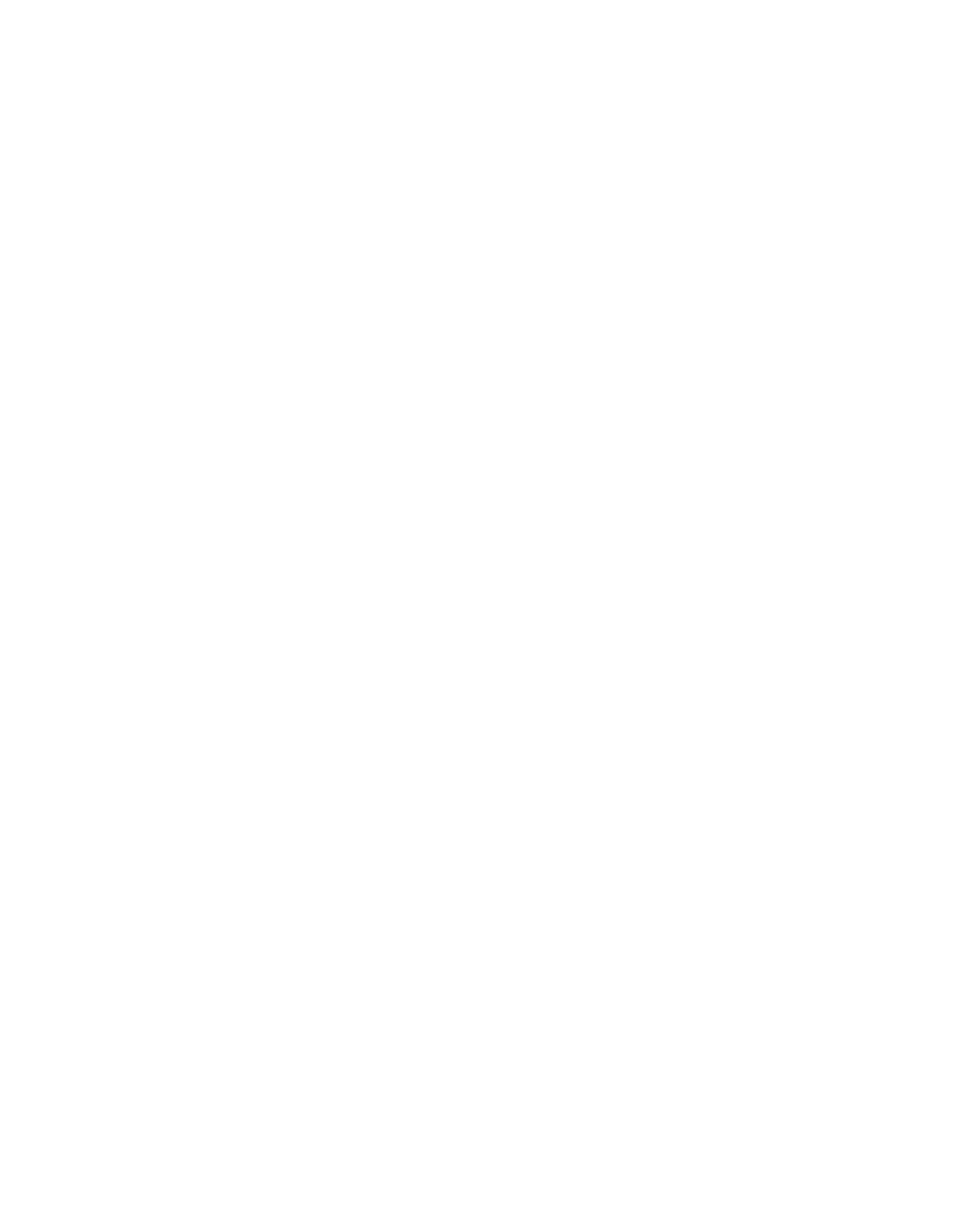![](_page_2_Picture_0.jpeg)

### **Table of Contents**

- **Introduction** 4
- **New for 2018** 5
- **Guide Sheet**  $6 - 7$
- **Optima Vantage Plans**  $8 - 15$
- **Optima POS Plans** 16 – 19
- **Optima Plus Plans**  $20 - 25$
- **OptimaDirect**®  **Plans**  $26 - 27$
- **Optima BusinessEDGE**®  **Plans**  $28 - 33$ 
	- **Innovative Solutions and Value-Added Services** 34
	- **Health and Wellness** 35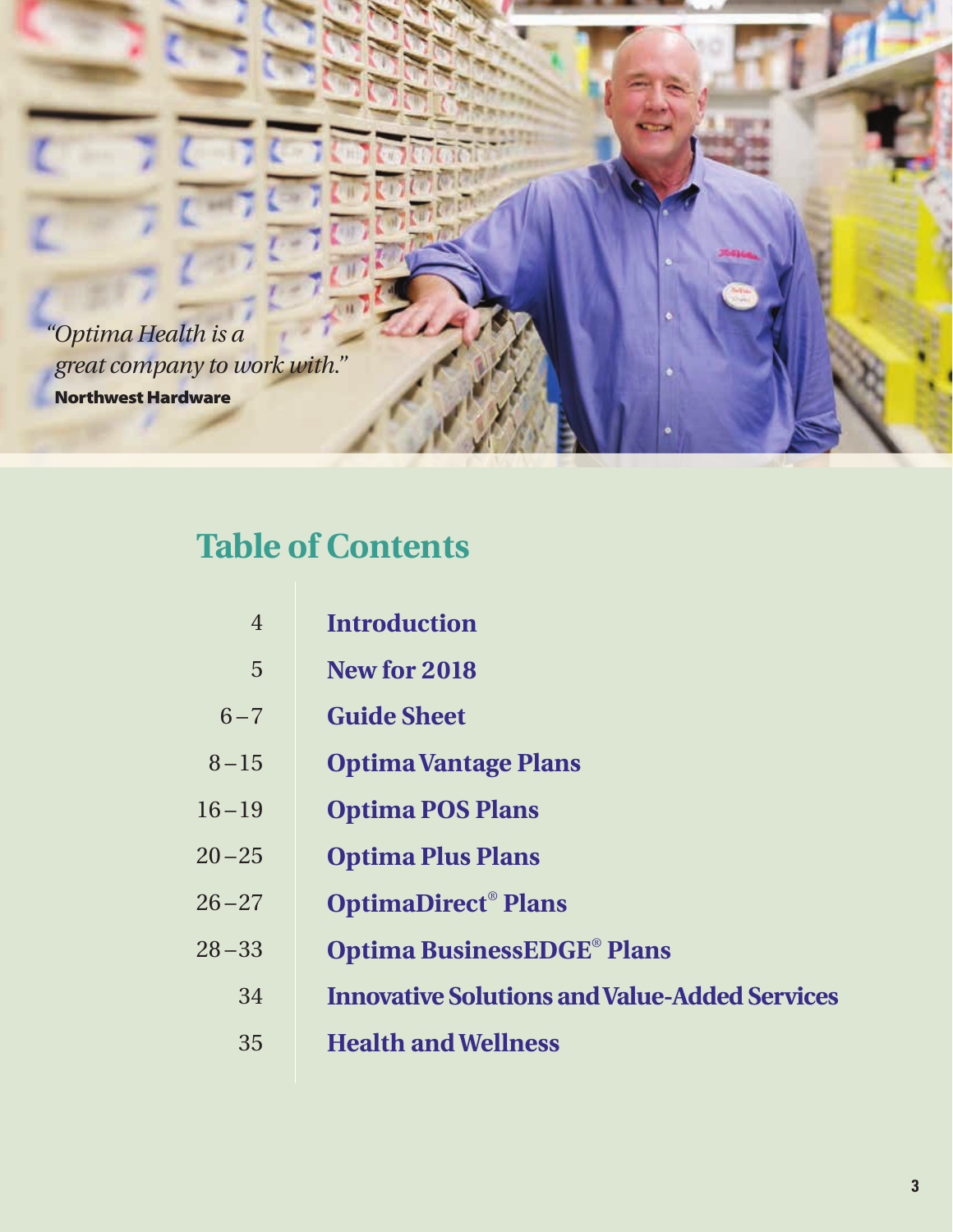### **Dear Partners,**

### **Healthcare can be complicated, but choosing a health plan that best suits your business needs doesn't have to be.**

Through our fully-integrated approach, Optima Health is committed to providing you and your clients comprehensive product lines. Our care team of medical professionals, facilities, pharmacies, and wellness programs work together to promote good health. We manage costs and improve quality to help make your job a little easier.

Our broad spectrum of advanced, Affordable Care Act (ACA)-compliant products and service solutions are designed for employers, employees, and their families. Our progressive plan designs encourage greater member participation in healthcare decisions, and empower you to better manage costs and improve your overall service quality.

Optima Health is committed to being the healthcare carrier with the best product selection and service for you and your clients. We look forward to continuing our partnership with you.

Donna Briggs, Tim Glebus and Lance Pessarra Regional Sales Managers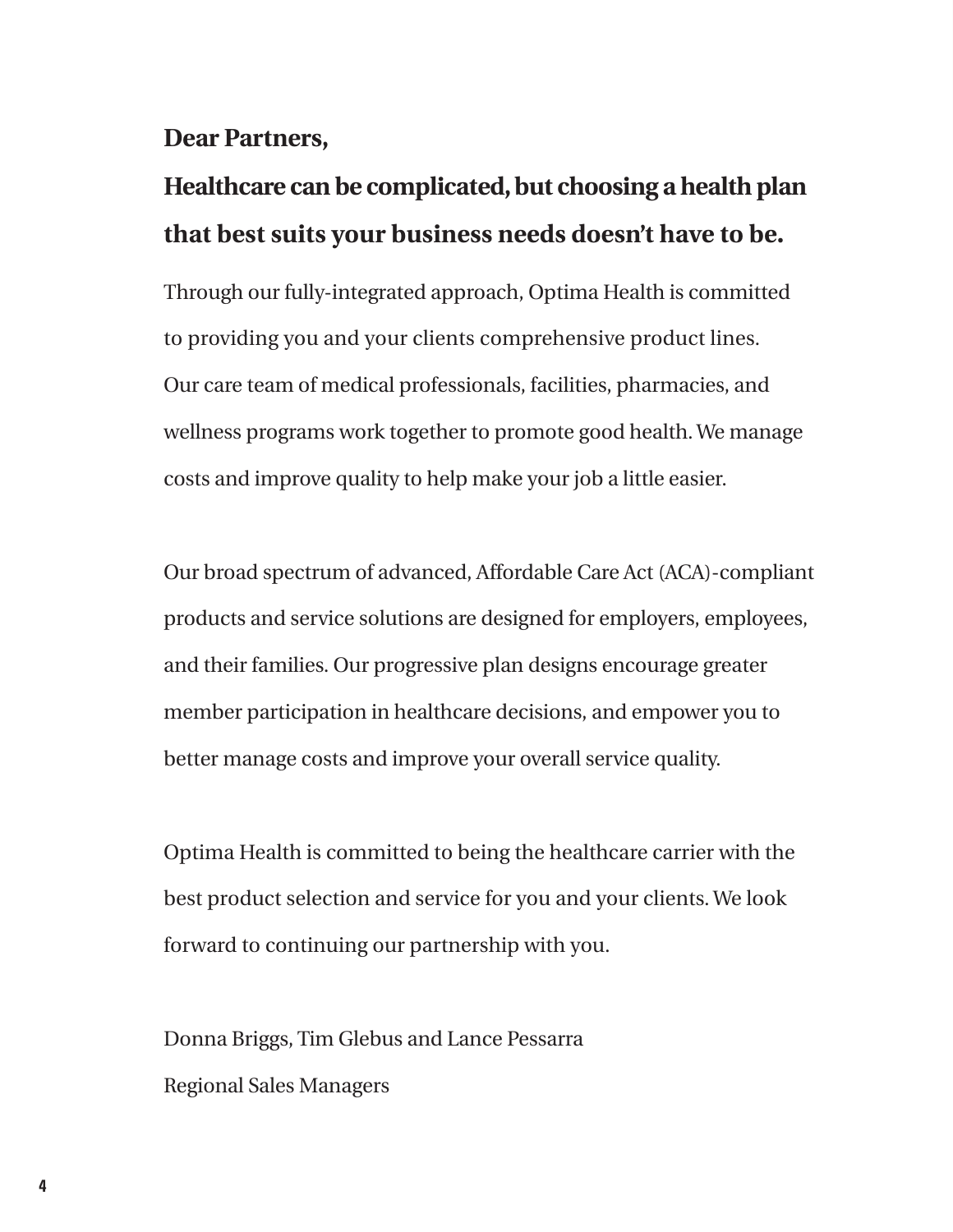## **2018 Innovative Plans for Small Groups**

![](_page_4_Picture_1.jpeg)

### **BusinessEDGE**® **Expands the Size of Businesses and Number of Plans Available for 2018**

Optima BusinessEDGE is now available for businesses with 10 to 150 total enrolled employees. This self-funded alternative has over 20 different plan options.

Optima BusinessEDGE offers an integrated solution – claims administration and provision of a stop-loss policy. This integrated solution makes transactions faster, more efficient and more secure, and avoids the hassle of coordinating with multiple companies..

- **-** Cost savings over Optima Health fully insured ACA-compliant Vantage, POS, and Plus plans
- **-** Same quality service
- **-** Protection from high claims
- **-** Vantage, Plus, POS, Equity and Design plan options
- **-** For groups with 10-150 employees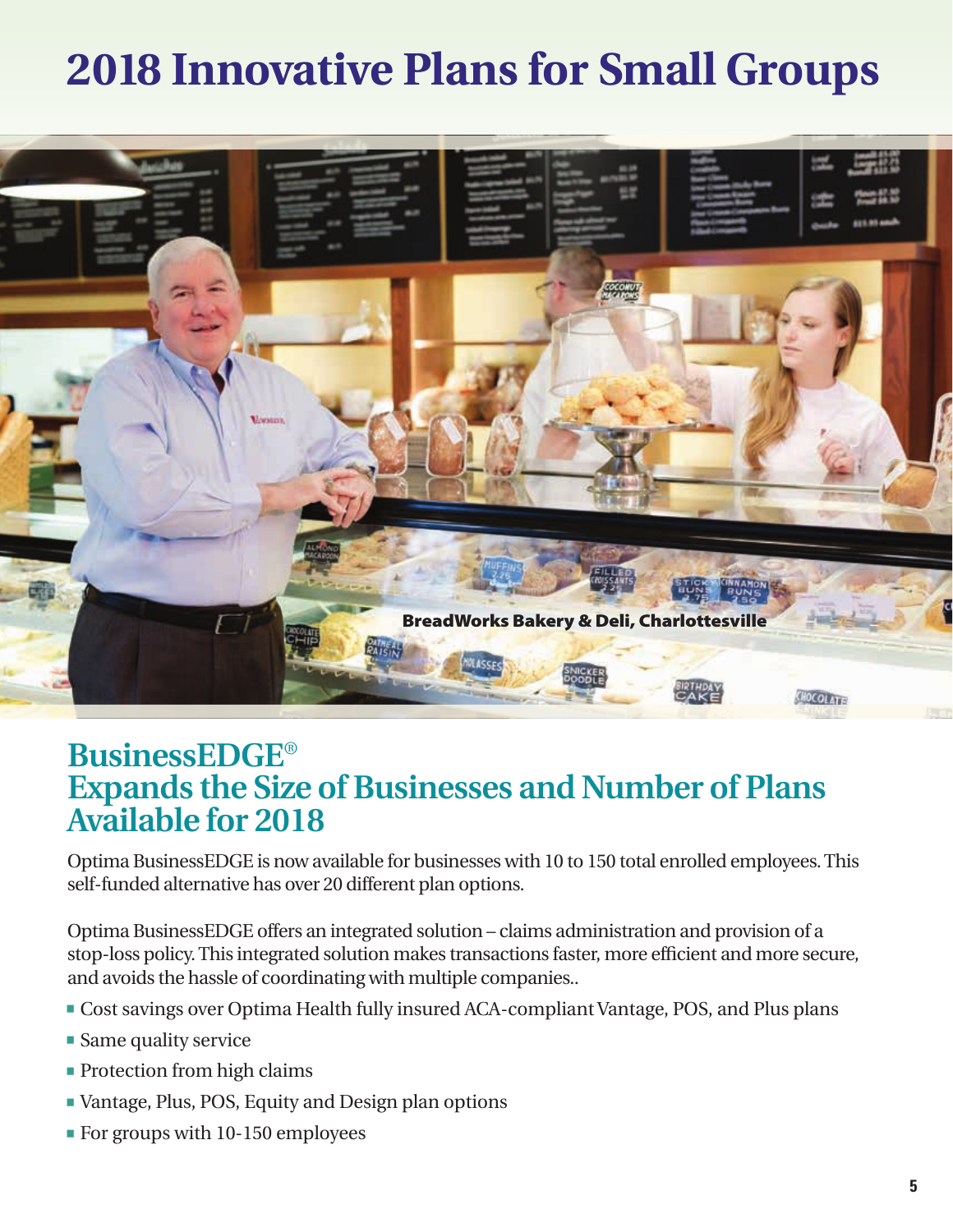## **2018 Products and Features Guide Sheet**

As a business owner or employer, you watch expenses carefully and work hard for a return on every investment. Because of this, we offer several small group health insurance plans to meet your coverage and budget needs, whether you have a handful of employees or nearly 150.

This guide will walk you through the Optima Health products and features available for 2018, helping you find the best health plan option(s) for you and your employees.

### **Plan Name**

Our product names include a combination of the following components:

Our plan name includes all the important basics of the plan: product type, product line, metallic tier, as well as individual deductible amount and any copayment or coinsurance amount the member will pay

Product types include: Plus = PPO, Vantage = HMO, POS = POS

Product lines include: Equity = HSA and Design = HRA

Example 1: Optima Vantage Equity Silver 2700/10% Example 2: Optima Plus Gold 1000/20/20% Rx Ded

 $GLUBS$ 

**BETER** 

*"We chose Optima Health because we like the variety of providers that are available."*

Boys & Girls Clubs of Southwest Virginia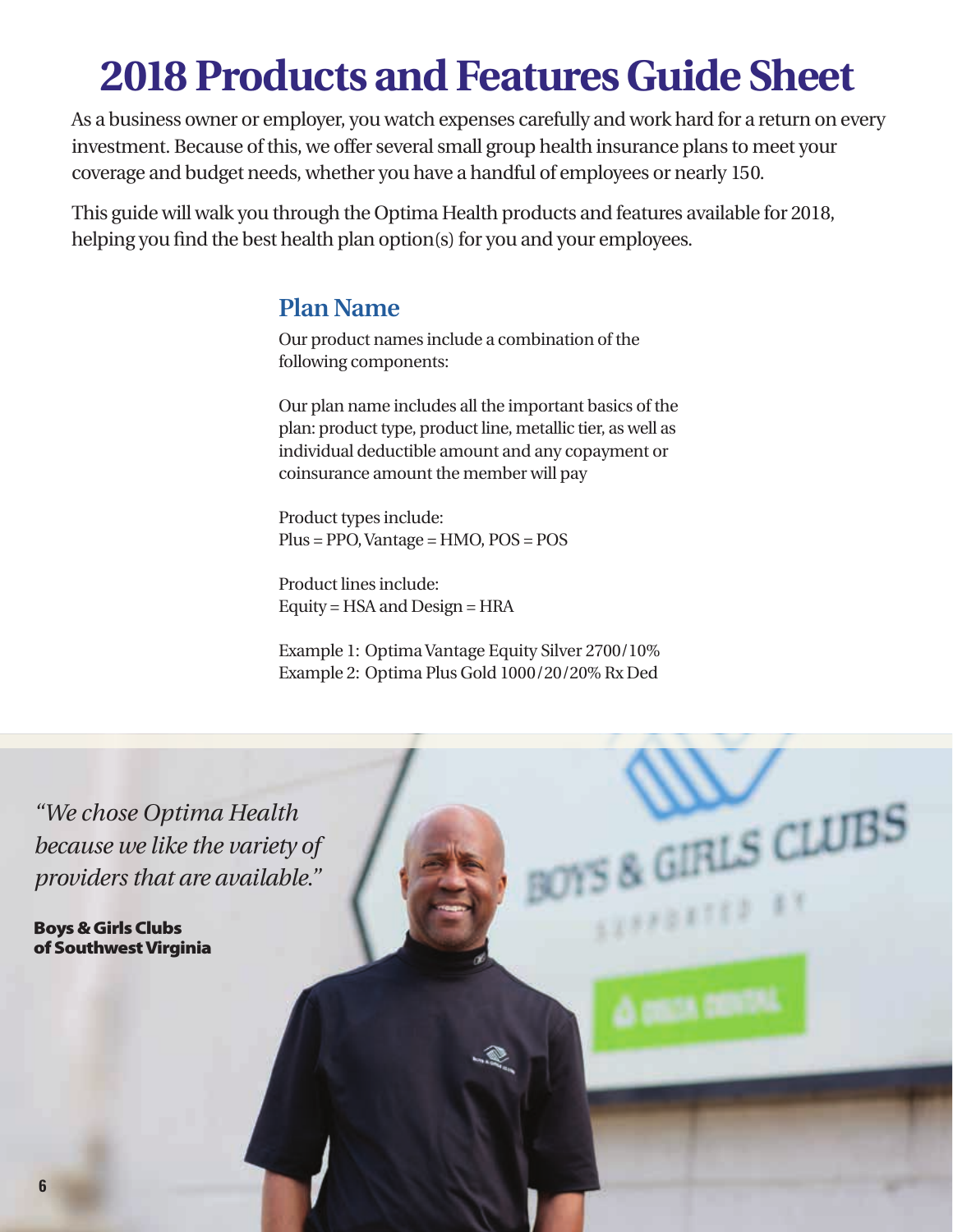### **Product Type**

#### **Traditional Plans**

- **• Vantage (HMO)**—Less paperwork and fewer worries with no referrals required for members to see specialists. Wide provider network for members to choose from.
- **• Plus (PPO)**—In- and out-of-network benefits and access to a national network of providers (PHCS and Multi Plan).
- **• Point of Service (POS)**—An HMO/PPO hybrid. Like an HMO, participants designate an in-network physician to be their primary care provider. But like a PPO, members may go outside of the provider network for healthcare services.

#### **Low Premium, Integrated Account-based Product Lines**

- **• Equity (HSA)**—Employees and employers may contribute to a tax-advantaged Health Savings Account (HSA) the employee may use these funds on current or future qualified medical expenses for any dependent of the employee—whether or not they're included in the health plan.
- **• Design (HRA)**—A health plan with an employerfunded reimbursement account that covers some deductible expenses for employees. All unused funds remain with you, the employer.

#### **Self-funded Options**

**• Business***EDGE* ®— Our self-funded plan alternative for qualifying groups with 10 - 150 employees. Business*EDGE* is an underwritten product that can save healthy groups money compared to fully insured community plans. Your maximum exposure is funded with consistent monthly premiums to cover claims, stop loss coverage, and administration. If actual claims expenses are lower than expected, you will receive money back!

### **Tiered Plan**

**• OptimaDirect**®— The Optima Health tiered plans—OptimaDirect— are available only within the Richmond service area for HMO and POS. Members may choose to receive services from Direct Network Tier 1 facilities and physicians, enjoying quality service at a lower cost share, versus receiving service from Tier 2 facilities and physicians.

#### **Outstanding Provider Access**

- **• Our committed, high-quality networks include the Optima Health statewide networks, PHCS**®**, MDLIVE**® **, and American Specialty Health**® **.**
- **• The percentage of providers with a favorable impression of Optima Health is 97.04%**<sup>1</sup> **.**
- **• Our providers continually rank us high for service, consistently outranking other comparable health plans**<sup>1</sup> **, and our voluntary turnover rate is less than 1%**<sup>2</sup> **.**

The percentages of hospitals and physicians participating in our Virginia network are shown below<sup>3</sup>:

| <b>Location</b>        | <b>Hospitals</b> | <b>Physicians</b> |
|------------------------|------------------|-------------------|
| <b>Hampton Roads</b>   | 93%              | 94%               |
| <b>Richmond</b>        | 100%             | 96%               |
| <b>Charlottesville</b> | 100%             | 98%               |
| <b>Harrisonburg</b>    | 100%             | 98%               |
| <b>Roanoke</b>         | 100%             | 93%               |
| Lynchburg              | 100%             | 88%               |
| <b>Winchester</b>      | 100%             | 99%               |

1  *Optima Health Customer Service Monthly Report Cards, July 2017.*

<sup>2</sup>  *Statewide Voluntary Network Turnover Worksheet, March, 2017.*

<sup>3</sup>  *Provider Network Penetration, February, 2016.*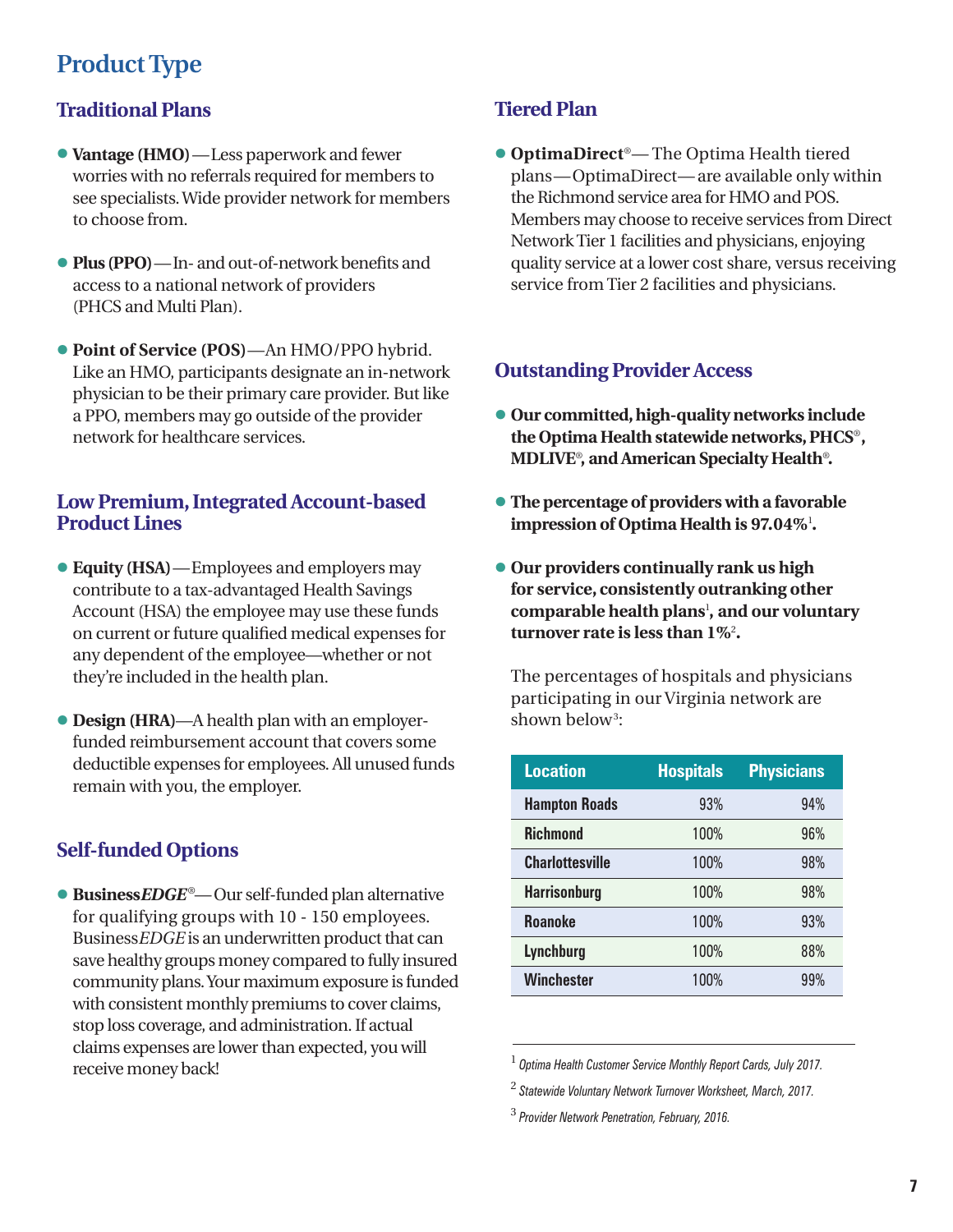### **2018 Optima Vantage Plans**

| <b>Plan Name</b>                       | <b>Optima Vantage</b><br><b>Platinum</b><br>10/20 | <b>Optima Vantage</b><br><b>Platinum</b><br>15/35 | <b>Optima Vantage</b><br><b>Platinum</b><br>20/20% Rx Ded |
|----------------------------------------|---------------------------------------------------|---------------------------------------------------|-----------------------------------------------------------|
| Deductible Individual/Family           | N/A                                               | N/A                                               | N/A                                                       |
| Max Out-of-Pocket Individual/Family    | \$4,500/\$9,000                                   | \$3,000/\$6,000                                   | \$3,500/\$7,000                                           |
| Primary Care Physician/Virtual Consult | \$10                                              | \$15                                              | \$20                                                      |
| <b>Specialist Visit</b>                | \$20                                              | \$35                                              | \$40                                                      |
| <b>Preventive Care</b>                 | $0\%$                                             | $0\%$                                             | $0\%$                                                     |
| <b>Outpatient Surgery</b>              | \$200                                             | \$150                                             | 20%                                                       |
| <b>Inpatient Care</b>                  | \$250/day (\$1,000 max)                           | \$300/day (\$1,200 max)                           | 20%                                                       |
| Emergency/Urgent Care                  | \$200/\$20                                        | \$200/\$35                                        | 20%/\$40                                                  |
| Pediatric Dental**                     | $0\%$                                             | 20%                                               | 20%                                                       |
| <b>Prescription Drug Coverage</b>      |                                                   |                                                   | Rx p/p Deductible \$100                                   |
|                                        | Tier 1: \$5                                       | Tier 1: \$10                                      | Tier 1: \$15                                              |
|                                        | Tier 2: \$35                                      | Tier 2: \$40                                      | Tier 2: \$50 AD                                           |
|                                        | Tier 3: 20%                                       | Tier 3: 20%                                       | Tier 3: 20% AD                                            |
|                                        | Tier 4: 20% (\$350 max)                           | Tier 4: 20% (\$350 max)                           | Tier 4: 20% AD (\$350 max)                                |

*AD = After Deductible. P/P = Per Person. \*\* Pediatric Dental Services other than ACA defined diagnostic and preventive dental procedures.*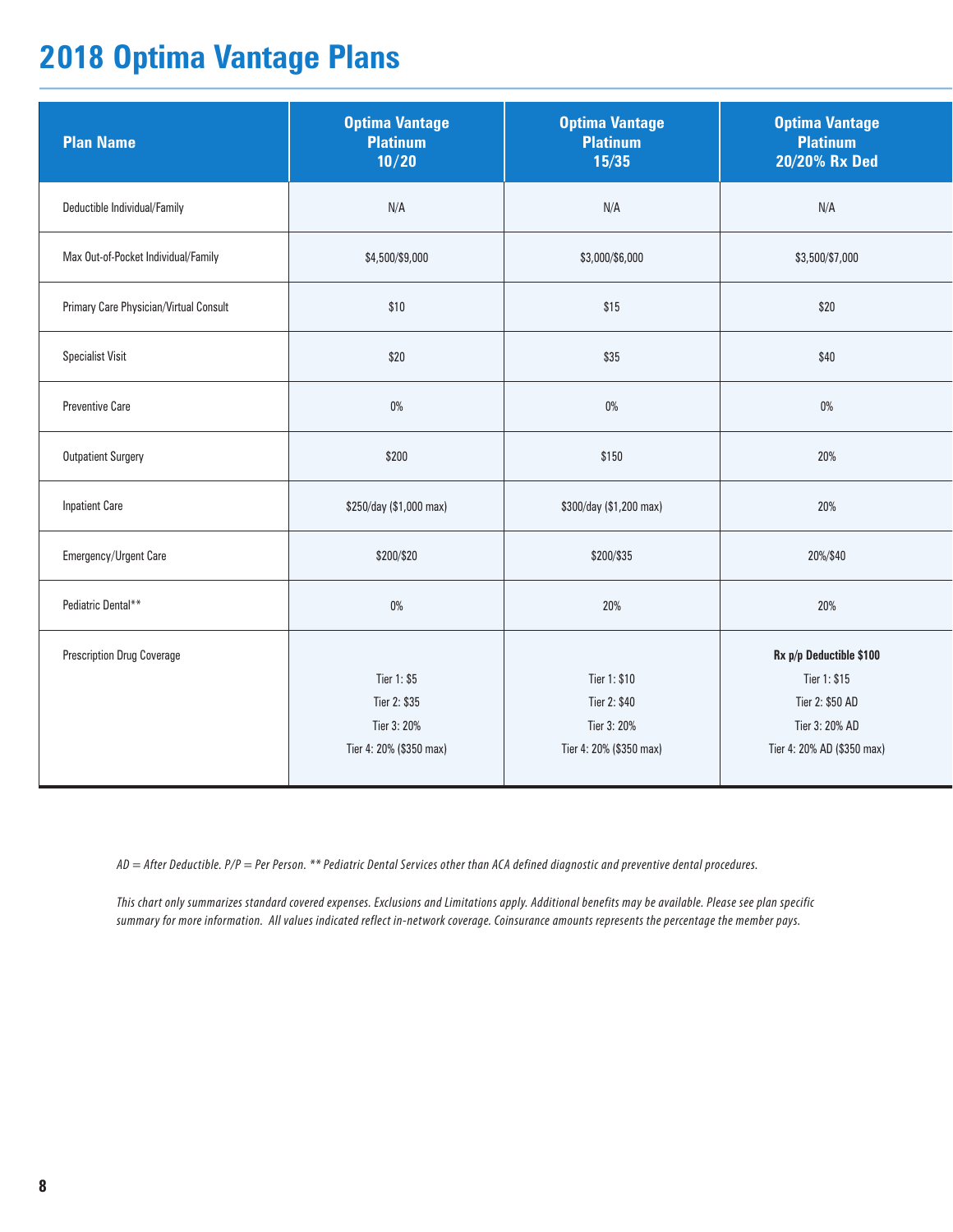| <b>Optima Vantage</b><br><b>Platinum</b><br>25/50 | <b>Optima Vantage</b><br><b>Platinum</b><br><b>25/50 Rx Ded</b> | <b>Optima Vantage</b><br>Gold<br>35/30% Rx Ded |
|---------------------------------------------------|-----------------------------------------------------------------|------------------------------------------------|
| N/A                                               | N/A                                                             | N/A                                            |
| \$2,500/\$5,000                                   | \$2,500/\$5,000                                                 | \$6,850/\$13,700                               |
| \$25                                              | \$25                                                            | \$35                                           |
| \$50                                              | \$50                                                            | \$70                                           |
| $0\%$                                             | $0\%$                                                           | $0\%$                                          |
| \$300                                             | \$300                                                           | 30%                                            |
| \$300/day (\$1,200 max)                           | \$300/day (\$1,200 max)                                         | 30%                                            |
| \$200/\$50                                        | \$200/\$50                                                      | 30%/\$70                                       |
| 20%                                               | 20%                                                             | 30%                                            |
|                                                   | Rx p/p Deductible \$100                                         | Rx p/p Deductible \$100                        |
| Tier 1: \$10                                      | Tier 1: \$10                                                    | Tier 1: \$10                                   |
| Tier 2: \$40                                      | Tier 2: \$40 AD                                                 | Tier 2: \$40 AD                                |
| Tier 3: 20%                                       | Tier 3: 20% AD                                                  | Tier 3: 30% AD                                 |
| Tier 4: 20% (\$350 max)                           | Tier 4: 20% AD (\$350 max)                                      | Tier 4: 30% AD (\$350 max)                     |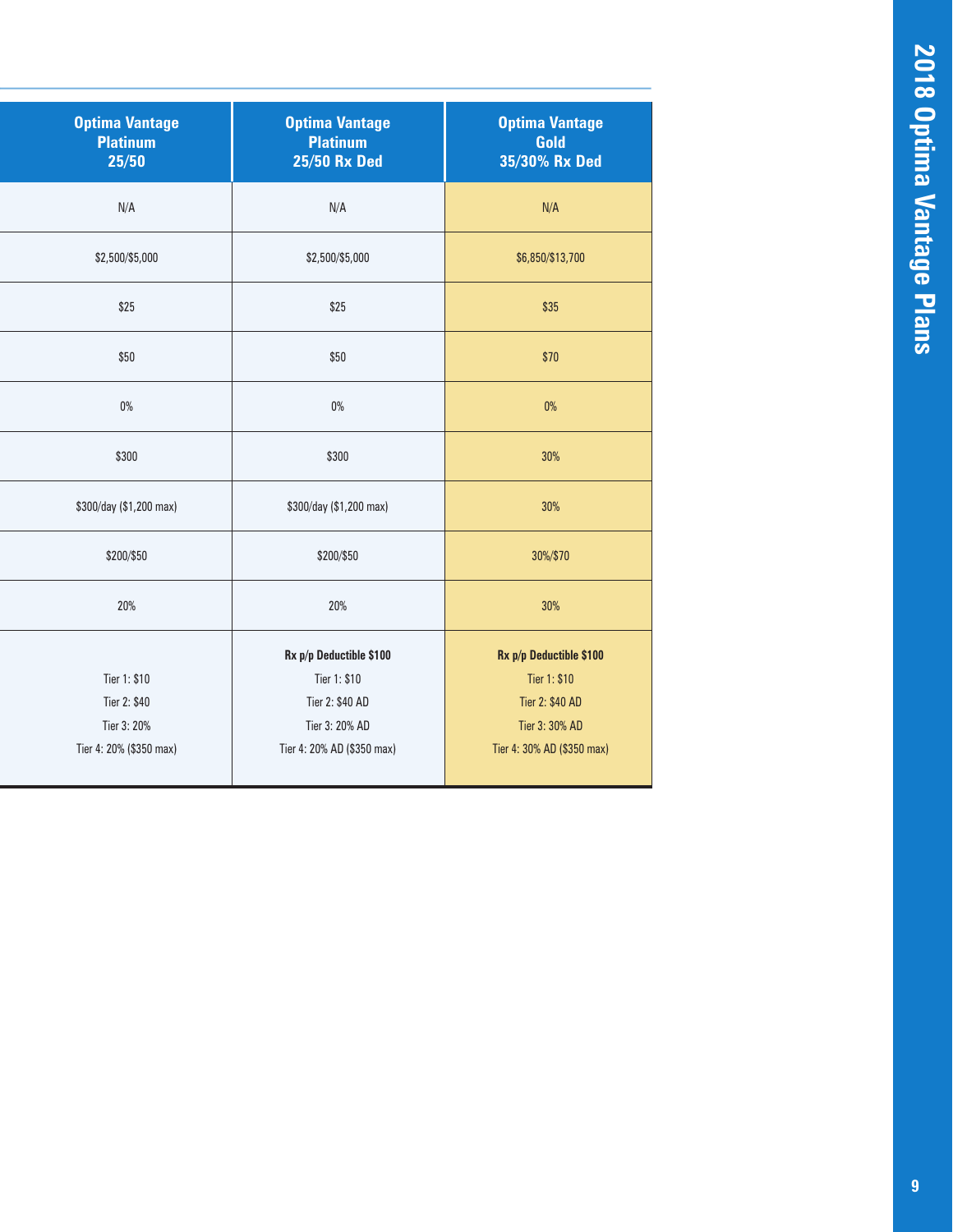### **2018 Optima Vantage Plans**

| <b>Plan Name</b>                       | <b>Optima Vantage</b><br>Gold<br>500/25/20% Rx Ded                                                         | <b>Optima Vantage</b><br>Gold<br>1000/20/20% Rx Ded                                                        | <b>Optima Vantage</b><br>Gold<br>1000/25/30% Rx Ded                                                        |
|----------------------------------------|------------------------------------------------------------------------------------------------------------|------------------------------------------------------------------------------------------------------------|------------------------------------------------------------------------------------------------------------|
| Deductible Individual/Family           | \$500/\$1,000                                                                                              | \$1,000/\$2,000                                                                                            | \$1,000/\$2,000                                                                                            |
| Max Out-of-Pocket Individual/Family    | \$5,500/\$11,000                                                                                           | \$3,500/\$7,000                                                                                            | \$4,000/\$8,000                                                                                            |
| Primary Care Physician/Virtual Consult | \$25                                                                                                       | \$20                                                                                                       | \$25                                                                                                       |
| <b>Specialist Visit</b>                | \$50                                                                                                       | \$40 AD                                                                                                    | \$50 AD                                                                                                    |
| <b>Preventive Care</b>                 | $0\%$                                                                                                      | $0\%$                                                                                                      | 0%                                                                                                         |
| <b>Outpatient Surgery</b>              | 20% AD                                                                                                     | 20% AD                                                                                                     | 30% AD                                                                                                     |
| <b>Inpatient Care</b>                  | 20% AD                                                                                                     | 20% AD                                                                                                     | 30% AD                                                                                                     |
| Emergency/Urgent Care                  | 20% AD/\$50                                                                                                | 20% AD/\$40 AD                                                                                             | 30% AD/\$50 AD                                                                                             |
| Pediatric Dental**                     | 20% AD                                                                                                     | 20% AD                                                                                                     | 30% AD                                                                                                     |
| <b>Prescription Drug Coverage</b>      | Rx p/p Deductible \$100<br>Tier 1: \$15<br>Tier 2: \$50 AD<br>Tier 3: 20% AD<br>Tier 4: 20% AD (\$350 max) | Rx p/p Deductible \$100<br>Tier 1: \$15<br>Tier 2: \$50 AD<br>Tier 3: 20% AD<br>Tier 4: 20% AD (\$350 max) | Rx p/p Deductible \$200<br>Tier 1: \$15<br>Tier 2: \$50 AD<br>Tier 3: 30% AD<br>Tier 4: 30% AD (\$350 max) |

*AD = After Deductible. P/P = Per Person. \*\* Pediatric Dental Services other than ACA defined diagnostic and preventive dental procedures.*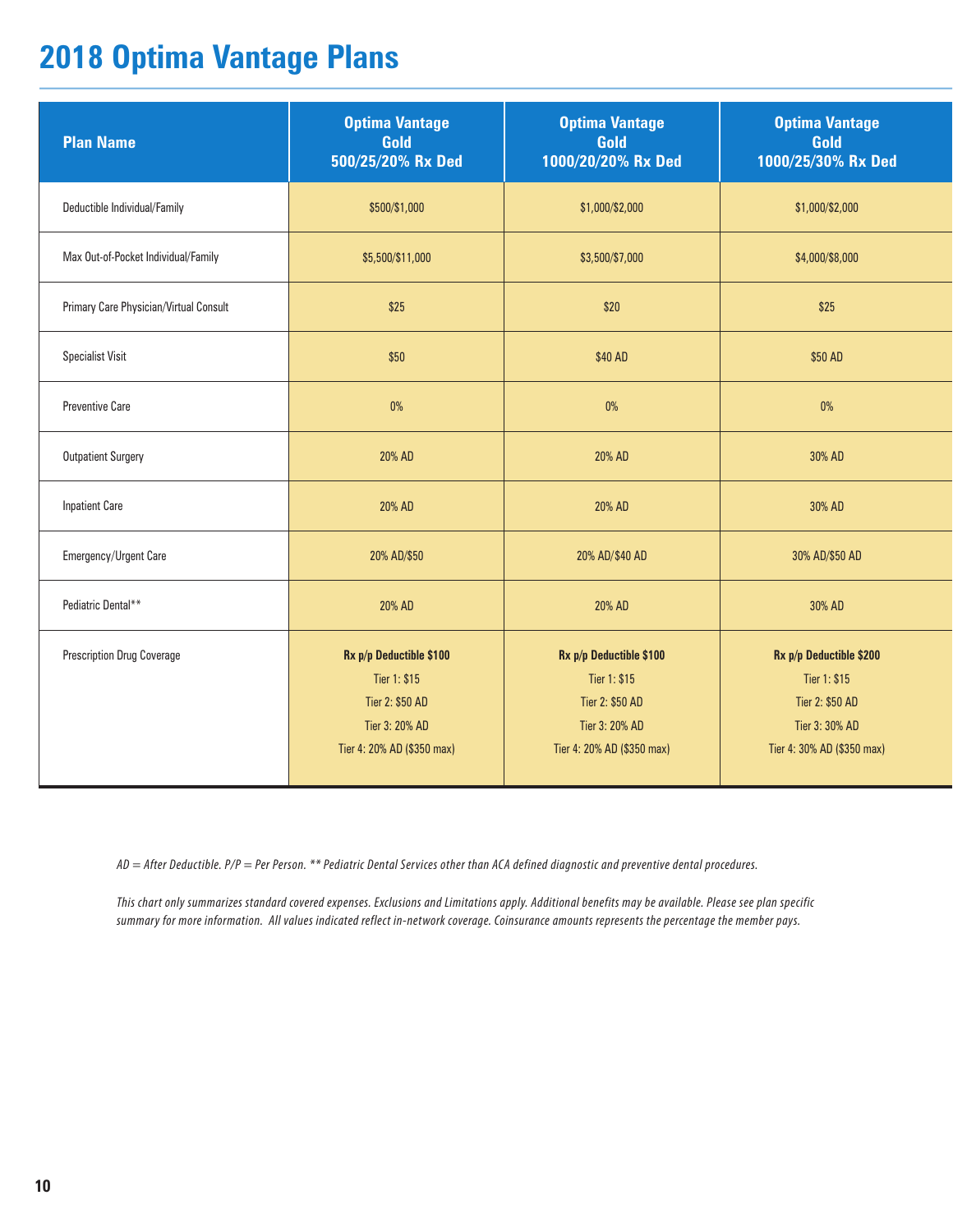| <b>Optima Vantage</b><br>Gold<br>1500/30/0% Rx Ded | <b>Optima Vantage</b><br>Gold<br>1500/25/20% Rx Ded | <b>Optima Vantage</b><br>Gold<br>2000/25/30% |
|----------------------------------------------------|-----------------------------------------------------|----------------------------------------------|
| \$1,500/\$3,000                                    | \$1,500/\$3,000                                     | \$2,000/\$4,000                              |
| \$7,150/\$14,300                                   | \$4,000/\$8,000                                     | \$4,000/\$8,000                              |
| \$30                                               | \$25                                                | \$25                                         |
| \$60                                               | \$50                                                | \$50                                         |
| $0\%$                                              | $0\%$                                               | 0%                                           |
| 0% AD                                              | 20% AD                                              | 30% AD                                       |
| 0% AD                                              | 20% AD                                              | 30% AD                                       |
| 0% AD/\$60                                         | 20% AD/\$40                                         | 30% AD/\$50                                  |
| 0% AD                                              | 20% AD                                              | 30% AD                                       |
| Rx p/p Deductible \$200                            | Rx p/p Deductible \$200                             |                                              |
| Tier 1: \$25                                       | Tier 1: \$15                                        | Tier 1: \$15                                 |
| Tier 2: \$50 AD                                    | Tier 2: \$50 AD                                     | Tier 2: \$50                                 |
| Tier 3: 25% AD                                     | Tier 3: 20% AD                                      | Tier 3: 30%                                  |
| Tier 4: 25% AD (\$350 max)                         | Tier 4: 20% AD (\$350 max)                          | Tier 4: 30% (\$350 max)                      |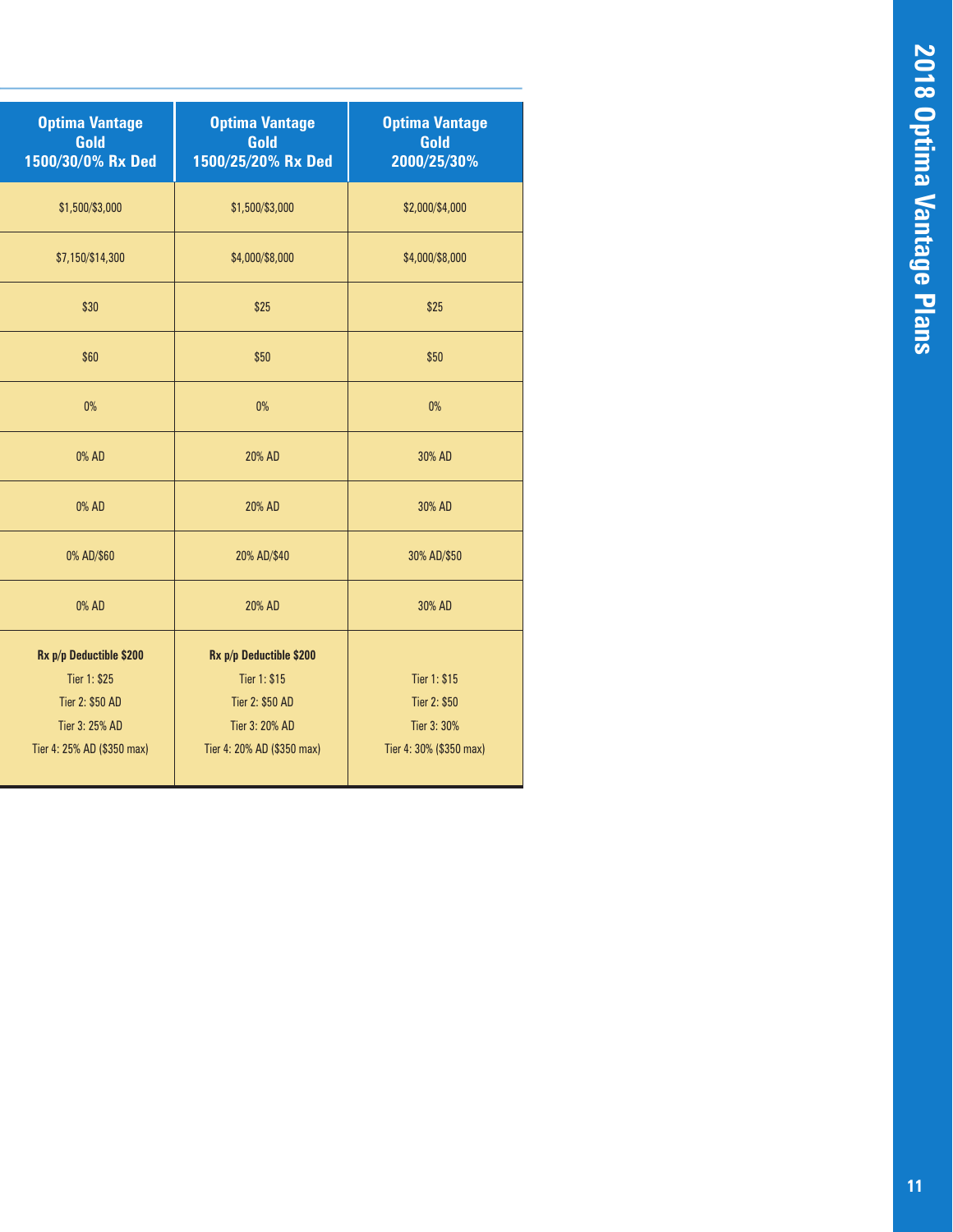### **2018 Optima Vantage Plans**

| <b>Plan Name</b>                       | <b>Optima Vantage</b><br>Gold<br>2000/25/30% Rx Ded                                                        | <b>Optima Vantage</b><br>Gold<br>2500/35/0% Rx Ded                                                            | <b>Optima Vantage</b><br><b>Silver</b><br>2500/25/40% Rx Ded                                                  |
|----------------------------------------|------------------------------------------------------------------------------------------------------------|---------------------------------------------------------------------------------------------------------------|---------------------------------------------------------------------------------------------------------------|
| Deductible Individual/Family           | \$2,000/\$4,000                                                                                            | \$2,500/\$5,000                                                                                               | \$2,500/\$5,000                                                                                               |
| Max Out-of-Pocket Individual/Family    | \$3,500/\$7,000                                                                                            | \$7,150/\$14,300                                                                                              | \$7,350/\$14,700                                                                                              |
| Primary Care Physician/Virtual Consult | \$25                                                                                                       | \$35                                                                                                          | \$25                                                                                                          |
| <b>Specialist Visit</b>                | \$50                                                                                                       | \$65                                                                                                          | 40% AD                                                                                                        |
| <b>Preventive Care</b>                 | $0\%$                                                                                                      | $0\%$                                                                                                         | $0\%$                                                                                                         |
| <b>Outpatient Surgery</b>              | 30% AD                                                                                                     | 0% AD                                                                                                         | 40% AD                                                                                                        |
| <b>Inpatient Care</b>                  | 30% AD                                                                                                     | 0% AD                                                                                                         | 40% AD                                                                                                        |
| Emergency/Urgent Care                  | 30% AD/\$50                                                                                                | 0% AD/0% AD                                                                                                   | 40% AD/40% AD                                                                                                 |
| Pediatric Dental**                     | 30% AD                                                                                                     | 0% AD                                                                                                         | 40% AD                                                                                                        |
| <b>Prescription Drug Coverage</b>      | Rx p/p Deductible \$100<br>Tier 1: \$15<br>Tier 2: \$50 AD<br>Tier 3: 30% AD<br>Tier 4: 30% AD (\$350 max) | Rx p/p Deductible \$200<br>Tier 1: \$15 AD<br>Tier 2: \$50 AD<br>Tier 3: 25% AD<br>Tier 4: 25% AD (\$350 max) | Rx p/p Deductible \$100<br>Tier 1: \$10 AD<br>Tier 2: \$40 AD<br>Tier 3: 40% AD<br>Tier 4: 40% AD (\$350 max) |

*AD = After Deductible. P/P = Per Person. \*\* Pediatric Dental Services other than ACA defined diagnostic and preventive dental procedures.*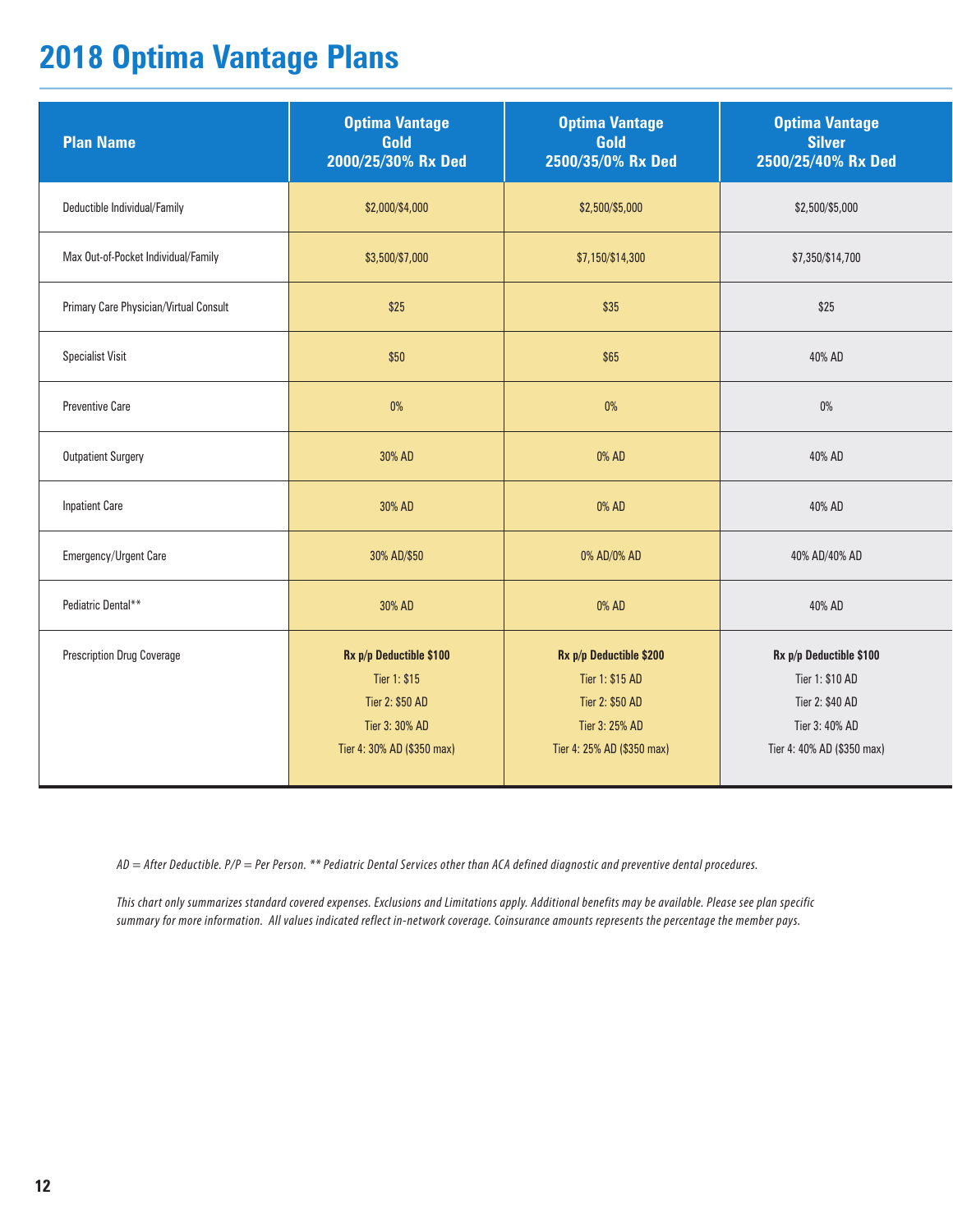| <b>Optima Vantage</b><br><b>Silver</b><br>3000/35/25% | <b>Optima Vantage</b><br><b>Silver</b><br>3700/20% | <b>Optima Vantage</b><br><b>Silver</b><br>5000/40/20% | <b>Optima Vantage</b><br><b>Bronze</b><br>6600/30% |
|-------------------------------------------------------|----------------------------------------------------|-------------------------------------------------------|----------------------------------------------------|
| \$3,000/\$6,000                                       | \$3,700/\$7,400                                    | \$5,000/\$10,000                                      | \$6,600/\$13,200                                   |
| \$7,350/\$14,700                                      | \$7,350/\$14,700                                   | \$7,350/\$14,700                                      | \$7,350/\$14,700                                   |
| \$35                                                  | \$40                                               | \$40                                                  | (3 visits at \$45) 30% AD                          |
| \$70                                                  | \$80                                               | \$80                                                  | 30% AD                                             |
| 0%                                                    | $0\%$                                              | 0%                                                    | 0%                                                 |
| 25% AD                                                | 20% AD                                             | 20% AD                                                | 30% AD                                             |
| 25% AD                                                | 20% AD                                             | 20% AD                                                | 30% AD                                             |
| 25% AD/\$70                                           | 20% AD/\$80                                        | 20% AD/\$80                                           | 30% AD/30% AD                                      |
| 25% AD                                                | 20% AD                                             | 20% AD                                                | 30% AD                                             |
| <b>After Medical Deductible</b>                       |                                                    |                                                       | <b>After Medical Deductible</b>                    |
| Tier 1: \$15 AD                                       | Tier 1: \$15                                       | Tier 1: \$10                                          | Tier 1: 30% AD                                     |
| Tier 2: \$50 AD                                       | Tier 2: \$50                                       | Tier 2: \$40                                          | Tier 2: 30% AD                                     |
| Tier 3: 25% AD                                        | Tier 3: 20%                                        | Tier 3: 20%                                           | Tier 3: 30% AD                                     |
| Tier 4: 25% AD (\$350 max)                            | Tier 4: 20% (\$350 max)                            | Tier 4: 20% (\$350 max)                               | Tier 4: 30% AD (\$350 max)                         |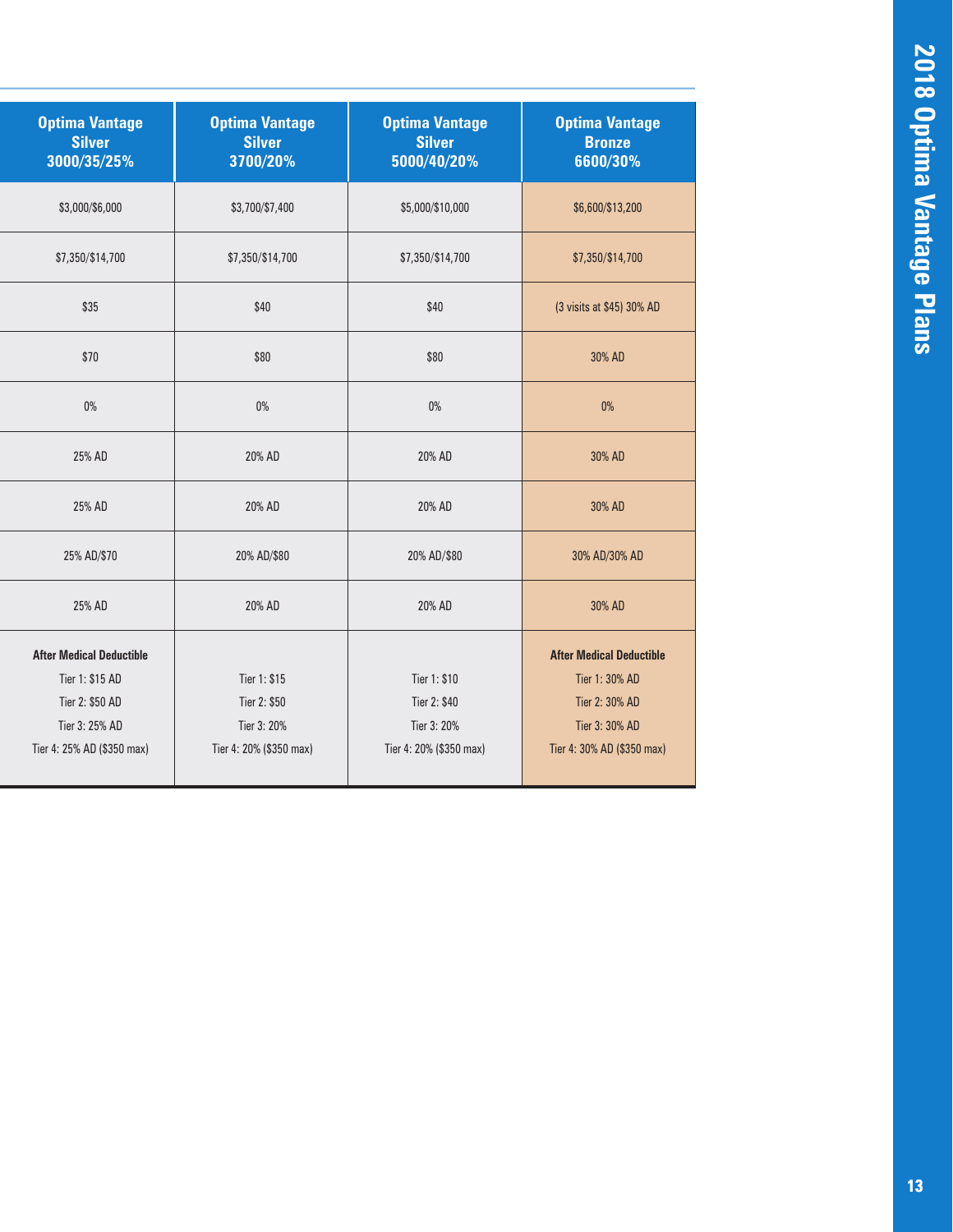### **2018 Optima Vantage Equity Plans**

| <b>Plan Name</b>                       | <b>Optima Vantage Equity</b><br><b>Silver</b><br>2700/10%                                                             | <b>Optima Vantage Equity</b><br><b>Silver</b><br>3000/20%                                                             | <b>Optima Vantage Equity</b><br><b>Silver</b><br>4000/0%                                            |
|----------------------------------------|-----------------------------------------------------------------------------------------------------------------------|-----------------------------------------------------------------------------------------------------------------------|-----------------------------------------------------------------------------------------------------|
| Deductible Individual/Family           | \$2,700/\$5,400                                                                                                       | \$3,000/\$6,000                                                                                                       | \$4,000/\$8,000                                                                                     |
| Max Out-of-Pocket Individual/Family    | \$5,500/\$11,000                                                                                                      | \$4,800/\$9,600                                                                                                       | \$4,000/\$8,000                                                                                     |
| Primary Care Physician/Virtual Consult | 10% AD                                                                                                                | 20% AD                                                                                                                | 0% AD                                                                                               |
| <b>Specialist Visit</b>                | 10% AD                                                                                                                | 20% AD                                                                                                                | 0% AD                                                                                               |
| <b>Preventive Care</b>                 | $0\%$                                                                                                                 | $0\%$                                                                                                                 | $0\%$                                                                                               |
| <b>Outpatient Surgery</b>              | 10% AD                                                                                                                | 20% AD                                                                                                                | 0% AD                                                                                               |
| <b>Inpatient Care</b>                  | 10% AD                                                                                                                | 20% AD                                                                                                                | 0% AD                                                                                               |
| Emergency/Urgent Care                  | 10% AD/10% AD                                                                                                         | 20% AD/20% AD                                                                                                         | 0% AD/0% AD                                                                                         |
| Pediatric Dental**                     | 10% AD                                                                                                                | 20% AD                                                                                                                | 0% AD                                                                                               |
| <b>Prescription Drug Coverage</b>      | <b>After Medical Deductible</b><br>Tier 1: \$10 AD<br>Tier 2: \$40 AD<br>Tier 3: 10% AD<br>Tier 4: 10% AD (\$350 max) | <b>After Medical Deductible</b><br>Tier 1: \$15 AD<br>Tier 2: \$50 AD<br>Tier 3: 20% AD<br>Tier 4: 20% AD (\$350 max) | <b>After Medical Deductible</b><br>Tier 1: 0% AD<br>Tier 2: 0% AD<br>Tier 3: 0% AD<br>Tier 4: 0% AD |

*AD = After Deductible. P/P = Per Person. \*\* Pediatric Dental Services other than ACA defined diagnostic and preventive dental procedures.*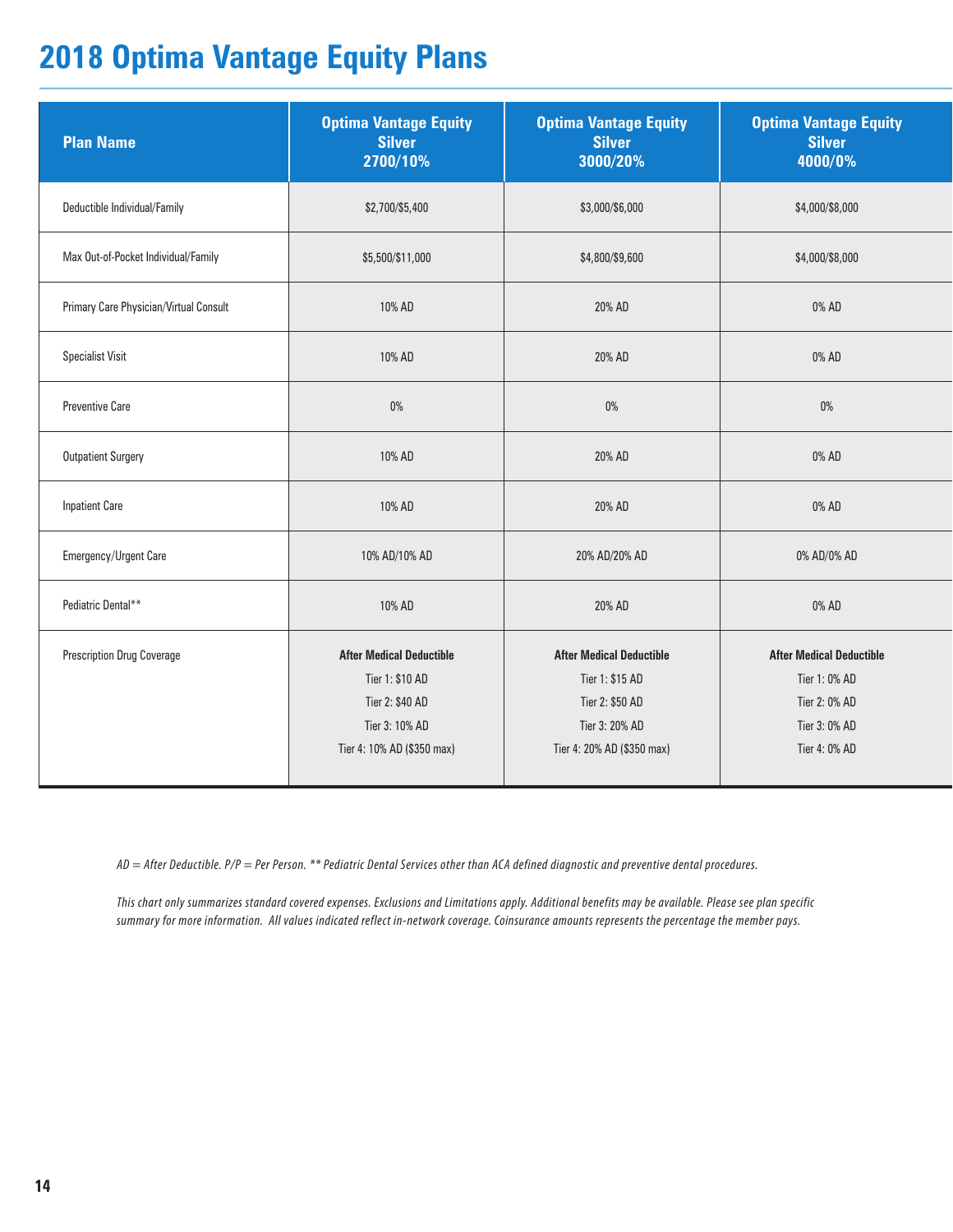| <b>Optima Vantage Equity</b><br><b>Bronze</b><br>5300/40% | <b>Optima Vantage Equity</b><br><b>Bronze</b><br>6500/0% |
|-----------------------------------------------------------|----------------------------------------------------------|
| \$5,300/\$10,600                                          | \$6,500/\$13,000                                         |
| \$6,550/\$13,100                                          | \$6,500/\$13,000                                         |
| 40% AD                                                    | 0% AD                                                    |
| 40% AD                                                    | 0% AD                                                    |
| 0%                                                        | 0%                                                       |
| 40% AD                                                    | 0% AD                                                    |
| 40% AD                                                    | 0% AD                                                    |
| 40% AD/40% AD                                             | 0% AD/0% AD                                              |
| 40% AD                                                    | 0% AD                                                    |
| <b>After Medical Deductible</b>                           | <b>After Medical Deductible</b>                          |
| Tier 1: \$10 AD                                           | Tier 1: 0% AD                                            |
| <b>Tier 2: \$40 AD</b>                                    | Tier 2: 0% AD                                            |
| Tier 3: 40% AD                                            | Tier 3: 0% AD                                            |
| Tier 4: 40% AD (\$350 max)                                | Tier 4: 0% AD                                            |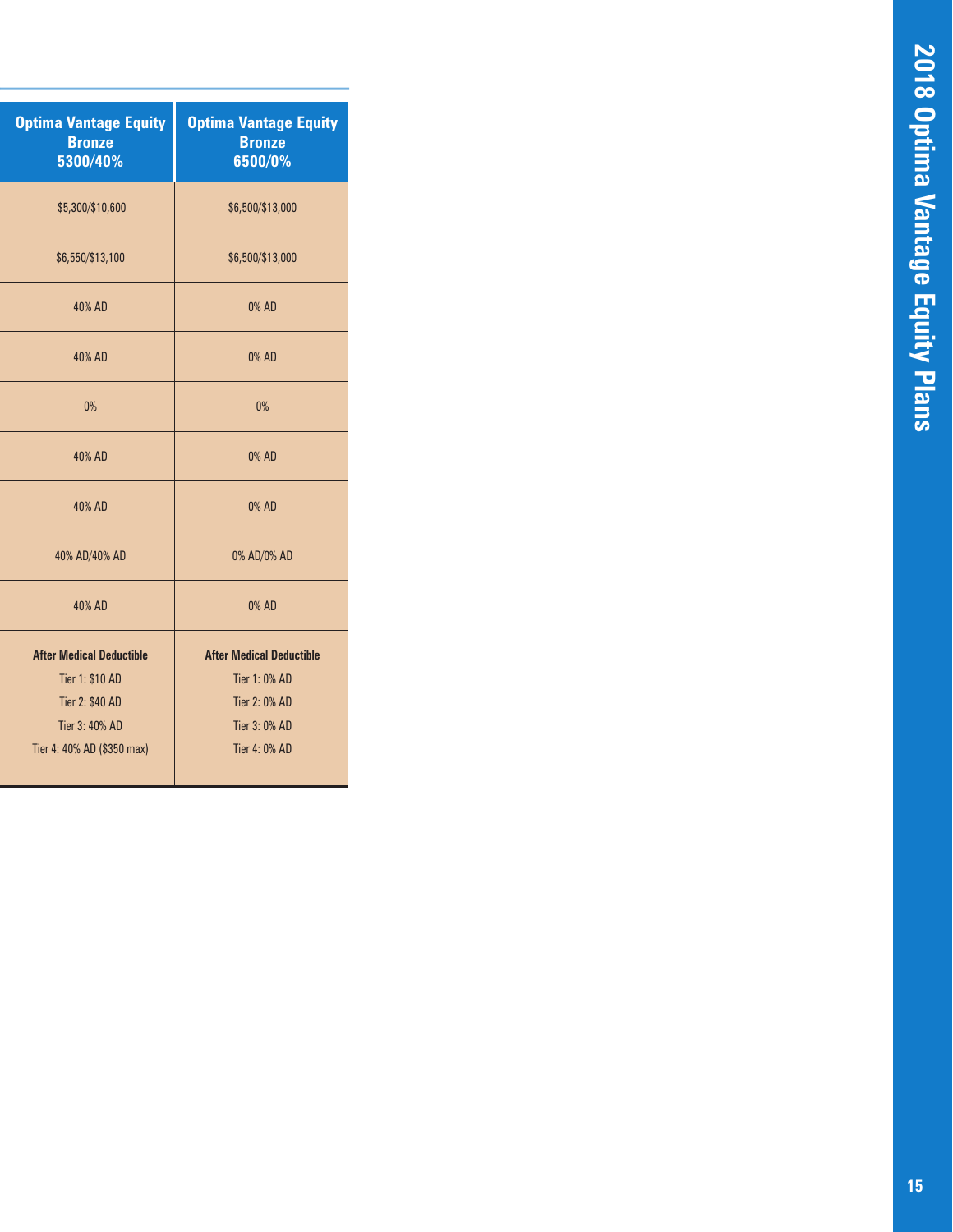### **2018 Optima POS Plans**

| <b>Plan Name</b>                                   | <b>Optima POS</b><br><b>Platinum</b><br>10/20                         | <b>Optima POS</b><br><b>Platinum</b><br>15/35                          | <b>Optima POS</b><br>Gold<br>500/25/20% Rx Ded                                                             | <b>Optima POS</b><br>Gold<br>1000/25/30%                               | <b>Optima POS</b><br>Gold<br>1400/20/20%                                                                           |
|----------------------------------------------------|-----------------------------------------------------------------------|------------------------------------------------------------------------|------------------------------------------------------------------------------------------------------------|------------------------------------------------------------------------|--------------------------------------------------------------------------------------------------------------------|
| Deductible Individual/Family (In Network)          | N/A                                                                   | N/A                                                                    | \$500/\$1,000                                                                                              | \$1,000/\$2,000                                                        | \$1,400/\$2,800<br>(Non-embedded)                                                                                  |
| Deductible Individual/Family (Out of Network)      | \$2,000/\$4,000                                                       | \$2,000/\$4,000                                                        | \$1,000/\$2,000                                                                                            | \$2,000/\$4,000                                                        | \$2,800/\$5,600<br>(Non-embedded)                                                                                  |
| Max Out-of-Pocket (In Network)                     | \$4,500/\$9,000                                                       | \$3,000/\$6,000                                                        | \$5,500/\$11,000                                                                                           | \$4,000/\$8,000                                                        | \$2,950/\$5,900<br>(Non-embedded)                                                                                  |
| Max Out-of-Pocket (Out of Network)                 | \$9,000/\$18,000                                                      | \$6,000/\$12,000                                                       | \$10,800/\$21,600                                                                                          | \$8,000/\$16,000                                                       | \$6,500/\$13,000<br>(Non-embedded)                                                                                 |
| PCP Visit/Virtual Consult (In Network)             | \$10                                                                  | \$15                                                                   | \$25                                                                                                       | \$25                                                                   | \$20 AD                                                                                                            |
| PCP Visit/Virtual Consult (Out of Network)         | 30% AD/AC                                                             | 40% AD/AC                                                              | 40% AD/AC                                                                                                  | 50% AD/AC                                                              | 40% AD/AC                                                                                                          |
| Specialist Visit (In Network)                      | \$20                                                                  | \$35                                                                   | \$50                                                                                                       | \$50 AD                                                                | 20% AD                                                                                                             |
| Specialist Visit (Out of Network)                  | 30% AD/AC                                                             | 40% AD/AC                                                              | 40% AD/AC                                                                                                  | 50% AD/AC                                                              | 40% AD/AC                                                                                                          |
| Preventive Care (In Network)                       | $0\%$                                                                 | $0\%$                                                                  | $0\%$                                                                                                      | 0%                                                                     | 0%                                                                                                                 |
| Preventive Care (Out of Network)                   | 30% AD/AC                                                             | 40% AD/AC                                                              | 40% AD/AC                                                                                                  | 50% AD/AC                                                              | 40% AD/AC                                                                                                          |
| <b>Outpatient Surgery (In Network)</b>             | \$200                                                                 | \$150                                                                  | 20% AD                                                                                                     | 30% AD                                                                 | 20% AD                                                                                                             |
| Outpatient Surgery (Out of Network)                | 30% AD/AC                                                             | 40% AD/AC                                                              | 40% AD/AC                                                                                                  | 50% AD/AC                                                              | 40% AD/AC                                                                                                          |
| Inpatient Care (In Network)                        | \$250/day (\$1,000 max)                                               | \$300/day (\$1,200 max)                                                | 20% AD                                                                                                     | 30% AD                                                                 | 20% AD                                                                                                             |
| Inpatient Care (Out of Network)                    | 30% AD/AC                                                             | 40% AD/AC                                                              | 40% AD/AC                                                                                                  | 50% AD/AC                                                              | 40% AD/AC                                                                                                          |
| <b>Emergency Department (In or Out of Network)</b> | \$200                                                                 | \$200                                                                  | 20% AD                                                                                                     | 30% AD                                                                 | 20% AD                                                                                                             |
| Urgent Care (In Network)                           | \$20                                                                  | \$35                                                                   | \$50                                                                                                       | \$50 AD                                                                | 20% AD                                                                                                             |
| Urgent Care (Out of Network)                       | 30% AD/AC                                                             | 40% AD/AC                                                              | 40% AD/AC                                                                                                  | 50% AD/AC                                                              | 40% AD/AC                                                                                                          |
| Pediatric Dental** (In Network)                    | $0\%$                                                                 | 20%                                                                    | 20% AD                                                                                                     | 30% AD                                                                 | 20% AD                                                                                                             |
| Pediatric Dental** (Out of Network)                | 30% AD/AC                                                             | 40% AD/AC                                                              | 40% AD/AC                                                                                                  | 50% AD/AC                                                              | 40% AD/AC                                                                                                          |
| <b>Prescription Drug Coverage</b>                  | Tier 1: \$5<br>Tier 2: \$35<br>Tier 3: 20%<br>Tier 4: 20% (\$350 max) | Tier 1: \$10<br>Tier 2: \$40<br>Tier 3: 20%<br>Tier 4: 20% (\$350 max) | Rx p/p Deductible \$100<br>Tier 1: \$15<br>Tier 2: \$50 AD<br>Tier 3: 20% AD<br>Tier 4: 20% AD (\$350 max) | Tier 1: \$15<br>Tier 2: \$50<br>Tier 3: 30%<br>Tier 4: 30% (\$350 max) | <b>After Medical Deductible</b><br>Tier 1: \$15<br>Tier 2: \$50 AD<br>Tier 3: 20% AD<br>Tier 4: 20% AD (\$350 max) |

*AD = After Deductible. P/P = Per Person. AC = Allowable Charge is the amount Optima Health determines should be paid to a Provider for a Covered Service. When You use In-Network benefits from Plan Providers Allowable Charge is the Provider's contracted rate with Optima Health or the Provider's actual charge for the service, whichever is less. Plan Providers accept this amount as payment in full.*

*\*\* Pediatric Dental Services other than ACA defined diagnostic and preventive dental procedures.*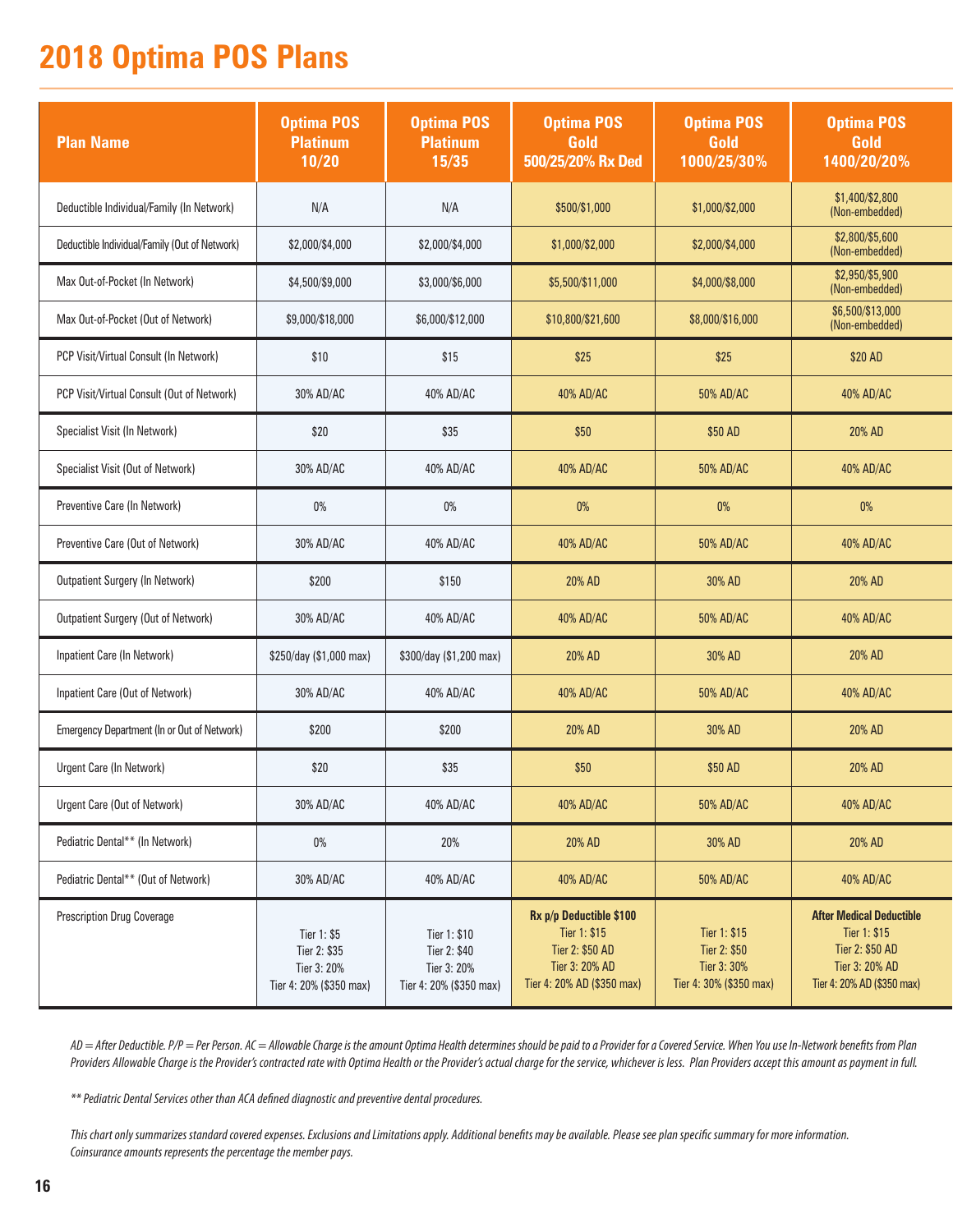| <b>Optima POS</b><br>Gold<br>1500/30/0% Rx Ded                                                             | <b>Optima POS</b><br>Gold<br>2000/25/30%                               | <b>Optima POS</b><br>Gold<br>2500/35/0% Rx Ded                                                                | <b>Optima POS</b><br><b>Silver</b><br>2500/25/40% Rx Ded                                                      | <b>Optima POS</b><br><b>Silver</b><br>3000/35/25%                                                                     | <b>Optima POS</b><br><b>Silver</b><br>3500/20%                                                                        |
|------------------------------------------------------------------------------------------------------------|------------------------------------------------------------------------|---------------------------------------------------------------------------------------------------------------|---------------------------------------------------------------------------------------------------------------|-----------------------------------------------------------------------------------------------------------------------|-----------------------------------------------------------------------------------------------------------------------|
| \$1,500/\$3,000                                                                                            | \$2,000/\$4,000                                                        | \$2,500/\$5,000                                                                                               | \$2,500/\$5,000                                                                                               | \$3,000/\$6,000                                                                                                       | \$3,500/\$7,000                                                                                                       |
| \$5,000/\$10,000                                                                                           | \$4,000/\$8,000                                                        | \$5,000/\$10,000                                                                                              | \$5,000/\$10,000                                                                                              | \$6,000/\$12,000                                                                                                      | \$7,000/\$14,000                                                                                                      |
| \$7,150/\$14,300                                                                                           | \$4,000/\$8,000                                                        | \$7,150/\$14,300                                                                                              | \$7,350/\$14,700                                                                                              | \$7,350/\$14,700                                                                                                      | \$6,000/\$12,000                                                                                                      |
| \$10,000/\$20,000                                                                                          | \$8,000/\$16,000                                                       | \$14,300/\$28,600                                                                                             | \$14,700/\$29,400                                                                                             | \$14,700/\$29,400                                                                                                     | \$12,000/\$24,000                                                                                                     |
| \$30                                                                                                       | \$25                                                                   | \$35                                                                                                          | \$25                                                                                                          | \$35                                                                                                                  | \$35                                                                                                                  |
| 30% AD/AC                                                                                                  | 50% AD/AC                                                              | 30% AD/AC                                                                                                     | 60% AD/AC                                                                                                     | 45% AD/AC                                                                                                             | 40% AD/AC                                                                                                             |
| \$60                                                                                                       | \$50                                                                   | \$65                                                                                                          | 40% AD                                                                                                        | \$70                                                                                                                  | \$70                                                                                                                  |
| 30% AD/AC                                                                                                  | 50% AD/AC                                                              | 30% AD/AC                                                                                                     | 60% AD/AC                                                                                                     | 45% AD/AC                                                                                                             | 40% AD/AC                                                                                                             |
| $0\%$                                                                                                      | $0\%$                                                                  | $0\%$                                                                                                         | $0\%$                                                                                                         | $0\%$                                                                                                                 | $0\%$                                                                                                                 |
| 30% AD/AC                                                                                                  | 50% AD/AC                                                              | 30% AD/AC                                                                                                     | 60% AD/AC                                                                                                     | 45% AD/AC                                                                                                             | 40% AD/AC                                                                                                             |
| 0% AD                                                                                                      | 30% AD                                                                 | 0% AD                                                                                                         | 40% AD                                                                                                        | 25% AD                                                                                                                | 20% AD                                                                                                                |
| 30% AD/AC                                                                                                  | 50% AD/AC                                                              | 30% AD/AC                                                                                                     | 60% AD/AC                                                                                                     | 45% AD/AC                                                                                                             | 40% AD/AC                                                                                                             |
| 0% AD                                                                                                      | 30% AD                                                                 | 0% AD                                                                                                         | 40% AD                                                                                                        | 25% AD                                                                                                                | 20% AD                                                                                                                |
| 30% AD/AC                                                                                                  | 50% AD/AC                                                              | 30% AD/AC                                                                                                     | 60% AD/AC                                                                                                     | 45% AD/AC                                                                                                             | 40% AD/AC                                                                                                             |
| 0% AD                                                                                                      | 30% AD                                                                 | 0% AD                                                                                                         | 40% AD                                                                                                        | 25% AD                                                                                                                | 20% AD                                                                                                                |
| \$60                                                                                                       | \$50                                                                   | 0% AD                                                                                                         | 40% AD                                                                                                        | \$70                                                                                                                  | \$70                                                                                                                  |
| 30% AD/AC                                                                                                  | 50% AD/AC                                                              | 30% AD/AC                                                                                                     | 60% AD/AC                                                                                                     | 45% AD/AC                                                                                                             | 40% AD/AC                                                                                                             |
| 0% AD                                                                                                      | 30% AD                                                                 | 0% AD                                                                                                         | 40% AD                                                                                                        | 25% AD                                                                                                                | 20% AD                                                                                                                |
| 30% AD/AC                                                                                                  | 50% AD/AC                                                              | 30% AD/AC                                                                                                     | 60% AD/AC                                                                                                     | 45% AD/AC                                                                                                             | 40% AD/AC                                                                                                             |
| Rx p/p Deductible \$200<br>Tier 1: \$25<br>Tier 2: \$50 AD<br>Tier 3: 25% AD<br>Tier 4: 25% AD (\$350 max) | Tier 1: \$15<br>Tier 2: \$50<br>Tier 3: 30%<br>Tier 4: 30% (\$350 max) | Rx p/p Deductible \$200<br>Tier 1: \$15 AD<br>Tier 2: \$50 AD<br>Tier 3: 25% AD<br>Tier 4: 25% AD (\$350 max) | Rx p/p Deductible \$100<br>Tier 1: \$10 AD<br>Tier 2: \$40 AD<br>Tier 3: 40% AD<br>Tier 4: 40% AD (\$350 max) | <b>After Medical Deductible</b><br>Tier 1: \$15 AD<br>Tier 2: \$50 AD<br>Tier 3: 25% AD<br>Tier 4: 25% AD (\$350 max) | <b>After Medical Deductible</b><br>Tier 1: \$15 AD<br>Tier 2: \$50 AD<br>Tier 3: 20% AD<br>Tier 4: 20% AD (\$350 max) |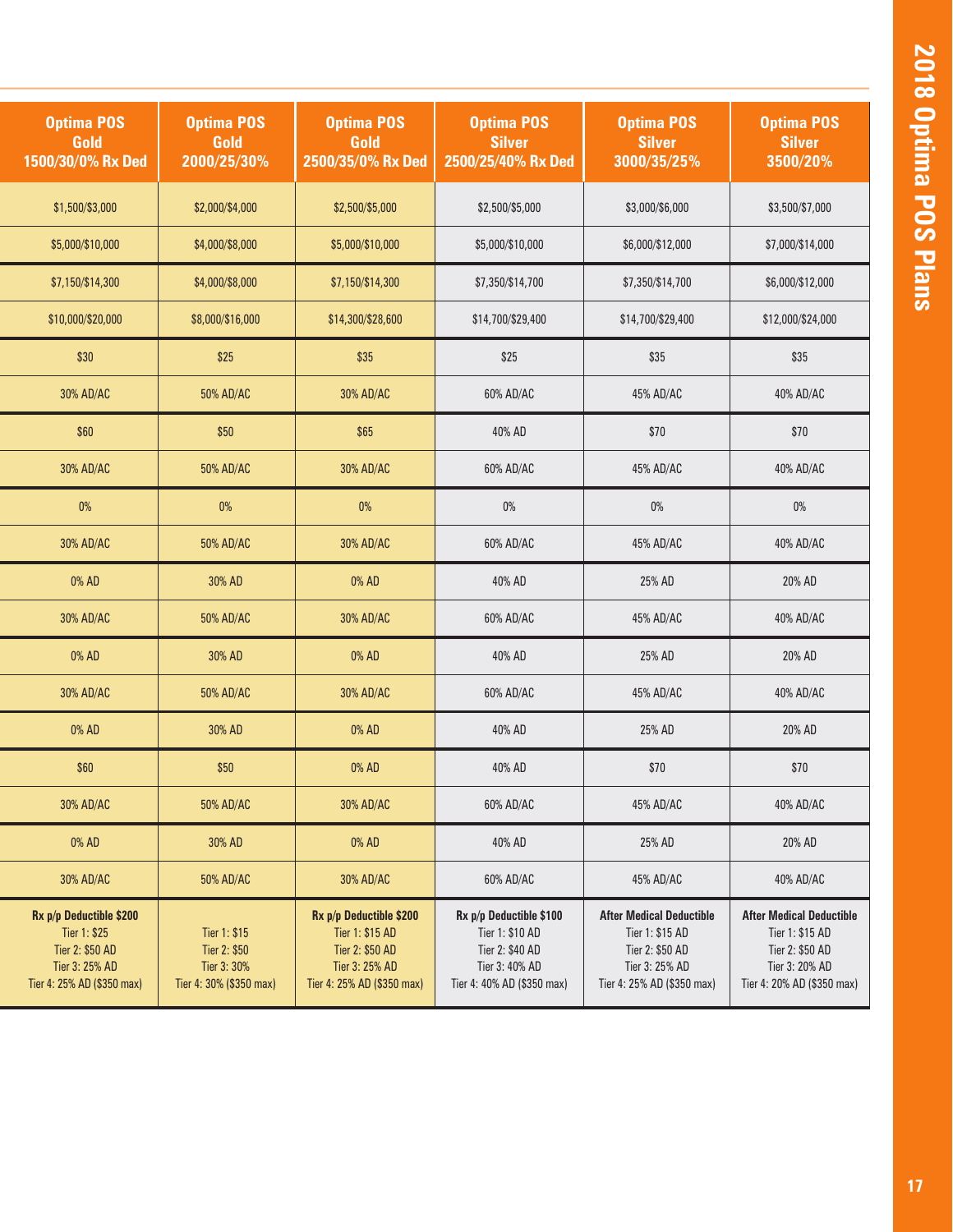## **2018 Optima POS Equity and Design Plans**

| <b>Plan Name</b>                              | <b>Optima POS Equity</b><br><b>Silver</b><br>3000/20%                                                                 | <b>Optima POS Equity</b><br><b>Silver</b><br>4000/0%                                                | <b>Optima POS Equity</b><br><b>Bronze</b><br>5200/30%                                                               |
|-----------------------------------------------|-----------------------------------------------------------------------------------------------------------------------|-----------------------------------------------------------------------------------------------------|---------------------------------------------------------------------------------------------------------------------|
| Deductible Individual/Family (In Network)     | \$3,000/\$6,000                                                                                                       | \$4,000/\$8,000                                                                                     | \$5,200/\$10,400                                                                                                    |
| Deductible Individual/Family (Out of Network) | \$6,000/\$12,000                                                                                                      | \$8,000/\$16,000                                                                                    | \$10,000/\$20,000                                                                                                   |
| Max Out-of-Pocket (In Network)                | \$4,800/\$9,600                                                                                                       | \$4,000/\$8,000                                                                                     | \$6,550/\$13,100                                                                                                    |
| Max Out-of-Pocket (Out of Network)            | \$9,600/\$19,200                                                                                                      | \$8,000/\$16,000                                                                                    | \$13,100/\$26,200                                                                                                   |
| PCP Visit/Virtual Consult (In Network)        | 20% AD                                                                                                                | 0% AD                                                                                               | 30% AD                                                                                                              |
| PCP Visit/Virtual Consult (Out of Network)    | 40% AD/AC                                                                                                             | 30% AD/AC                                                                                           | 50% AD/AC                                                                                                           |
| Specialist Visit (In Network)                 | 20% AD                                                                                                                | 0% AD                                                                                               | 30% AD                                                                                                              |
| Specialist Visit (Out of Network)             | 40% AD/AC                                                                                                             | 30% AD/AC                                                                                           | 50% AD/AC                                                                                                           |
| Preventive Care (In Network)                  | $0\%$                                                                                                                 | $0\%$                                                                                               | $0\%$                                                                                                               |
| Preventive Care (Out of Network)              | 40% AD/AC                                                                                                             | 30% AD/AC                                                                                           | 50% AD/AC                                                                                                           |
| <b>Outpatient Surgery (In Network)</b>        | 20% AD                                                                                                                | 0% AD                                                                                               | 30% AD                                                                                                              |
| Outpatient Surgery (Out of Network)           | 40% AD/AC                                                                                                             | 30% AD/AC                                                                                           | 50% AD/AC                                                                                                           |
| Inpatient Care (In Network)                   | 20% AD                                                                                                                | 0% AD                                                                                               | 30% AD                                                                                                              |
| Inpatient Care (Out of Network)               | 40% AD/AC                                                                                                             | 30% AD/AC                                                                                           | 50% AD/AC                                                                                                           |
| Emergency Department (In or Out of Network)   | 20% AD                                                                                                                | 0% AD                                                                                               | 30% AD                                                                                                              |
| Urgent Care (In Network)                      | 20% AD                                                                                                                | 0% AD                                                                                               | 30% AD                                                                                                              |
| Urgent Care (Out of Network)                  | 40% AD/AC                                                                                                             | 30% AD/AC                                                                                           | 50% AD/AC                                                                                                           |
| Pediatric Dental** (In Network)               | 20% AD                                                                                                                | 0% AD                                                                                               | 30% AD                                                                                                              |
| Pediatric Dental** (Out of Network)           | 40% AD/AC                                                                                                             | 30% AD/AC                                                                                           | 50% AD/AC                                                                                                           |
| <b>Prescription Drug Coverage</b>             | <b>After Medical Deductible</b><br>Tier 1: \$15 AD<br>Tier 2: \$50 AD<br>Tier 3: 20% AD<br>Tier 4: 20% AD (\$350 max) | <b>After Medical Deductible</b><br>Tier 1: 0% AD<br>Tier 2: 0% AD<br>Tier 3: 0% AD<br>Tier 4: 0% AD | <b>After Medical Deductible</b><br>Tier 1: 30% AD<br>Tier 2: 30% AD<br>Tier 3: 30% AD<br>Tier 4: 30% AD (\$350 max) |

*AD = After Deductible. P/P = Per Person. AC = Allowable Charge is the amount Optima Health determines should be paid to a Provider for a Covered Service. When You use In-Network benefits from Plan Providers Allowable Charge is the Provider's contracted rate with Optima Health or the Provider's actual charge for the service, whichever is less. Plan Providers accept this amount as payment in full.*

*\*\* Pediatric Dental Services other than ACA defined diagnostic and preventive dental procedures.*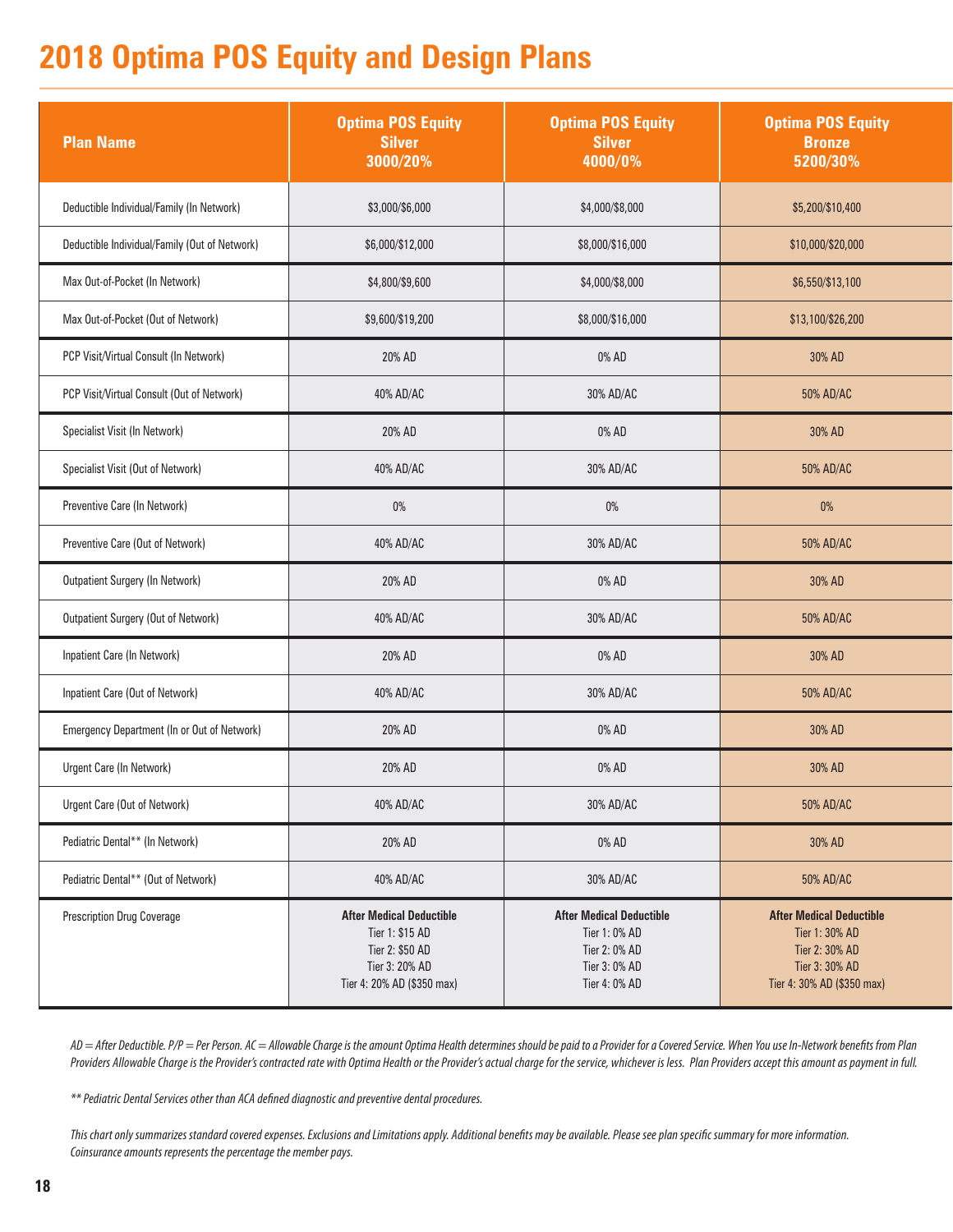| <b>Optima POS Equity</b><br><b>Bronze</b><br>6500/0%                                                | <b>Optima POS Design</b><br><b>Silver</b><br>2000/30% Rx Ded                                               | <b>Optima POS Design</b><br><b>Silver</b><br>3000/20% Rx Ded                                                  | <b>Optima POS Design</b><br><b>Silver</b><br>4000/0% Rx Ded                                                   |
|-----------------------------------------------------------------------------------------------------|------------------------------------------------------------------------------------------------------------|---------------------------------------------------------------------------------------------------------------|---------------------------------------------------------------------------------------------------------------|
| \$6,500/\$13,000                                                                                    | \$2,000/\$4,000                                                                                            | \$3,000/\$6,000                                                                                               | \$4,000/\$8,000                                                                                               |
| \$13,000/\$26,000                                                                                   | \$4,000/\$8,000                                                                                            | \$6,000/\$12,000                                                                                              | \$8,000/\$16,000                                                                                              |
| \$6,500/\$13,000                                                                                    | \$7,150/\$14,300                                                                                           | \$4,700/\$9,400                                                                                               | \$7,350/\$14,700                                                                                              |
| \$15,000/\$30,000                                                                                   | \$14,300/\$28,600                                                                                          | \$9,400/\$18,800                                                                                              |                                                                                                               |
| 0% AD                                                                                               | 30% AD                                                                                                     | 20% AD                                                                                                        | 0% AD                                                                                                         |
| 30% AD/AC                                                                                           | 50% AD/AC                                                                                                  | 40% AD/AC                                                                                                     | 30% AD/AC                                                                                                     |
| 0% AD                                                                                               | 30% AD                                                                                                     | 20% AD                                                                                                        | 0% AD                                                                                                         |
| 30% AD/AC                                                                                           | 50% AD/AC                                                                                                  | 40% AD/AC                                                                                                     | 30% AD/AC                                                                                                     |
| $0\%$                                                                                               | $0\%$                                                                                                      | $0\%$                                                                                                         | $0\%$                                                                                                         |
| 30% AD/AC                                                                                           | 50% AD/AC                                                                                                  | 40% AD/AC                                                                                                     | 30% AD/AC                                                                                                     |
| 0% AD                                                                                               | 30% AD                                                                                                     | 20% AD                                                                                                        | 0% AD                                                                                                         |
| 30% AD/AC                                                                                           | 50% AD/AC                                                                                                  | 40% AD/AC                                                                                                     | 30% AD/AC                                                                                                     |
| 0% AD                                                                                               | 30% AD                                                                                                     | 20% AD                                                                                                        | 0% AD                                                                                                         |
| 30% AD/AC                                                                                           | 50% AD/AC                                                                                                  | 40% AD/AC                                                                                                     | 30% AD/AC                                                                                                     |
| 0% AD                                                                                               | 30% AD                                                                                                     | 20% AD                                                                                                        | 0% AD                                                                                                         |
| 0% AD                                                                                               | 30% AD                                                                                                     | 20% AD                                                                                                        | 0% AD                                                                                                         |
| 30% AD/AC                                                                                           | 50% AD/AC                                                                                                  | 40% AD/AC                                                                                                     | 30% AD/AC                                                                                                     |
| 0% AD                                                                                               | 30% AD                                                                                                     | 20% AD                                                                                                        |                                                                                                               |
| 30% AD/AC                                                                                           | 50% AD/AC                                                                                                  | 40% AD/AC                                                                                                     | 30% AD/AC                                                                                                     |
| <b>After Medical Deductible</b><br>Tier 1: 0% AD<br>Tier 2: 0% AD<br>Tier 3: 0% AD<br>Tier 4: 0% AD | Rx p/p Deductible \$150<br>Tier 1: \$10<br>Tier 2: \$40 AD<br>Tier 3: 30% AD<br>Tier 4: 30% AD (\$350 max) | Rx p/p Deductible \$150<br>Tier 1: \$15 AD<br>Tier 2: \$50 AD<br>Tier 3: 20% AD<br>Tier 4: 20% AD (\$350 max) | Rx p/p Deductible \$200<br>Tier 1: \$15 AD<br>Tier 2: \$50 AD<br>Tier 3: 20% AD<br>Tier 4: 20% AD (\$350 max) |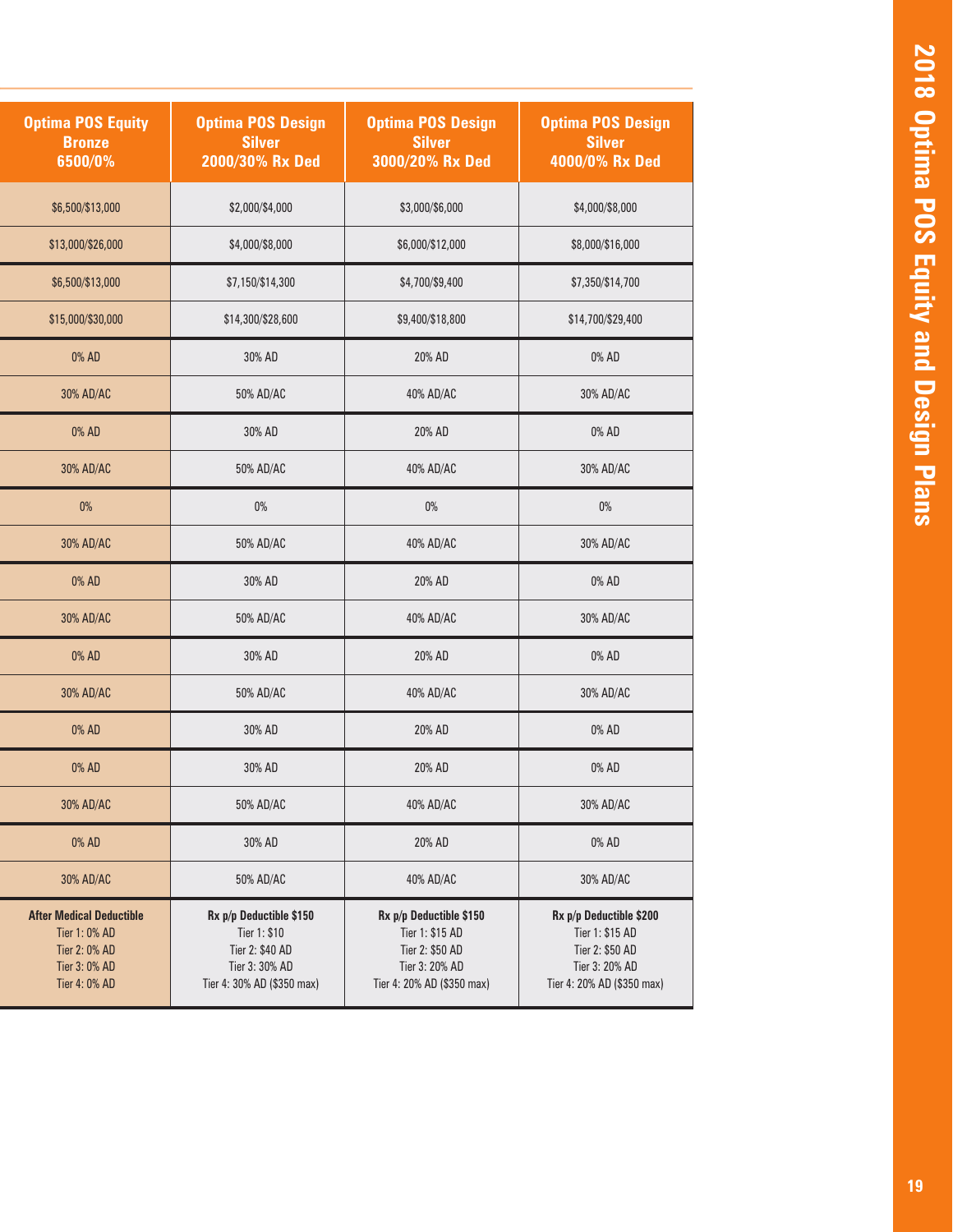### **2018 Optima Plus Plans**

| <b>Plan Name</b>                              | <b>Optima Plus</b><br><b>Platinum</b><br>10/20                        | <b>Optima Plus</b><br><b>Platinum</b><br>15/35                         | <b>Optima Plus</b><br>Gold<br>500/25/20% Rx Ded                                                            |
|-----------------------------------------------|-----------------------------------------------------------------------|------------------------------------------------------------------------|------------------------------------------------------------------------------------------------------------|
| Deductible Individual/Family (In Network)     | N/A                                                                   | N/A                                                                    | \$500/\$1,000                                                                                              |
| Deductible Individual/Family (Out of Network) | \$2,000/\$4,000                                                       | \$2,000/\$4,000                                                        | \$1,000/\$2,000                                                                                            |
| Max Out-of-Pocket (In Network)                | \$4,500/\$9,000                                                       | \$3,000/\$6,000                                                        | \$5,500/\$11,000                                                                                           |
| Max Out-of-Pocket (Out of Network)            | \$9,000/\$18,000                                                      | \$6,000/\$12,000                                                       | \$10,800/\$21,600                                                                                          |
| PCP Visit/Virtual Consult (In Network)        | \$10                                                                  | \$15                                                                   | \$25                                                                                                       |
| PCP Visit/Virtual Consult (Out of Network)    | 30% AD/AC                                                             | 40% AD/AC                                                              | 40% AD/AC                                                                                                  |
| Specialist Visit (In Network)                 | \$20                                                                  | \$35                                                                   | \$50                                                                                                       |
| Specialist Visit (Out of Network)             | 30% AD/AC                                                             | 40% AD/AC                                                              | 40% AD/AC                                                                                                  |
| Preventive Care (In Network)                  | $0\%$                                                                 | $0\%$                                                                  | $0\%$                                                                                                      |
| Preventive Care (Out of Network)              | 30% AD/AC                                                             | 40% AD/AC                                                              | 40% AD/AC                                                                                                  |
| <b>Outpatient Surgery (In Network)</b>        | \$200                                                                 | \$150                                                                  | 20% AD                                                                                                     |
| Outpatient Surgery (Out of Network)           | 30% AD/AC                                                             | 40% AD/AC                                                              | 40% AD/AC                                                                                                  |
| Inpatient Care (In Network)                   | \$250/day (\$1,000 max)                                               | \$300/day (\$1,200 max)                                                | 20% AD                                                                                                     |
| Inpatient Care (Out of Network)               | 30% AD/AC                                                             | 40% AD/AC                                                              | 40% AD/AC                                                                                                  |
| Emergency Department (In or Out of Network)   | \$200                                                                 | \$200                                                                  | 20% AD                                                                                                     |
| Urgent Care (In Network)                      | \$20                                                                  | \$35                                                                   | \$50                                                                                                       |
| Urgent Care (Out of Network)                  | 30% AD/AC                                                             | 40% AD/AC                                                              | 40% AD/AC                                                                                                  |
| Pediatric Dental** (In Network)               | $0\%$                                                                 | 20%                                                                    | 20% AD                                                                                                     |
| Pediatric Dental** (Out of Network)           | 30% AD/AC                                                             | 40% AD/AC                                                              | 40% AD/AC                                                                                                  |
| <b>Prescription Drug Coverage</b>             | Tier 1: \$5<br>Tier 2: \$35<br>Tier 3: 20%<br>Tier 4: 20% (\$350 max) | Tier 1: \$10<br>Tier 2: \$40<br>Tier 3: 20%<br>Tier 4: 20% (\$350 max) | Rx p/p Deductible \$100<br>Tier 1: \$15<br>Tier 2: \$50 AD<br>Tier 3: 20% AD<br>Tier 4: 20% AD (\$350 max) |

*AD = After Deductible. P/P = Per Person. AC = Allowable Charge is the amount Optima Health determines should be paid to a Provider for a Covered Service. When You use In-Network benefits from Plan Providers Allowable Charge is the Provider's contracted rate with Optima Health or the Provider's actual charge for the service, whichever is less. Plan Providers accept this amount as payment in full.*

*\*\* Pediatric Dental Services other than ACA defined diagnostic and preventive dental procedures.*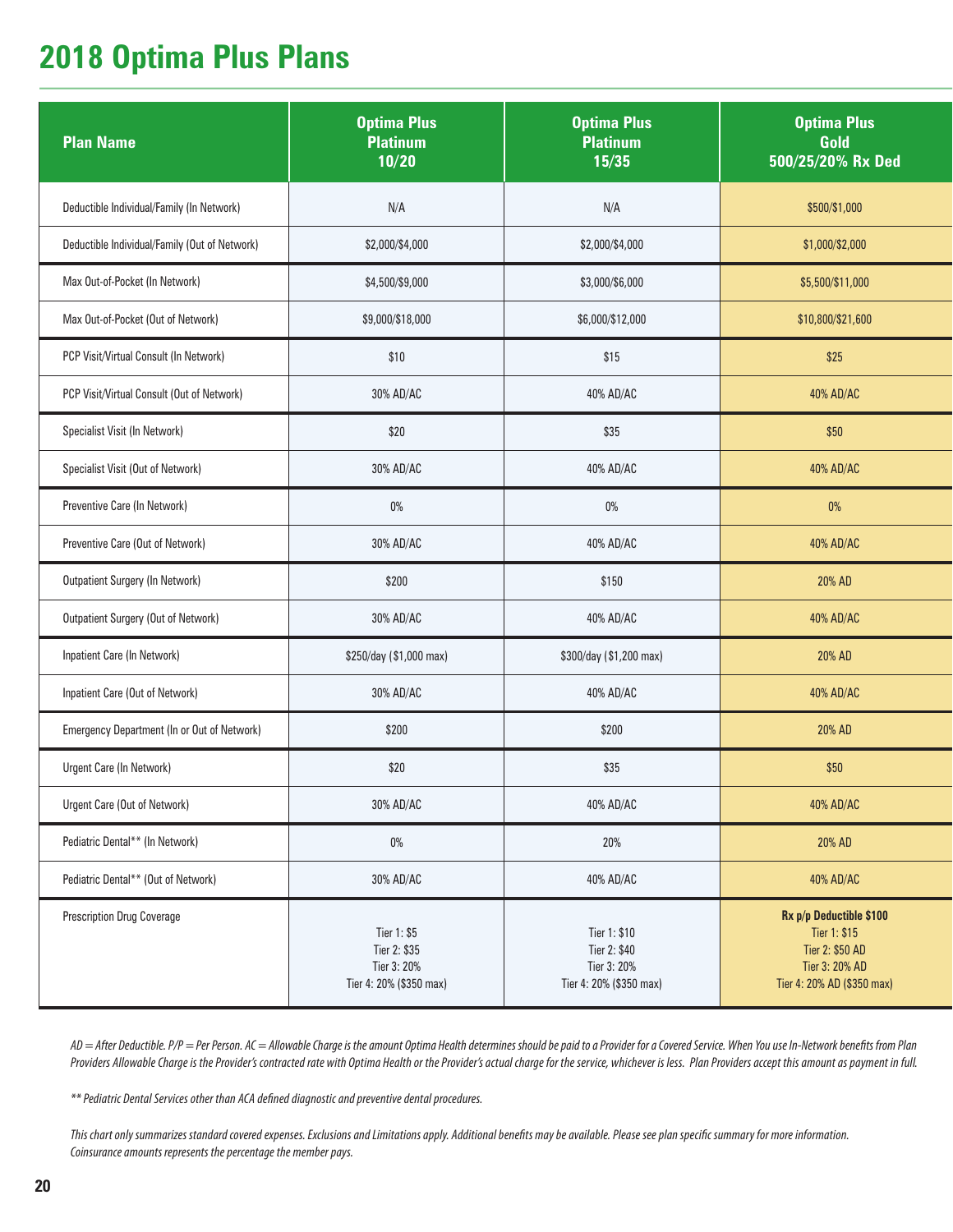| <b>Optima Plus</b><br>Gold<br>1000/20/20% Rx Ded                                                           | <b>Optima Plus</b><br>Gold<br>1500/25/20% Rx Ded                                                           | <b>Optima Plus</b><br>Gold<br>1500/30/0% Rx Ded                                                            |
|------------------------------------------------------------------------------------------------------------|------------------------------------------------------------------------------------------------------------|------------------------------------------------------------------------------------------------------------|
| \$1,000/\$2,000                                                                                            | \$1,500/\$3,000                                                                                            | \$1,500/\$3,000                                                                                            |
| \$2,000/\$4,000                                                                                            | \$3,250/\$6,500                                                                                            | \$5,000/\$10,000                                                                                           |
| \$3,500/\$7,000                                                                                            | \$4,000/\$8,000                                                                                            | \$7,150/\$14,300                                                                                           |
| \$7,000/\$14,000                                                                                           | \$8,000/\$16,000                                                                                           | \$10,000/\$20,000                                                                                          |
| \$20                                                                                                       | \$25                                                                                                       | \$30                                                                                                       |
| 40% AD/AC                                                                                                  | 40% AD/AC                                                                                                  | 30% AD/AC                                                                                                  |
| \$40 AD                                                                                                    | \$50                                                                                                       | \$60                                                                                                       |
| 40% AD/AC                                                                                                  | 40% AD/AC                                                                                                  | 30% AD/AC                                                                                                  |
| $0\%$                                                                                                      | $0\%$                                                                                                      | $0\%$                                                                                                      |
| 40% AD/AC                                                                                                  | 40% AD/AC                                                                                                  | 30% AD/AC                                                                                                  |
| 20% AD                                                                                                     | 20% AD                                                                                                     | 0% AD                                                                                                      |
| 40% AD/AC                                                                                                  | 40% AD/AC                                                                                                  | 30% AD/AC                                                                                                  |
| 20% AD                                                                                                     | 20% AD                                                                                                     | 0% AD                                                                                                      |
| 40% AD/AC                                                                                                  | 40% AD/AC                                                                                                  | 30% AD/AC                                                                                                  |
| 20% AD                                                                                                     | 20% AD                                                                                                     | 0% AD                                                                                                      |
| \$40 AD                                                                                                    | \$40                                                                                                       | \$60                                                                                                       |
| 40% AD/AC                                                                                                  | 40% AD/AC                                                                                                  | 30% AD/AC                                                                                                  |
| 20% AD                                                                                                     | 20% AD                                                                                                     | 0% AD                                                                                                      |
| 40% AD/AC                                                                                                  | 40% AD/AC                                                                                                  | 30% AD/AC                                                                                                  |
| Rx p/p Deductible \$100<br>Tier 1: \$15<br>Tier 2: \$50 AD<br>Tier 3: 20% AD<br>Tier 4: 20% AD (\$350 max) | Rx p/p Deductible \$200<br>Tier 1: \$15<br>Tier 2: \$50 AD<br>Tier 3: 20% AD<br>Tier 4: 20% AD (\$350 max) | Rx p/p Deductible \$200<br>Tier 1: \$25<br>Tier 2: \$50 AD<br>Tier 3: 25% AD<br>Tier 4: 25% AD (\$350 max) |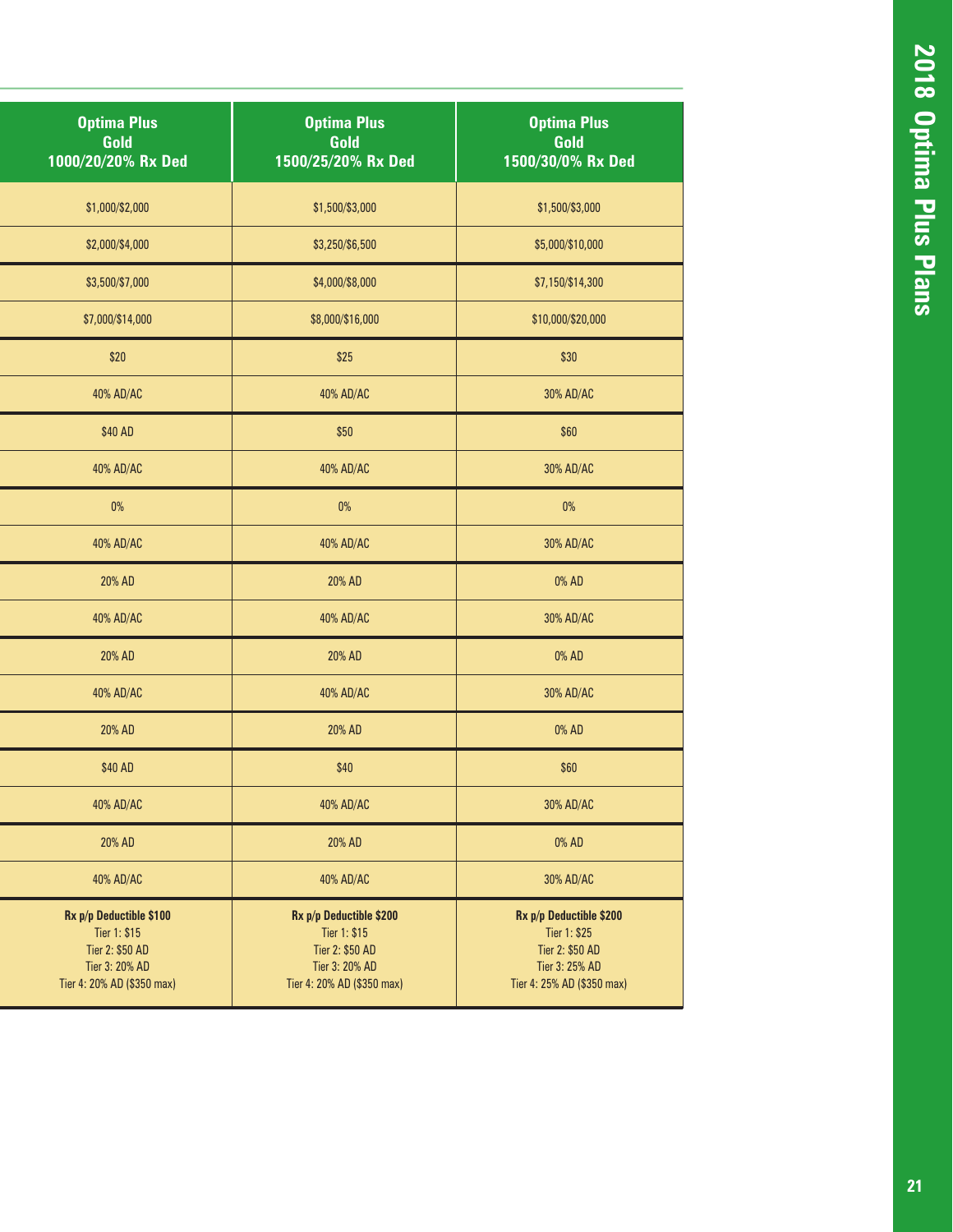### **2018 Optima Plus Plans**

| <b>Plan Name</b>                              | <b>Optima Plus</b><br>Gold<br>2000/25/30% Rx Ded                                                           | <b>Optima Plus</b><br>Gold<br>2500/35/0% Rx Ded                                                               | <b>Optima Plus</b><br><b>Silver</b><br>2500/25/40% Rx Ded                                                     |
|-----------------------------------------------|------------------------------------------------------------------------------------------------------------|---------------------------------------------------------------------------------------------------------------|---------------------------------------------------------------------------------------------------------------|
| Deductible Individual/Family (In Network)     | \$2,000/\$4,000                                                                                            | \$2,500/\$5,000                                                                                               | \$2,500/\$5,000                                                                                               |
| Deductible Individual/Family (Out of Network) | \$4,000/\$8,000                                                                                            | \$5,000/\$10,000                                                                                              | \$5,000/\$10,000                                                                                              |
| Max Out-of-Pocket (In Network)                | \$3,500/\$7,000                                                                                            | \$7,150/\$14,300                                                                                              | \$7,350/\$14,700                                                                                              |
| Max Out-of-Pocket (Out of Network)            | \$7,000/\$14,000                                                                                           | \$14,300/\$28,600                                                                                             | \$14,700/\$29,400                                                                                             |
| PCP Visit/Virtual Consult (In Network)        | \$25                                                                                                       | \$35                                                                                                          | \$25                                                                                                          |
| PCP Visit/Virtual Consult (Out of Network)    | 50% AD/AC                                                                                                  | 30% AD/AC                                                                                                     | 60% AD/AC                                                                                                     |
| Specialist Visit (In Network)                 | \$50                                                                                                       | \$65                                                                                                          | 40% AD                                                                                                        |
| Specialist Visit (Out of Network)             | 50% AD/AC                                                                                                  | 30% AD/AC                                                                                                     | 60% AD/AC                                                                                                     |
| Preventive Care (In Network)                  | $0\%$                                                                                                      | $0\%$                                                                                                         | $0\%$                                                                                                         |
| Preventive Care (Out of Network)              | 50% AD/AC                                                                                                  | 30% AD/AC                                                                                                     | 60% AD/AC                                                                                                     |
| <b>Outpatient Surgery (In Network)</b>        | 30% AD                                                                                                     | 0% AD                                                                                                         | 40% AD                                                                                                        |
| Outpatient Surgery (Out of Network)           | 50% AD/AC                                                                                                  | 30% AD/AC                                                                                                     | 60% AD/AC                                                                                                     |
| Inpatient Care (In Network)                   | 30% AD                                                                                                     | 0% AD                                                                                                         | 40% AD                                                                                                        |
| Inpatient Care (Out of Network)               | 50% AD/AC                                                                                                  | 30% AD/AC                                                                                                     | 60% AD/AC                                                                                                     |
| Emergency Department (In or Out of Network)   | 30% AD                                                                                                     | 0% AD                                                                                                         | 40% AD                                                                                                        |
| Urgent Care (In Network)                      | \$50                                                                                                       | 0% AD                                                                                                         | 40% AD                                                                                                        |
| Urgent Care (Out of Network)                  | 50% AD/AC                                                                                                  | 30% AD/AC                                                                                                     | 60% AD/AC                                                                                                     |
| Pediatric Dental** (In Network)               | 30% AD                                                                                                     | 0% AD                                                                                                         | 40% AD                                                                                                        |
| Pediatric Dental** (Out of Network)           | 50% AD/AC                                                                                                  | 30% AD/AC                                                                                                     | 60% AD/AC                                                                                                     |
| <b>Prescription Drug Coverage</b>             | Rx p/p Deductible \$100<br>Tier 1: \$15<br>Tier 2: \$50 AD<br>Tier 3: 30% AD<br>Tier 4: 30% AD (\$350 max) | Rx p/p Deductible \$200<br>Tier 1: \$15 AD<br>Tier 2: \$50 AD<br>Tier 3: 25% AD<br>Tier 4: 25% AD (\$350 max) | Rx p/p Deductible \$100<br>Tier 1: \$10 AD<br>Tier 2: \$40 AD<br>Tier 3: 40% AD<br>Tier 4: 40% AD (\$350 max) |

*AD = After Deductible. P/P = Per Person. AC = Allowable Charge is the amount Optima Health determines should be paid to a Provider for a Covered Service. When You use In-Network benefits from Plan Providers Allowable Charge is the Provider's contracted rate with Optima Health or the Provider's actual charge for the service, whichever is less. Plan Providers accept this amount as payment in full.*

*\*\* Pediatric Dental Services other than ACA defined diagnostic and preventive dental procedures.*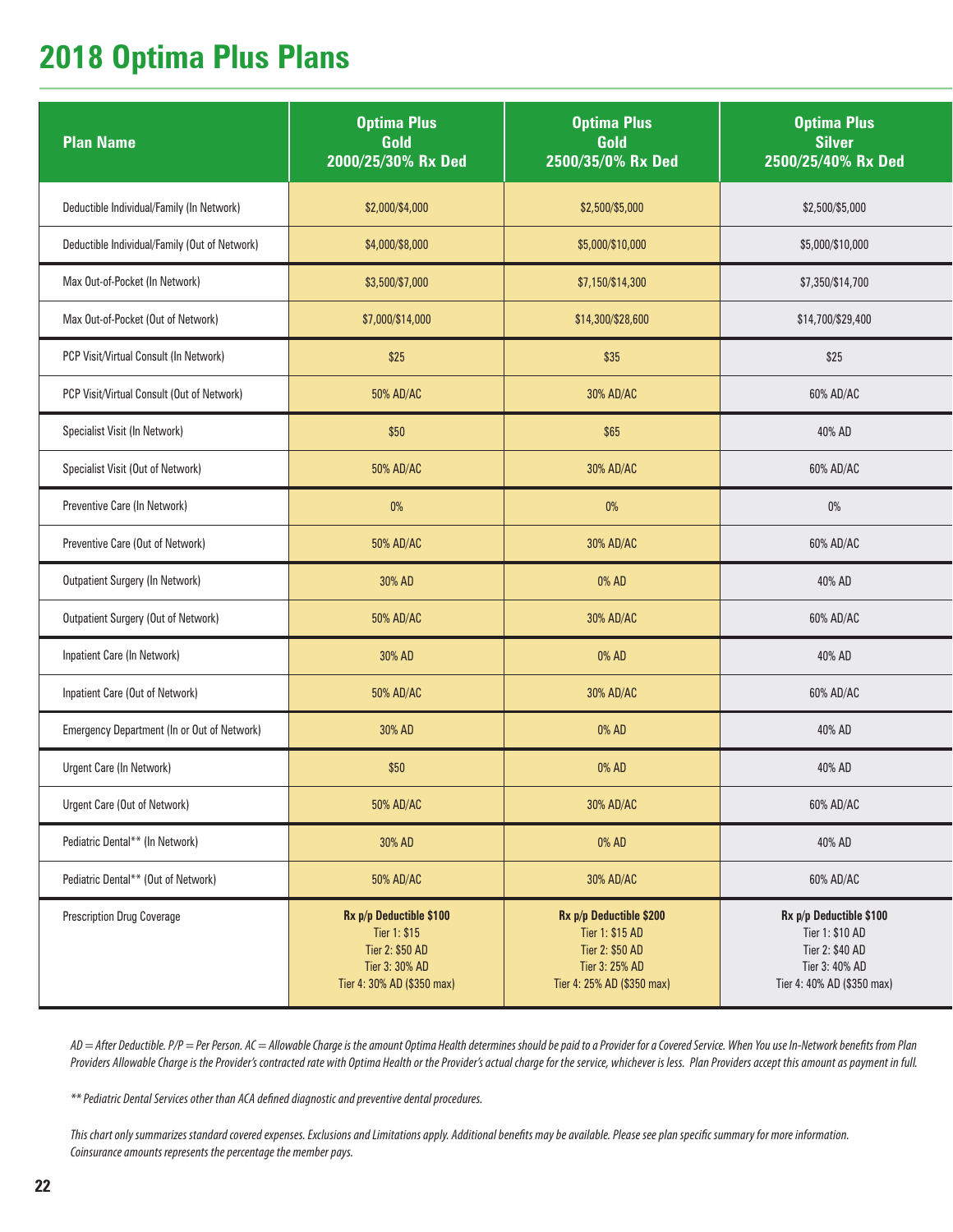| <b>Optima Plus</b><br><b>Silver</b><br>3000/35/25%                                                                    | <b>Optima Plus</b><br><b>Silver</b><br>5000/40/20%                     | <b>Optima Plus</b><br><b>Bronze</b><br>5000/20%                                                                     |
|-----------------------------------------------------------------------------------------------------------------------|------------------------------------------------------------------------|---------------------------------------------------------------------------------------------------------------------|
| \$3,000/\$6,000                                                                                                       | \$5,000/\$10,000                                                       | \$5,000/\$10,000                                                                                                    |
| \$6,000/\$12,000                                                                                                      | \$10,000/\$20,000                                                      | \$10,000/\$20,000                                                                                                   |
| \$7,350/\$14,700                                                                                                      | \$7,350/\$14,700                                                       | \$7,150/\$14,300                                                                                                    |
| \$14,700/\$29,400                                                                                                     | \$14,700/\$29,400                                                      | \$14,300/\$28,600                                                                                                   |
| \$35                                                                                                                  | \$40                                                                   | 20% AD                                                                                                              |
| 45% AD/AC                                                                                                             | 40% AD/AC                                                              | 40% AD/AC                                                                                                           |
| \$70                                                                                                                  | \$80                                                                   | 20% AD                                                                                                              |
| 45% AD/AC                                                                                                             | 40% AD/AC                                                              | 40% AD/AC                                                                                                           |
| $0\%$                                                                                                                 | $0\%$                                                                  | $0\%$                                                                                                               |
| 45% AD/AC                                                                                                             | 40% AD/AC                                                              | 40% AD/AC                                                                                                           |
| 25% AD                                                                                                                | 20% AD                                                                 | 20% AD                                                                                                              |
| 45% AD/AC                                                                                                             | 40% AD/AC                                                              | 40% AD/AC                                                                                                           |
| 25% AD                                                                                                                | 20% AD                                                                 | 20% AD                                                                                                              |
| 45% AD/AC                                                                                                             | 40% AD/AC                                                              | 40% AD/AC                                                                                                           |
| 25% AD                                                                                                                | 20% AD                                                                 | 20% AD                                                                                                              |
| \$70                                                                                                                  | \$80                                                                   | 20% AD                                                                                                              |
| 45% AD/AC                                                                                                             | 40% AD/AC                                                              | 40% AD/AC                                                                                                           |
| 25% AD                                                                                                                | 20% AD                                                                 | 20% AD                                                                                                              |
| 45% AD/AC                                                                                                             | 40% AD/AC                                                              | 40% AD/AC                                                                                                           |
| <b>After Medical Deductible</b><br>Tier 1: \$15 AD<br>Tier 2: \$50 AD<br>Tier 3: 25% AD<br>Tier 4: 25% AD (\$350 max) | Tier 1: \$10<br>Tier 2: \$40<br>Tier 3: 20%<br>Tier 4: 20% (\$350 max) | <b>After Medical Deductible</b><br>Tier 1: 20% AD<br>Tier 2: 20% AD<br>Tier 3: 20% AD<br>Tier 4: 20% AD (\$350 max) |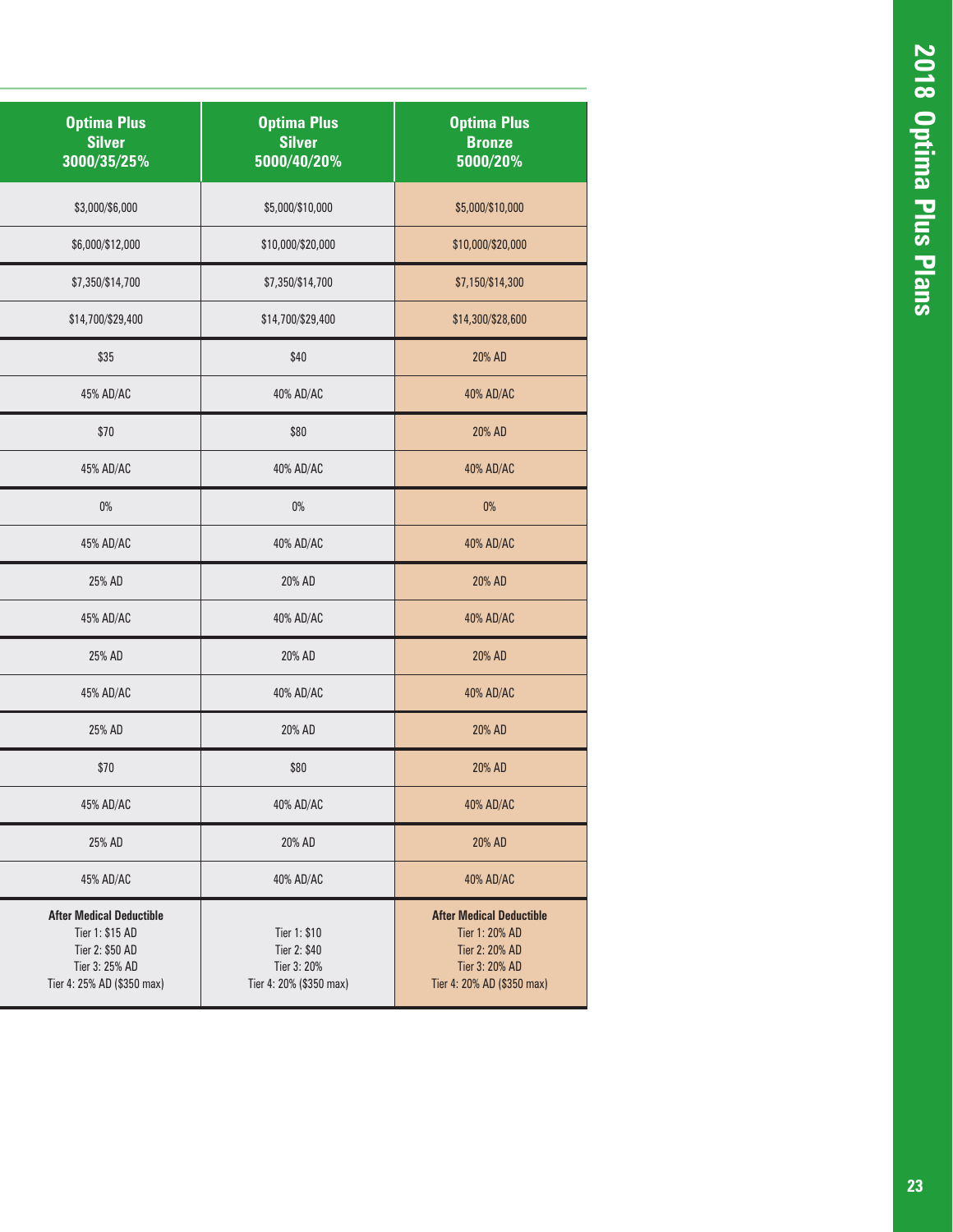### **2018 Optima Plus Equity Plans**

| <b>Plan Name</b>                              | <b>Optima Plus</b><br><b>Equity Silver</b><br>2700/10%                                                                | <b>Optima Plus Equity</b><br><b>Silver</b><br>3000/20%                                                                | <b>Optima Plus Equity</b><br><b>Silver</b><br>4000/0%                                               |
|-----------------------------------------------|-----------------------------------------------------------------------------------------------------------------------|-----------------------------------------------------------------------------------------------------------------------|-----------------------------------------------------------------------------------------------------|
| Deductible Individual/Family (In Network)     | \$2,700/\$5,400                                                                                                       | \$3,000/\$6,000                                                                                                       | \$4,000/\$8,000                                                                                     |
| Deductible Individual/Family (Out of Network) | \$5,400/\$10,800                                                                                                      | \$6,000/\$12,000                                                                                                      | \$8,000/\$16,000                                                                                    |
| Max Out-of-Pocket (In Network)                | \$5,500/\$11,000                                                                                                      | \$4,800/\$9,600                                                                                                       | \$4,000/\$8,000                                                                                     |
| Max Out-of-Pocket (Out of Network)            | \$11,000/\$22,000                                                                                                     | \$9,600/\$19,200                                                                                                      | \$8,000/\$16,000                                                                                    |
| PCP Visit/Virtual Consult (In Network)        | 10% AD                                                                                                                | 20% AD                                                                                                                | 0% AD                                                                                               |
| PCP Visit/Virtual Consult (Out of Network)    | 30% AD/AC                                                                                                             | 40% AD/AC                                                                                                             | 30% AD/AC                                                                                           |
| Specialist Visit (In Network)                 | 10% AD                                                                                                                | 20% AD                                                                                                                | 0% AD                                                                                               |
| Specialist Visit (Out of Network)             | 30% AD/AC                                                                                                             | 40% AD/AC                                                                                                             | 30% AD/AC                                                                                           |
| Preventive Care (In Network)                  | $0\%$                                                                                                                 | $0\%$                                                                                                                 | $0\%$                                                                                               |
| Preventive Care (Out of Network)              | 30% AD/AC                                                                                                             | 40% AD/AC                                                                                                             | 30% AD/AC                                                                                           |
| <b>Outpatient Surgery (In Network)</b>        | 10% AD                                                                                                                | 20% AD                                                                                                                | 0% AD                                                                                               |
| Outpatient Surgery (Out of Network)           | 30% AD/AC                                                                                                             | 40% AD/AC                                                                                                             | 30% AD/AC                                                                                           |
| Inpatient Care (In Network)                   | 10% AD                                                                                                                | 20% AD                                                                                                                | 0% AD                                                                                               |
| Inpatient Care (Out of Network)               | 30% AD/AC                                                                                                             | 40% AD/AC                                                                                                             | 30% AD/AC                                                                                           |
| Emergency Department (In or Out of Network)   | 10% AD                                                                                                                | 20% AD                                                                                                                | 0% AD                                                                                               |
| Urgent Care (In Network)                      | 10% AD                                                                                                                | 20% AD                                                                                                                | 0% AD                                                                                               |
| Urgent Care (Out of Network)                  | 30% AD/AC                                                                                                             | 40% AD/AC                                                                                                             | 30% AD/AC                                                                                           |
| Pediatric Dental** (In Network)               | 10% AD                                                                                                                | 20% AD                                                                                                                | 0% AD                                                                                               |
| Pediatric Dental** (Out of Network)           | 30% AD/AC                                                                                                             | 40% AD/AC                                                                                                             | 30% AD/AC                                                                                           |
| <b>Prescription Drug Coverage</b>             | <b>After Medical Deductible</b><br>Tier 1: \$10 AD<br>Tier 2: \$40 AD<br>Tier 3: 10% AD<br>Tier 4: 10% AD (\$350 max) | <b>After Medical Deductible</b><br>Tier 1: \$15 AD<br>Tier 2: \$50 AD<br>Tier 3: 20% AD<br>Tier 4: 20% AD (\$350 max) | <b>After Medical Deductible</b><br>Tier 1: 0% AD<br>Tier 2: 0% AD<br>Tier 3: 0% AD<br>Tier 4: 0% AD |

*AD = After Deductible. P/P = Per Person. AC = Allowable Charge is the amount Optima Health determines should be paid to a Provider for a Covered Service. When You use In-Network benefits from Plan Providers Allowable Charge is the Provider's contracted rate with Optima Health or the Provider's actual charge for the service, whichever is less. Plan Providers accept this amount as payment in full.*

*\*\* Pediatric Dental Services other than ACA defined diagnostic and preventive dental procedures.*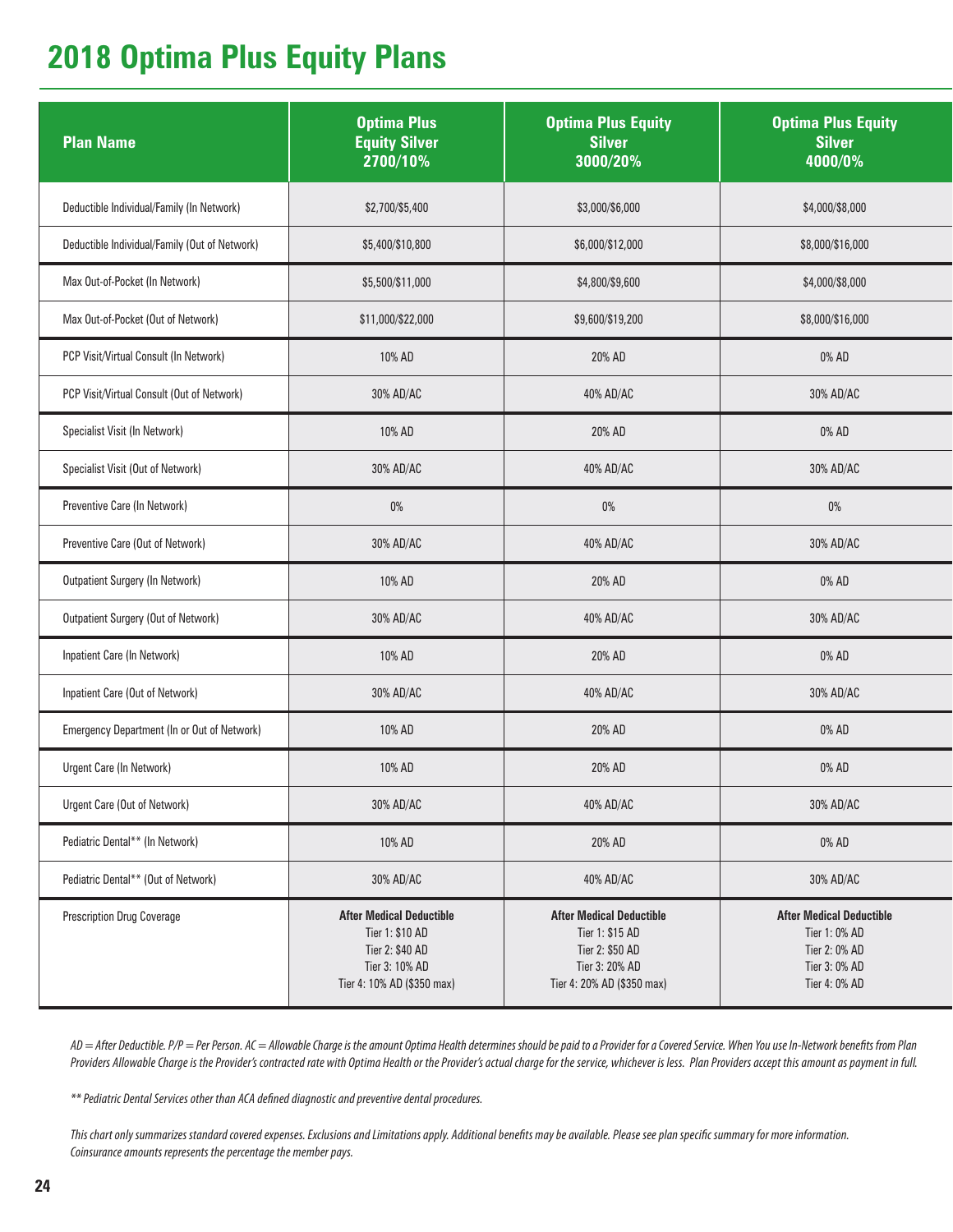| <b>Optima Plus Equity</b><br><b>Bronze</b><br>6500/0% |
|-------------------------------------------------------|
| \$6,500/\$13,000                                      |
| \$13,000/\$26,000                                     |
| \$6,500/\$13,000                                      |
| \$13,100/\$26,200                                     |
| 0% AD                                                 |
| 30% AD/AC                                             |
| 0% AD                                                 |
| 30% AD/AC                                             |
| 0%                                                    |
| 30% AD/AC                                             |
| 0% AD                                                 |
| 30% AD/AC                                             |
| 0% AD                                                 |
| 30% AD/AC                                             |
| 0% AD                                                 |
| 0% AD                                                 |
| 30% AD/AC                                             |
| 0% AD                                                 |
| 30% AD/AC                                             |
| <b>After Medical Deductible</b><br>Tier 1: 0% AD      |

Tier 1: 0% AD Tier 2: 0% AD Tier 3: 0% AD Tier 4: 0% AD

![](_page_24_Picture_3.jpeg)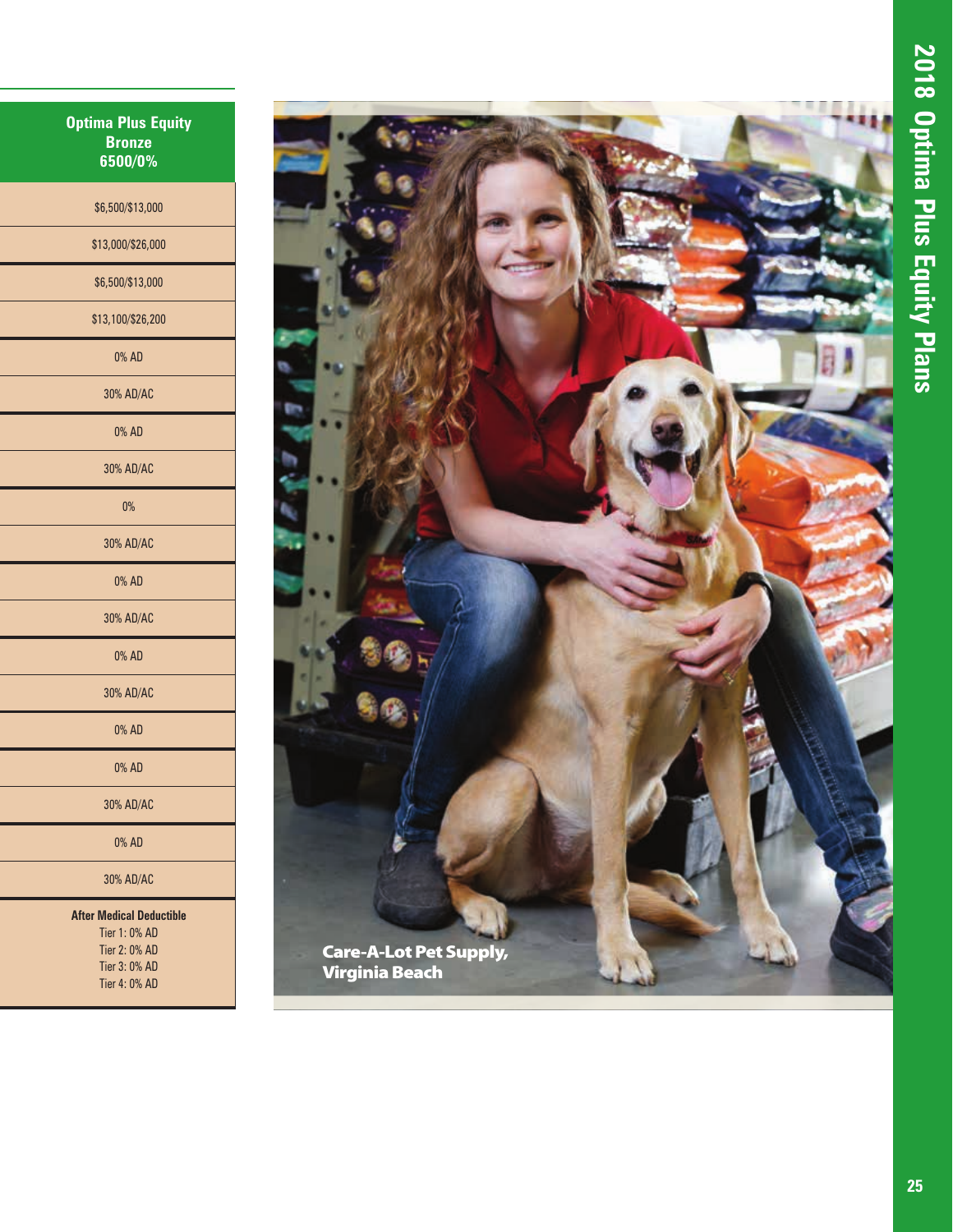### **2018 OptimaDirect® Vantage Plans**

| <b>Plan Name</b><br><b>RICHMOND ONLY*</b> | <b>Optima Vantage</b><br>Gold<br>2000/25/30% Direct                    | <b>Optima Vantage Equity</b><br><b>Silver</b><br>3000/20% Direct                                                      | <b>Optima Vantage Equity</b><br><b>Bronze</b><br>6000/10% Direct                                                    |
|-------------------------------------------|------------------------------------------------------------------------|-----------------------------------------------------------------------------------------------------------------------|---------------------------------------------------------------------------------------------------------------------|
| Deductible Individual/Family              | \$2,000/\$4,000                                                        | \$3,000/\$6,000                                                                                                       | \$6,000/\$12,000                                                                                                    |
| Max Out-of-Pocket Individual/Family       | \$4,000/\$8,000                                                        | \$4,800/\$9,600                                                                                                       | \$6,550/\$13,100                                                                                                    |
| <b>PCP Visit/Virtual Consult</b>          | Tier 1: \$25<br>Tier 2: \$50                                           | Tier 1: 20% AD<br>Tier 2: 50% AD                                                                                      | Tier 1: 10% AD<br>Tier 2: 50% AD                                                                                    |
| <b>Specialist Visit</b>                   | Tier 1: \$50<br>Tier 2: \$100                                          | Tier 1: 20% AD<br>Tier 2: 50% AD                                                                                      | Tier 1: 10% AD<br>Tier 2: 50% AD                                                                                    |
| <b>Preventive Care</b>                    | 0%                                                                     | $0\%$                                                                                                                 | 0%                                                                                                                  |
| <b>Outpatient Surgery</b>                 | Tier 1: 30% AD<br>Tier 2: 50% AD                                       | Tier 1: 20% AD<br>Tier 2: 50% AD                                                                                      | Tier 1: 10% AD<br>Tier 2: 50% AD                                                                                    |
| <b>Inpatient Care</b>                     | Tier 1: 30% AD<br>Tier 2: 50% AD                                       | Tier 1: 20% AD<br>Tier 2: 50% AD                                                                                      | Tier 1: 10% AD<br>Tier 2: 50% AD                                                                                    |
| Emergency/Urgent Care                     | 30% AD/\$50                                                            | 20% AD/20% AD                                                                                                         | 10% AD/10% AD                                                                                                       |
| Pediatric Dental**                        | 30% AD                                                                 | 20% AD                                                                                                                | 10% AD                                                                                                              |
| <b>Prescription Drug Coverage</b>         | Tier 1: \$15<br>Tier 2: \$50<br>Tier 3: 30%<br>Tier 4: 30% (\$350 max) | <b>After Medical Deductible</b><br>Tier 1: \$15 AD<br>Tier 2: \$50 AD<br>Tier 3: 20% AD<br>Tier 4: 20% AD (\$350 max) | <b>After Medical Deductible</b><br>Tier 1: 10% AD<br>Tier 2: 10% AD<br>Tier 3: 10% AD<br>Tier 4: 10% AD (\$350 max) |

*AD = After Deductible. P/P = Per Person. AC = Allowable Charge is the amount Optima Health determines should be paid to a Provider for a Covered Service. When You use In-Network benefits from Plan Providers Allowable Charge is the Provider's contracted rate with Optima Health or the Provider's actual charge for the service, whichever is less. Plan Providers accept this amount as payment in full.* 

*\* Service area for Optima Direct: Amelia, Caroline, Charles City, Chesterfield, Colonial Heights City, Cumberland, Dinwiddie, Goochland, Hanover, Hopewell City, King and Queen, King William, Louisa, New Kent, Petersburg City, Powhatan, Prince George, Richmond City, Sussex.*

*\*\* Pediatric Dental Services other than ACA defined diagnostic and preventive dental procedures.*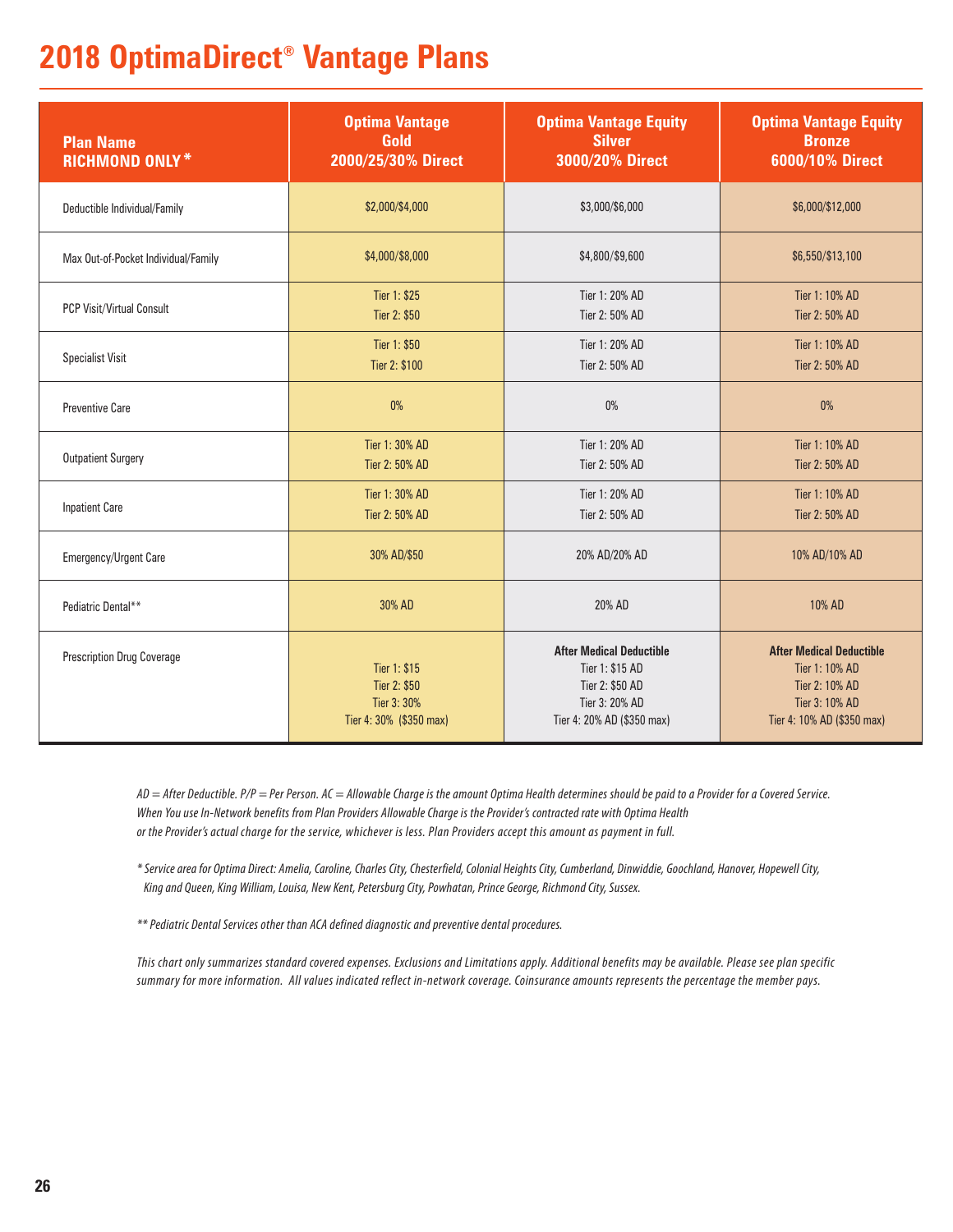### **2018 OptimaDirect® POS Plans**

| <b>Plan Name</b><br><b>RICHMOND ONLY*</b>     | <b>Optima POS</b><br>Gold<br>2000/25/30% Direct                        | <b>Optima POS Equity</b><br><b>Silver</b><br>3000/20% Direct                                                          | <b>Optima POS Equity</b><br><b>Bronze</b><br>6000/10% Direct                                                        |
|-----------------------------------------------|------------------------------------------------------------------------|-----------------------------------------------------------------------------------------------------------------------|---------------------------------------------------------------------------------------------------------------------|
| Deductible Individual/Family (In Network)     | \$2,000/\$4,000                                                        | \$3,000/\$6,000                                                                                                       | \$6,000/\$12,000                                                                                                    |
| Deductible Individual/Family (Out of Network) | \$4,000/\$8,000                                                        | \$6,000/\$12,000                                                                                                      | \$12,000/\$24,000                                                                                                   |
| Max Out-of-Pocket (In Network)                | \$4,000/\$8,000                                                        | \$4,800/\$9,600                                                                                                       | \$6,550/\$13,100                                                                                                    |
| Max Out-of-Pocket (Out of Network)            | \$8,000/\$16,000                                                       | \$9,600/\$19,200                                                                                                      | \$13,300/\$26,600                                                                                                   |
| PCP Visit/Virtual Consult (In Network)        | Tier 1: \$25<br>Tier 2: \$50                                           | Tier 1: 20% AD<br>Tier 2: 50% AD                                                                                      | Tier 1: 10% AD<br>Tier 2: 50% AD                                                                                    |
| PCP Visit/Virtual Consult (Out of Network)    | 50% AD/AC                                                              | 50% AD/AC                                                                                                             | 50% AD/AC                                                                                                           |
| Specialist Visit (In Network)                 | Tier 1: \$50<br>Tier 2: \$100                                          | Tier 1: 20% AD<br>Tier 2: 50% AD                                                                                      | Tier 1: 10% AD<br>Tier 2: 50% AD                                                                                    |
| Specialist Visit (Out of Network)             | 50% AD/AC                                                              | 50% AD/AC                                                                                                             | 50% AD/AC                                                                                                           |
| Preventive Care (In Network)                  | 0%                                                                     | 0%                                                                                                                    | 0%                                                                                                                  |
| Preventive Care (Out of Network)              | 50% AD/AC                                                              | 50% AD/AC                                                                                                             | 50% AD/AC                                                                                                           |
| <b>Outpatient Surgery (In Network)</b>        | Tier 1: 30% AD<br>Tier 2: 50% AD                                       | Tier 1: 20% AD<br>Tier 2: 50% AD                                                                                      | Tier 1: 10% AD<br>Tier 2: 50% AD                                                                                    |
| Outpatient Surgery (Out of Network)           | 50% AD/AC                                                              | 50% AD/AC                                                                                                             | 50% AD/AC                                                                                                           |
| Inpatient Care (In Network)                   | Tier 1: 30% AD<br>Tier 2: 50% AD                                       | Tier 1: 20% AD<br>Tier 2: 50% AD                                                                                      | Tier 1: 10% AD<br>Tier 2: 50% AD                                                                                    |
| Inpatient Care (Out of Network)               | 50% AD/AC                                                              | 50% AD/AC                                                                                                             | 50% AD/AC                                                                                                           |
| Emergency Department (In or Out of Network)   | 30% AD                                                                 | 20% AD                                                                                                                | 10% AD                                                                                                              |
| Urgent Care (In Network)                      | \$50                                                                   | 20% AD                                                                                                                | 10% AD                                                                                                              |
| Urgent Care (Out of Network)                  | 50% AD/AC                                                              | 50% AD/AC                                                                                                             | 50% AD/AC                                                                                                           |
| Pediatric Dental** (In Network)               | 30% AD                                                                 | 20% AD                                                                                                                | 10% AD                                                                                                              |
| Pediatric Dental** (Out of Network)           | 50% AD/AC                                                              | 50% AD/AC                                                                                                             | 50% AD/AC                                                                                                           |
| <b>Prescription Drug Coverage</b>             | Tier 1: \$15<br>Tier 2: \$50<br>Tier 3: 30%<br>Tier 4: 30% (\$350 max) | <b>After Medical Deductible</b><br>Tier 1: \$15 AD<br>Tier 2: \$50 AD<br>Tier 3: 20% AD<br>Tier 4: 20% AD (\$350 max) | <b>After Medical Deductible</b><br>Tier 1: 10% AD<br>Tier 2: 10% AD<br>Tier 3: 10% AD<br>Tier 4: 10% AD (\$350 max) |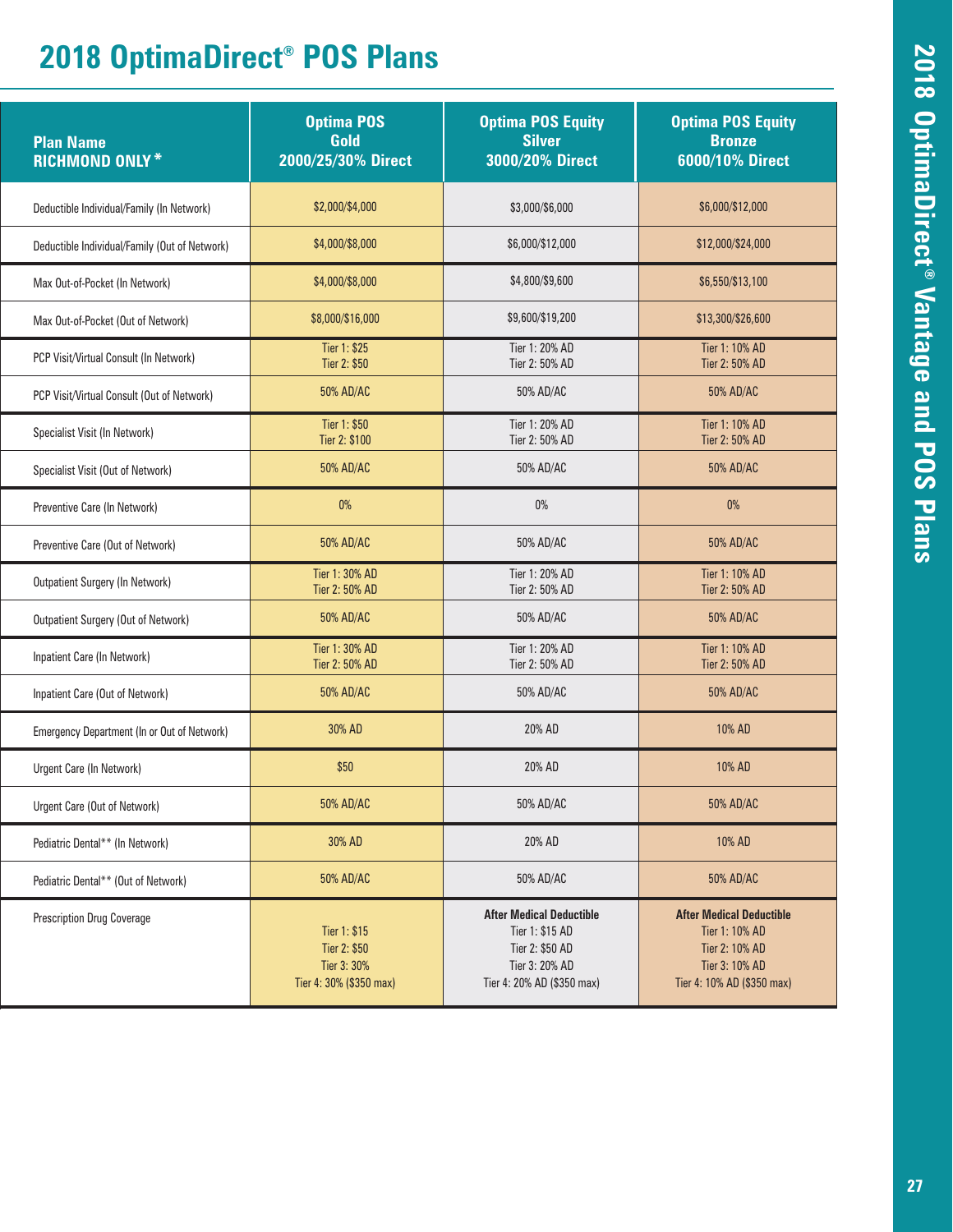#### **For Groups with 10 -150 Employees**

| <b>Plan Name</b>                       | <b>Optima Vantage</b><br>20/40                                                          | <b>Optima Vantage</b><br>25/50                                                                                                   | <b>Optima Vantage</b><br>25/30%                                                                                                  | <b>Optima Vantage</b><br>500/20/20%                                                                                              |
|----------------------------------------|-----------------------------------------------------------------------------------------|----------------------------------------------------------------------------------------------------------------------------------|----------------------------------------------------------------------------------------------------------------------------------|----------------------------------------------------------------------------------------------------------------------------------|
| Deductible Individual/Family           | N/A                                                                                     | N/A                                                                                                                              | N/A                                                                                                                              | \$500/\$1,500                                                                                                                    |
| Max Out-of-Pocket Individual/Family    | \$2,500/\$5,000                                                                         | \$3,000/\$6,000                                                                                                                  | \$3,000/\$6,000                                                                                                                  | \$3,500/\$7,000                                                                                                                  |
| Primary Care Physician/Virtual Consult | \$20                                                                                    | \$25                                                                                                                             | \$25                                                                                                                             | \$20                                                                                                                             |
| <b>Specialist Visit</b>                | \$40                                                                                    | \$50                                                                                                                             | \$50                                                                                                                             | \$40                                                                                                                             |
| <b>Preventative Care</b>               | $0\%$                                                                                   | $0\%$                                                                                                                            | $0\%$                                                                                                                            | $0\%$                                                                                                                            |
| <b>Outpatient Surgery</b>              | \$200                                                                                   | \$300                                                                                                                            | 30%                                                                                                                              | 20% AD                                                                                                                           |
| <b>Outpatient Diagnostic</b>           | \$40                                                                                    | \$50                                                                                                                             | 30%                                                                                                                              | 20% AD                                                                                                                           |
| <b>Maternity Care</b>                  | \$450                                                                                   | \$500                                                                                                                            | \$500                                                                                                                            | \$450                                                                                                                            |
| <b>Inpatient Care</b>                  | \$200/day (\$1,000 max)                                                                 | \$250/day (\$1,250 max)                                                                                                          | 30%                                                                                                                              | 20% AD                                                                                                                           |
| <b>Emergency Care</b>                  | \$200                                                                                   | \$200                                                                                                                            | 30%                                                                                                                              | 20% AD                                                                                                                           |
| <b>Urgent Care</b>                     | \$40                                                                                    | \$50                                                                                                                             | \$50                                                                                                                             | \$40                                                                                                                             |
| <b>Prescription Drug Coverage</b>      | Tier 1: \$10<br>Tier 2: \$30<br>Tier 3: \$50/20% (\$250 max)<br>Tier 4: 20% (\$250 max) | Rx p/p Deductible \$50<br>Tier 1: \$10 AD<br>Tier 2: \$40 AD<br>Tier 3: \$60 AD/20% AD (\$250 max)<br>Tier 4: 20% AD (\$250 max) | Rx p/p Deductible \$50<br>Tier 1: \$10 AD<br>Tier 2: \$40 AD<br>Tier 3: \$60 AD/20% AD (\$250 max)<br>Tier 4: 20% AD (\$250 max) | Rx p/p Deductible \$75<br>Tier 1: \$10 AD<br>Tier 2: \$40 AD<br>Tier 3: \$60 AD/20% AD (\$250 max)<br>Tier 4: 20% AD (\$250 max) |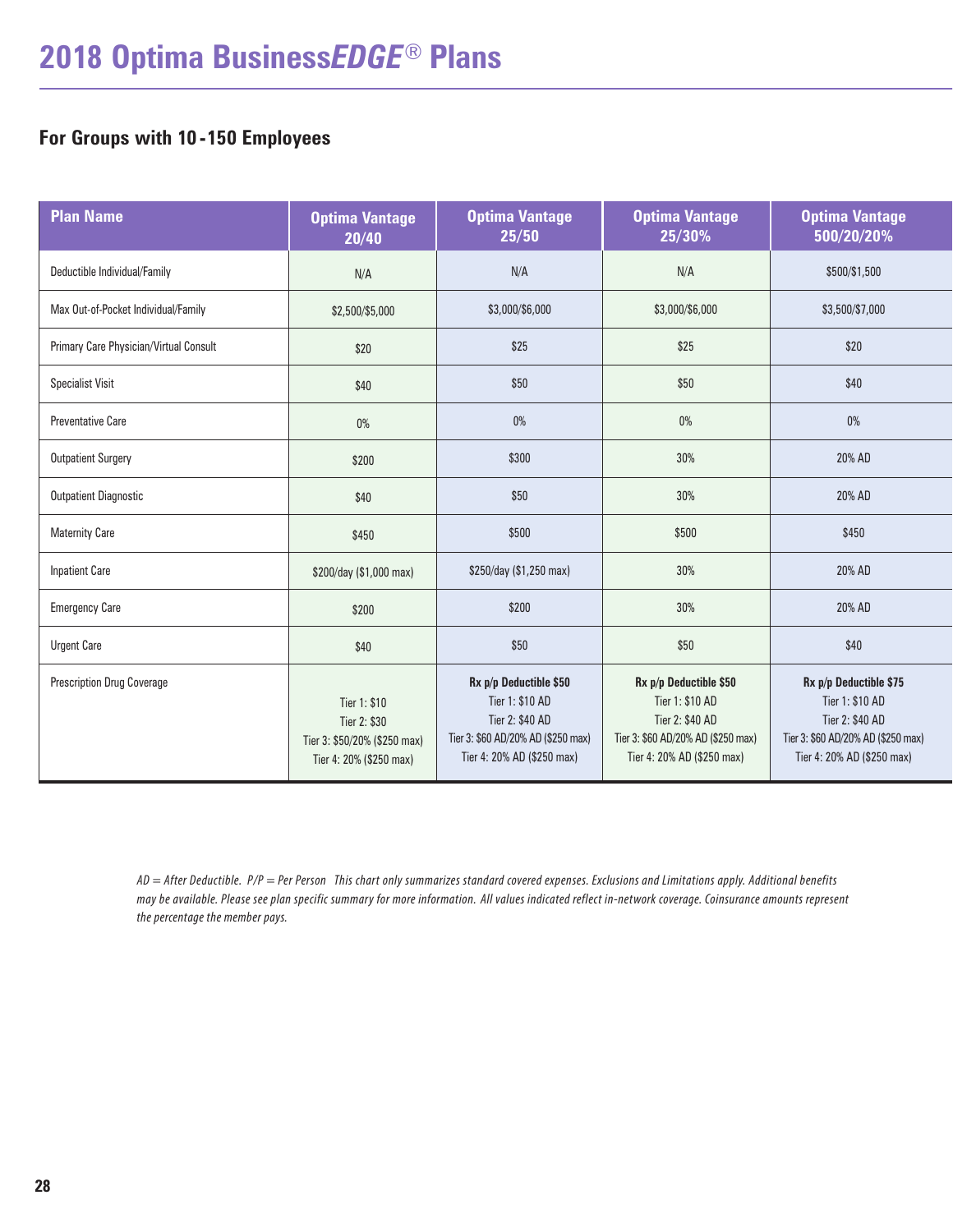| <b>Optima Vantage</b><br>1000/25/30%                                                                                             | <b>Optima Vantage</b><br>2000/25/30%                                                                                              | <b>Optima Vantage</b><br>3000/30/0%                                                                                               | <b>Optima Vantage</b><br>4000/30/0%                                                                                               | <b>Optima Vantage Equity</b><br>2700/30%                                                                                                         |
|----------------------------------------------------------------------------------------------------------------------------------|-----------------------------------------------------------------------------------------------------------------------------------|-----------------------------------------------------------------------------------------------------------------------------------|-----------------------------------------------------------------------------------------------------------------------------------|--------------------------------------------------------------------------------------------------------------------------------------------------|
| \$1,000/\$2,000                                                                                                                  | \$2,000/\$4,500                                                                                                                   | \$3,000/\$6,000                                                                                                                   | \$4,000/\$8,000                                                                                                                   | \$2,700/\$5,400                                                                                                                                  |
| \$3,500/\$7,000                                                                                                                  | \$3,500/\$7,000                                                                                                                   | \$5,500/\$11,000                                                                                                                  | \$6,500/\$13,000                                                                                                                  | \$5,5000/\$11,000                                                                                                                                |
| \$25                                                                                                                             | \$25                                                                                                                              | \$30                                                                                                                              | \$30                                                                                                                              | 30% AD                                                                                                                                           |
| \$50                                                                                                                             | \$50                                                                                                                              | \$60                                                                                                                              | \$60                                                                                                                              | 30% AD                                                                                                                                           |
| $0\%$                                                                                                                            | $0\%$                                                                                                                             | 0%                                                                                                                                | 0%                                                                                                                                | 0%                                                                                                                                               |
| 30% AD                                                                                                                           | 30% AD                                                                                                                            | 0% AD                                                                                                                             | 0% AD                                                                                                                             | 30% AD                                                                                                                                           |
| 30% AD                                                                                                                           | 30% AD                                                                                                                            | 0% AD                                                                                                                             | 0% AD                                                                                                                             | 30% AD                                                                                                                                           |
| \$500                                                                                                                            | \$500                                                                                                                             | $0\%$ AD                                                                                                                          | 0% AD                                                                                                                             | 30% AD                                                                                                                                           |
| 30% AD                                                                                                                           | 30% AD                                                                                                                            | 0% AD                                                                                                                             | 0% AD                                                                                                                             | 30% AD                                                                                                                                           |
| 30% AD                                                                                                                           | 30% AD                                                                                                                            | \$200                                                                                                                             | \$200                                                                                                                             | 30% AD                                                                                                                                           |
| \$50                                                                                                                             | \$50                                                                                                                              | \$75                                                                                                                              | \$75                                                                                                                              | 30% AD                                                                                                                                           |
| Rx p/p Deductible \$75<br>Tier 1: \$10 AD<br>Tier 2: \$40 AD<br>Tier 3: \$60 AD/20% AD (\$250 max)<br>Tier 4: 20% AD (\$250 max) | Rx p/p Deductible \$150<br>Tier 1: \$10 AD<br>Tier 2: \$40 AD<br>Tier 3: \$60 AD/20% AD (\$250 max)<br>Tier 4: 20% AD (\$250 max) | Rx p/p Deductible \$150<br>Tier 1: \$10 AD<br>Tier 2: \$40 AD<br>Tier 3: \$60 AD/20% AD (\$250 max)<br>Tier 4: 20% AD (\$250 max) | Rx p/p Deductible \$150<br>Tier 1: \$10 AD<br>Tier 2: \$40 AD<br>Tier 3: \$60 AD/20% AD (\$250 max)<br>Tier 4: 20% AD (\$250 max) | <b>After Tier 1 Medical Deductible</b><br>Tier 1: \$10 AD<br>Tier 2: \$40 AD<br>Tier 3: \$60 AD/20% AD (\$250 max)<br>Tier 4: 20% AD (\$250 max) |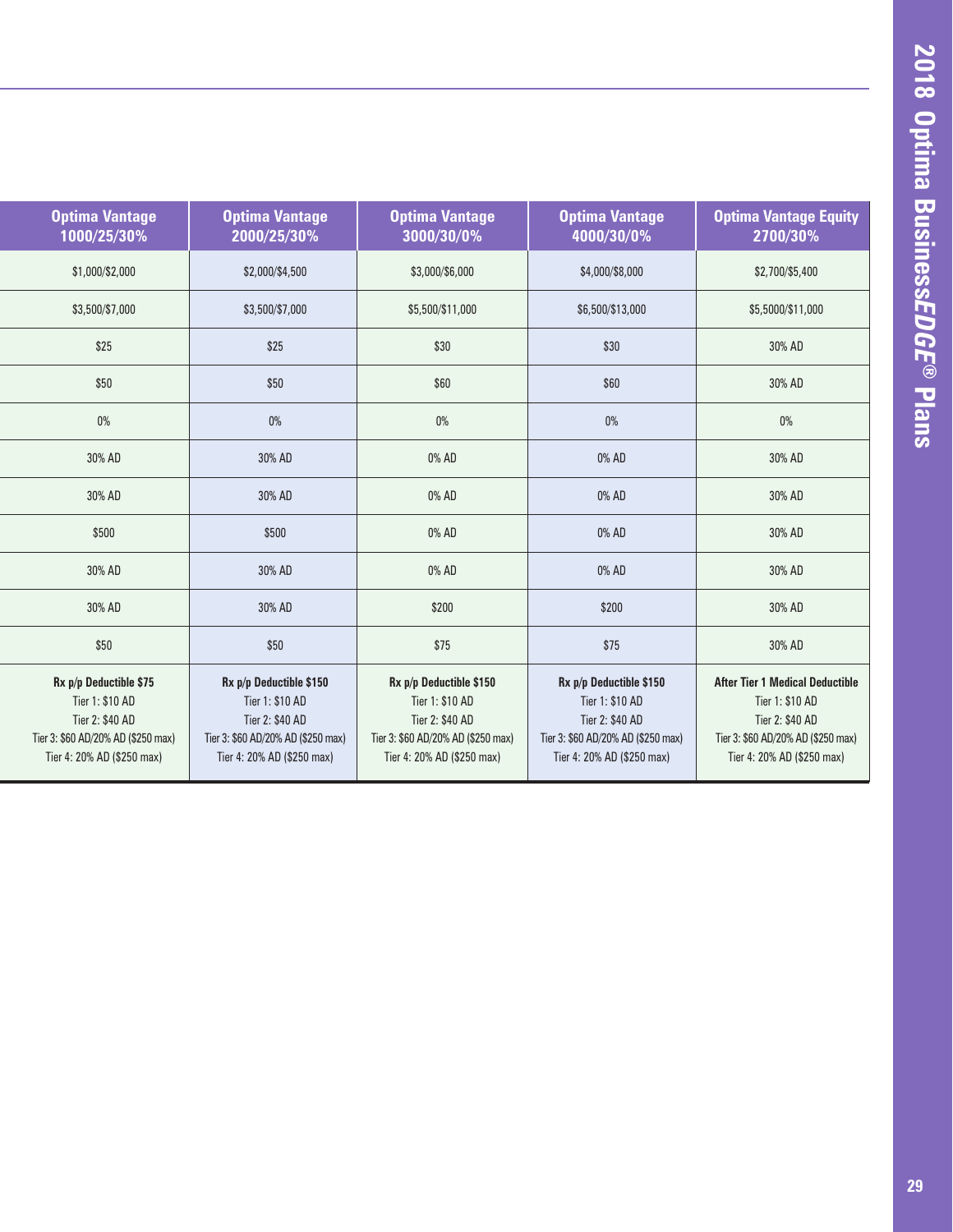#### **For Groups with 10 -150 Employees**

| <b>Plan Name</b>                       | <b>Optima Vantage Equity</b><br>3000/0%                                                                                                   | <b>Optima Vantage Equity</b><br>3000/10%                                                                                                  | <b>Optima Vantage Equity</b><br>4000/20%                                                                                                  | <b>Optima Vantage Equity</b><br>5000/0%                                                                                                   |
|----------------------------------------|-------------------------------------------------------------------------------------------------------------------------------------------|-------------------------------------------------------------------------------------------------------------------------------------------|-------------------------------------------------------------------------------------------------------------------------------------------|-------------------------------------------------------------------------------------------------------------------------------------------|
| Deductible Individual/Family           | \$3,000/\$6,000                                                                                                                           | \$3,000/\$6,000                                                                                                                           | \$4,000/\$8,000                                                                                                                           | \$5,000/\$10,000                                                                                                                          |
| Max Out-of-Pocket Individual/Family    | \$4,000/\$8,000                                                                                                                           | \$4,500/\$9,000                                                                                                                           | \$5,950/\$11,900                                                                                                                          | \$6,550/\$13,100                                                                                                                          |
| Primary Care Physician/Virtual Consult | 0% AD                                                                                                                                     | 10% AD                                                                                                                                    | 20% AD                                                                                                                                    | \$30 AD                                                                                                                                   |
| <b>Specialist Visit</b>                | 0% AD                                                                                                                                     | 10% AD                                                                                                                                    | 20% AD                                                                                                                                    | \$60 AD                                                                                                                                   |
| <b>Preventative Care</b>               | 0%                                                                                                                                        | 0%                                                                                                                                        | $0\%$                                                                                                                                     | 0%                                                                                                                                        |
| <b>Outpatient Surgery</b>              | 0% AD                                                                                                                                     | 10% AD                                                                                                                                    | 20% AD                                                                                                                                    | 0% AD                                                                                                                                     |
| <b>Outpatient Diagnostic</b>           | 0% AD                                                                                                                                     | 10% AD                                                                                                                                    | 20% AD                                                                                                                                    | 0% AD                                                                                                                                     |
| <b>Maternity Care</b>                  | 0% AD                                                                                                                                     | 10% AD                                                                                                                                    | 20% AD                                                                                                                                    | 0% AD                                                                                                                                     |
| <b>Inpatient Care</b>                  | 0% AD                                                                                                                                     | 10% AD                                                                                                                                    | 20% AD                                                                                                                                    | 0% AD                                                                                                                                     |
| <b>Emergency Care</b>                  | 10% AD                                                                                                                                    | 10% AD                                                                                                                                    | 20% AD                                                                                                                                    | 20% AD                                                                                                                                    |
| <b>Urgent Care</b>                     | 0% AD                                                                                                                                     | 10% AD                                                                                                                                    | 20% AD                                                                                                                                    | 20% AD                                                                                                                                    |
| <b>Prescription Drug Coverage</b>      | <b>After Medical Deductible</b><br>Tier 1: \$10 AD<br>Tier 2: \$40 AD<br>Tier 3: \$60 AD/20% AD (\$250 max)<br>Tier 4: 20% AD (\$250 max) | <b>After Medical Deductible</b><br>Tier 1: \$10 AD<br>Tier 2: \$40 AD<br>Tier 3: \$60 AD/20% AD (\$250 max)<br>Tier 4: 20% AD (\$250 max) | <b>After Medical Deductible</b><br>Tier 1: \$10 AD<br>Tier 2: \$40 AD<br>Tier 3: \$60 AD/20% AD (\$250 max)<br>Tier 4: 20% AD (\$250 max) | <b>After Medical Deductible</b><br>Tier 1: \$10 AD<br>Tier 2: \$40 AD<br>Tier 3: \$60 AD/20% AD (\$250 max)<br>Tier 4: 20% AD (\$250 max) |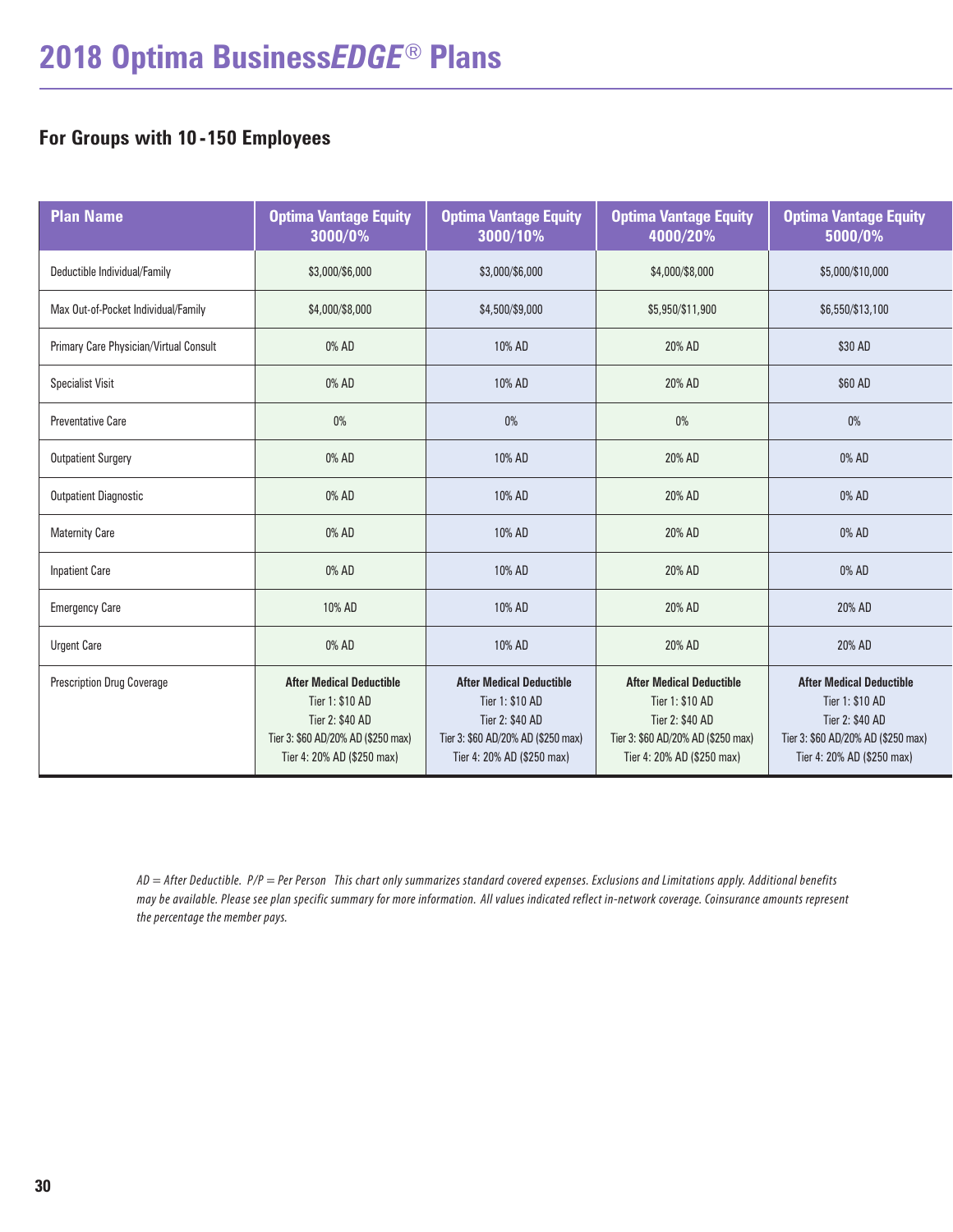| <b>Optima Vantage Design</b><br>2500/10%                                                | <b>Optima Vantage Design</b><br>3000/20%                                                | <b>Optima POS</b><br>1000/25/20%                                                                                                  | <b>Optima POS Equity</b><br>2700/10%                                                                                                      |
|-----------------------------------------------------------------------------------------|-----------------------------------------------------------------------------------------|-----------------------------------------------------------------------------------------------------------------------------------|-------------------------------------------------------------------------------------------------------------------------------------------|
| \$2,500/\$5,000                                                                         | \$3,000/\$6,000                                                                         | \$1,000/\$2,000                                                                                                                   | \$2,700/\$5,400                                                                                                                           |
| \$4,000/\$8,000                                                                         | \$5,000/\$10,000                                                                        | \$3,750/\$7,000                                                                                                                   | \$5,500/\$11,000                                                                                                                          |
| 10% AD                                                                                  | 20% AD                                                                                  | \$25                                                                                                                              | 10% AD                                                                                                                                    |
| 10% AD                                                                                  | 20% AD                                                                                  | \$40                                                                                                                              | 10% AD                                                                                                                                    |
| 0%                                                                                      | $0\%$                                                                                   | $0\%$                                                                                                                             | 0%                                                                                                                                        |
| 10% AD                                                                                  | 20% AD                                                                                  | 20% AD                                                                                                                            | 10% AD                                                                                                                                    |
| 10% AD                                                                                  | 20% AD                                                                                  | 20% AD                                                                                                                            | 10% AD                                                                                                                                    |
| 10% AD                                                                                  | 20% AD                                                                                  | 20% AD                                                                                                                            | 10% AD                                                                                                                                    |
| 10% AD                                                                                  | 20% AD                                                                                  | 20% AD                                                                                                                            | 10% AD                                                                                                                                    |
| 10% AD                                                                                  | 20% AD                                                                                  | 20% AD                                                                                                                            | 10% AD                                                                                                                                    |
| 10% AD                                                                                  | 20% AD                                                                                  | \$40                                                                                                                              | 10% AD                                                                                                                                    |
| Tier 1: \$10<br>Tier 2: \$40<br>Tier 3: \$60/20% (\$250 max)<br>Tier 4: 20% (\$250 max) | Tier 1: \$10<br>Tier 2: \$40<br>Tier 3: \$60/20% (\$250 max)<br>Tier 4: 20% (\$250 max) | Rx p/p Deductible \$100<br>Tier 1: \$10 AD<br>Tier 2: \$40 AD<br>Tier 3: \$60 AD/20% AD (\$250 max)<br>Tier 4: 20% AD (\$250 max) | <b>After Medical Deductible</b><br>Tier 1: \$10 AD<br>Tier 2: \$40 AD<br>Tier 3: \$60 AD/20% AD (\$250 max)<br>Tier 4: 20% AD (\$250 max) |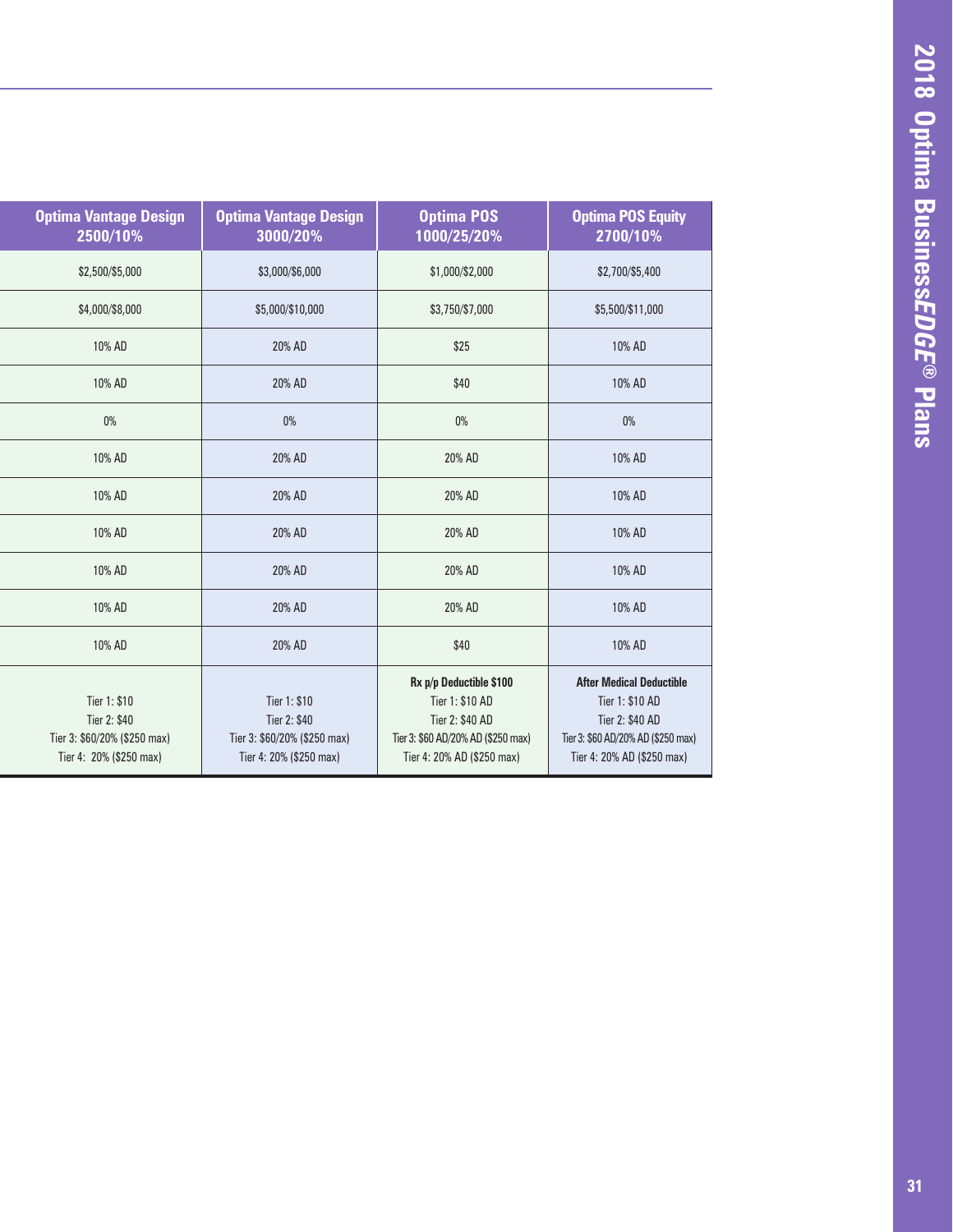### **2018 Optima Business***EDGE*® **Plans**

| <b>Plan Name</b>                       | <b>Optima Plus</b><br>500/25/20%                                                                                                 | <b>Optima Plus</b><br>1500/25/20%                                                                                                 | <b>Optima Plus</b><br>1750/30/30%                                                                                                |
|----------------------------------------|----------------------------------------------------------------------------------------------------------------------------------|-----------------------------------------------------------------------------------------------------------------------------------|----------------------------------------------------------------------------------------------------------------------------------|
| Deductible Individual/Family           | \$500/\$1,000                                                                                                                    | \$1,500/\$3,000                                                                                                                   | \$1,750/\$3,500                                                                                                                  |
| Max Out-of-Pocket Individual/Family    | \$3,000/\$6,000                                                                                                                  | \$4,500/\$9,000                                                                                                                   | \$5,500/\$10,000                                                                                                                 |
| Primary Care Physician/Virtual Consult | \$25                                                                                                                             | \$25                                                                                                                              | \$30                                                                                                                             |
| <b>Specialist Visit</b>                | \$40                                                                                                                             | \$40                                                                                                                              | \$30                                                                                                                             |
| <b>Preventative Care</b>               | $0\%$                                                                                                                            | $0\%$                                                                                                                             | $0\%$                                                                                                                            |
| <b>Outpatient Surgery</b>              | 20% AD                                                                                                                           | 20% AD                                                                                                                            | 30% AD                                                                                                                           |
| <b>Outpatient Diagnostic</b>           | 20% AD                                                                                                                           | 20% AD                                                                                                                            | 30% AD                                                                                                                           |
| <b>Maternity Care</b>                  | 20% AD                                                                                                                           | 20% AD                                                                                                                            | 30% AD                                                                                                                           |
| <b>Inpatient Care</b>                  | 20% AD                                                                                                                           | 20% AD                                                                                                                            | 30% AD                                                                                                                           |
| <b>Emergency Care</b>                  | 20% AD                                                                                                                           | 20% AD                                                                                                                            | 30% AD                                                                                                                           |
| <b>Urgent Care</b>                     | \$40                                                                                                                             | \$40                                                                                                                              | \$30                                                                                                                             |
| <b>Prescription Drug Coverage</b>      | Rx p/p Deductible \$75<br>Tier 1: \$10 AD<br>Tier 2: \$40 AD<br>Tier 3: \$60 AD/20% AD (\$250 max)<br>Tier 4: 20% AD (\$250 max) | Rx p/p Deductible \$150<br>Tier 1: \$10 AD<br>Tier 2: \$40 AD<br>Tier 3: \$60 AD/20% AD (\$250 max)<br>Tier 4: 20% AD (\$250 max) | Rx p/p Deductible \$75<br>Tier 1: \$10 AD<br>Tier 2: \$40 AD<br>Tier 3: \$60 AD/20% AD (\$250 max)<br>Tier 4: 20% AD (\$250 max) |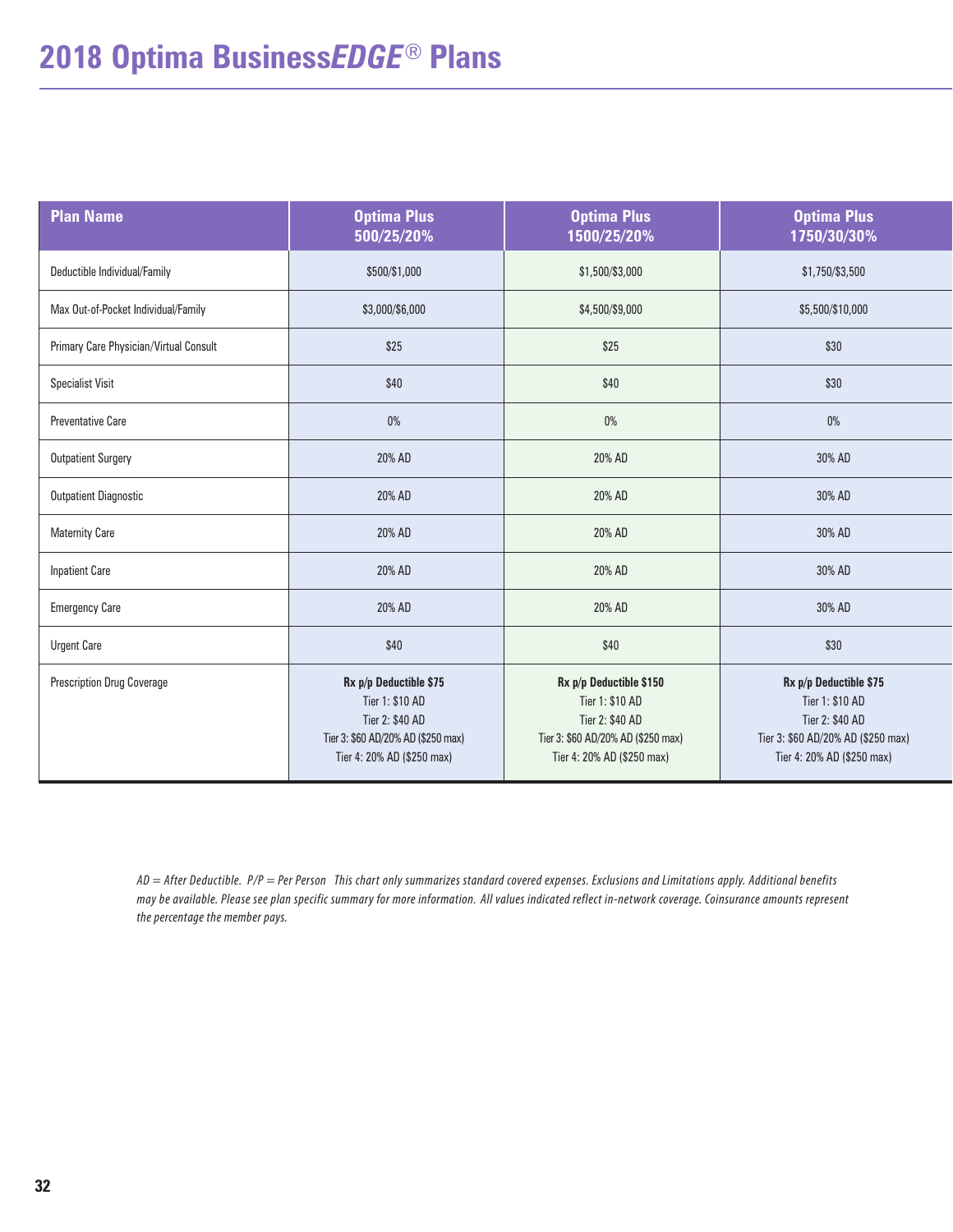| <b>Optima Plus Equity</b><br>3000/0%                                                                                                      | <b>Optima Plus Equity</b><br>3000/10%                                                                                                     | <b>Optima Plus Equity</b><br>4000/20%                                                                                                     | <b>Optima Plus Design</b><br>2500/10%                                                   |
|-------------------------------------------------------------------------------------------------------------------------------------------|-------------------------------------------------------------------------------------------------------------------------------------------|-------------------------------------------------------------------------------------------------------------------------------------------|-----------------------------------------------------------------------------------------|
| \$3,000/\$6,000                                                                                                                           | \$3,000/\$6,000                                                                                                                           | \$4,000/\$8,000                                                                                                                           | \$2,500/\$5,000                                                                         |
| \$4,000/\$8,000                                                                                                                           | \$4,500/\$9,000                                                                                                                           | \$5,950/\$11,900                                                                                                                          | \$4,000/\$8,000                                                                         |
| 0% AD                                                                                                                                     | 10% AD                                                                                                                                    | 20% AD                                                                                                                                    | 10% AD                                                                                  |
| 0% AD                                                                                                                                     | 10% AD                                                                                                                                    | 20% AD                                                                                                                                    | 10% AD                                                                                  |
| $0\%$                                                                                                                                     | 0%                                                                                                                                        | $0\%$                                                                                                                                     | 0%                                                                                      |
| 0% AD                                                                                                                                     | 10% AD                                                                                                                                    | 20% AD                                                                                                                                    | 10% AD                                                                                  |
| 0% AD                                                                                                                                     | 10% AD                                                                                                                                    | 20% AD                                                                                                                                    | 10% AD                                                                                  |
| 0% AD                                                                                                                                     | 10% AD                                                                                                                                    | 20% AD                                                                                                                                    | 10% AD                                                                                  |
| 0% AD                                                                                                                                     | 10% AD                                                                                                                                    | 20% AD                                                                                                                                    | 10% AD                                                                                  |
| 10% AD                                                                                                                                    | 10% AD                                                                                                                                    | 20% AD                                                                                                                                    | 10% AD                                                                                  |
| 0% AD                                                                                                                                     | 10% AD                                                                                                                                    | 20% AD                                                                                                                                    | 10% AD                                                                                  |
| <b>After Medical Deductible</b><br>Tier 1: \$10 AD<br>Tier 2: \$40 AD<br>Tier 3: \$60 AD/20% AD (\$250 max)<br>Tier 4: 20% AD (\$250 max) | <b>After Medical Deductible</b><br>Tier 1: \$10 AD<br>Tier 2: \$40 AD<br>Tier 3: \$60 AD/20% AD (\$250 max)<br>Tier 4: 20% AD (\$250 max) | <b>After Medical Deductible</b><br>Tier 1: \$10 AD<br>Tier 2: \$40 AD<br>Tier 3: \$60 AD/20% AD (\$250 max)<br>Tier 4: 20% AD (\$250 max) | Tier 1: \$10<br>Tier 2: \$40<br>Tier 3: \$60/20% (\$250 max)<br>Tier 4: 20% (\$250 max) |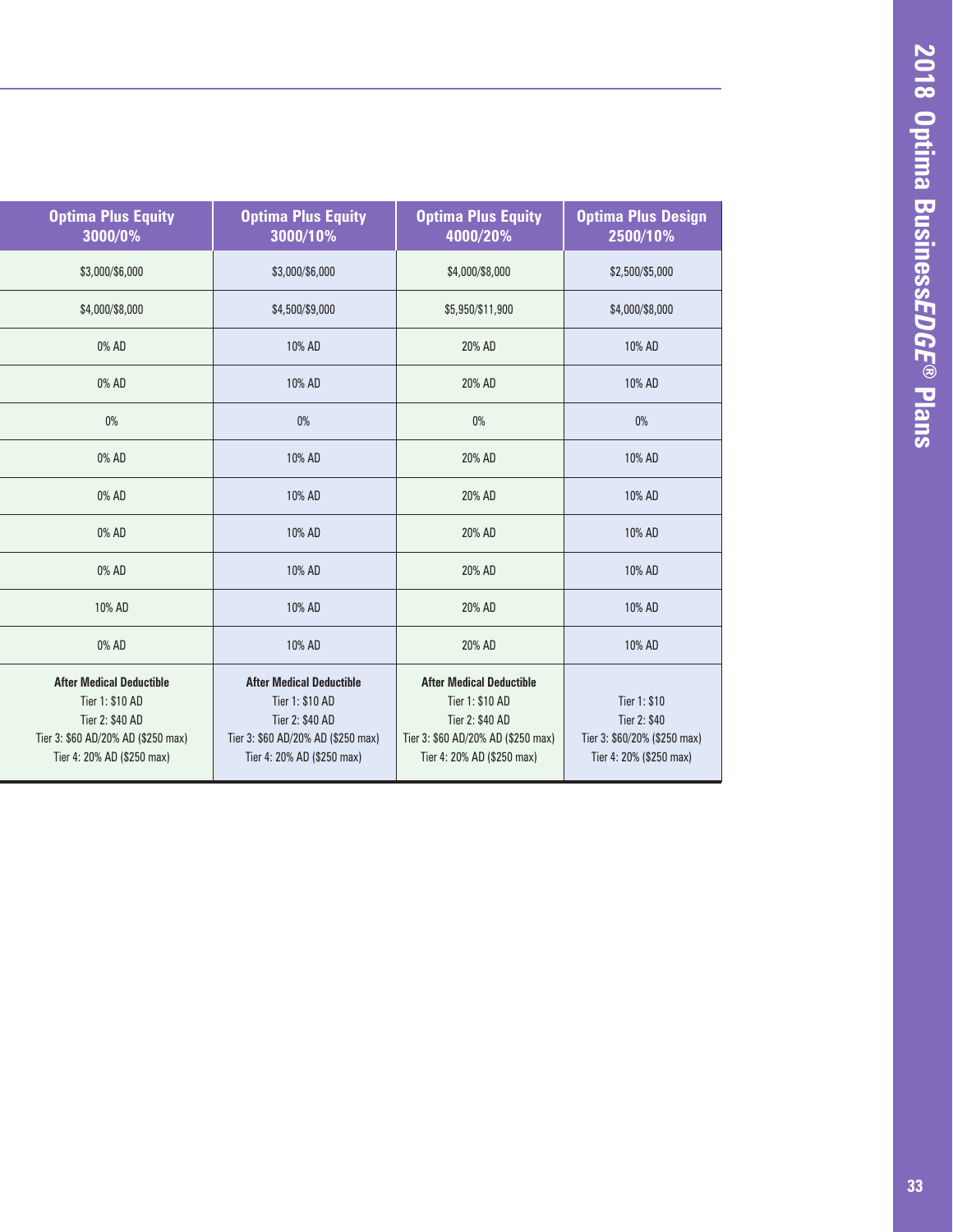![](_page_33_Picture_0.jpeg)

*"The enrollment process is seamless."* ADS, Inc., Virginia Beach

### **Innovative Solutions and Value-Added Services**

#### **MDLIVE**®

#### **24/7/365 video or phone access to board-certified physicians.**

MDLIVE provides convenient telehealth services around the clock for you and your employees. They can call, email, or video conference with a board-certified medical professional at any time and receive guidance immediately without leaving their home.

This easy-to-access service means your employees consult with a provider and start any needed treatment fast, meaning reduced absenteeism and increased productivity.

#### **Emergency Travel Assistance Program**

#### **Fully-paid, global-emergency, medically-related assistance services are provided by Assist America**® and available to most Optima Health members<sup>4</sup>.

With the Emergency Travel Assistance Program, Optima Health members are protected with resources whenever they travel 100 miles or more from home. The first 90 consecutive days of any trip are included in this coverage. Assist America® pays for all of its assistance services with no caps, limits, or charge-backs and with no exclusions for pre-existing conditions, adventure sports, geographic risk, or alcohol-related incidents.

#### **Alternative Medicine Discount Program**

**Discounts for programs that include acupuncture, chiropractic, and massage therapy services.** 

#### **Employee Assistance Visits**

#### **A unique, flexible approach in assisting employees with personal and workplace issues.**

All of our fully insured plans include the Optima Health Employee Assistance Visits. Through free, face-to-face counseling visits with local mental health professionals, our members can better manage work and life issues so they may stay focused and productive. As the employer, you also can choose a "buyout" to cover all employees regardless of their health insurance carrier or a "buy up" (more visits) to enhance the core benefits.

#### **Transparency Tool**

**Provides localized, provider-specific, out-of-pocket cost estimates for over 300 procedures and services based on the member's specific benefit plan.**

<sup>4</sup>  *The Emergency Travel Assistance Program is included in the Optima Health fully insured commercial product. Employer groups purchasing insurance on a self-funded basis have the option of purchasing these services.*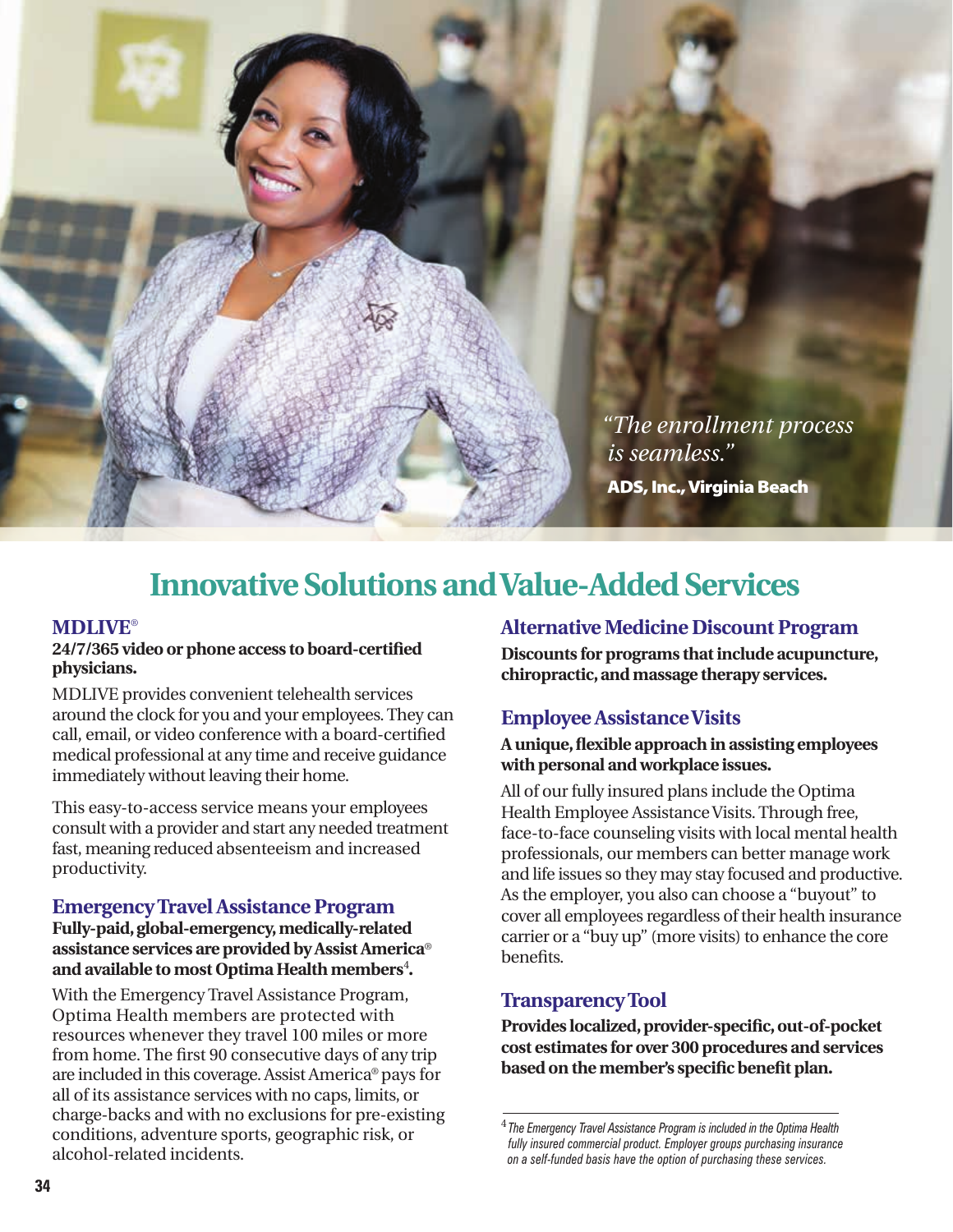## **Healthy Employees are Vital to a Successful Business**

Optima Health offers all members MyLife MyPlan, a flexible program to help members adopt healthy behaviors, reduce health risk, and lower healthcare costs. WebMD® powers this resource with a Personal Health Assessment and a comprehensive online activities tool, the Digital Health Assistant (DHA), to provide a personalized, interactive, and motivational experience to help members take action and sustain healthy behaviors.

#### **Worksite Programs**

**Optima Health provides insured groups a variety of educational programs to help employees manage their health (with a minimum of 20 attendees).**

**• Health Risks Programs**

Educate employees about health risks and how to prevent disease. Various topics offer information on high blood pressure and cholesterol.

**• Physical Activity and Movement Programs**

Focus on understanding the importance of adopting an active lifestyle. Programs include information about making exercise a lifestyle choice and walking your way to better health.

**• Tobacco Awareness Classes**

Offer tips on how to help someone quit using tobacco products. Participants learn about the nature of nicotine addiction and effective ways to control dependency/addiction.

**• Nutrition and Healthy Eating Programs** Designed to teach employees about reading and understanding food labels and making healthy food choices.

> *"We chose Optima Health because of its high-deductible plan."*

Goodwill, Central and Coastal Virginia

#### **Self-Paced, At-Home Staying Healthy Programs**

**An award-winning collection of nutrition, fitness, tobacco cessation, healthy habits, and screening programs to help employees improve their health in the comfort of their home.**

- **• Eating for Life**—An award-winning educational program that helps participants develop healthy eating and exercising habits.
- **• Get Off Your Butt: Stay Smokeless for Life**—An educational CD program offering support for anyone who wants to quit tobacco use.
- **• Guided Meditation**—A CD that invites listeners to experience a calm, peaceful retreat from everyday stress.
- **• Healthy Habits Healthy You**—Helps adults take steps to prevent diabetes and heart disease by making healthy food choices, managing body weight, exercising, and finding ways to relax and get more sleep every day.

#### **Movement Programs**

- **•** Tai Chi—DVD teaches movements that help your body to mentally and physically relax. The movements enhance your blood flow, release muscle tension, and improve your balance.
- **•** WalkAbout with Healthy Edge is a six-month walking program that includes a pedometer and encourages participants to start moving and begin walking their way to better health.
- **•** Yoga DVDs include stretching and strengthening exercises to help improve flexibility, strength, and cardiovascular health. Chair Yoga is also available.